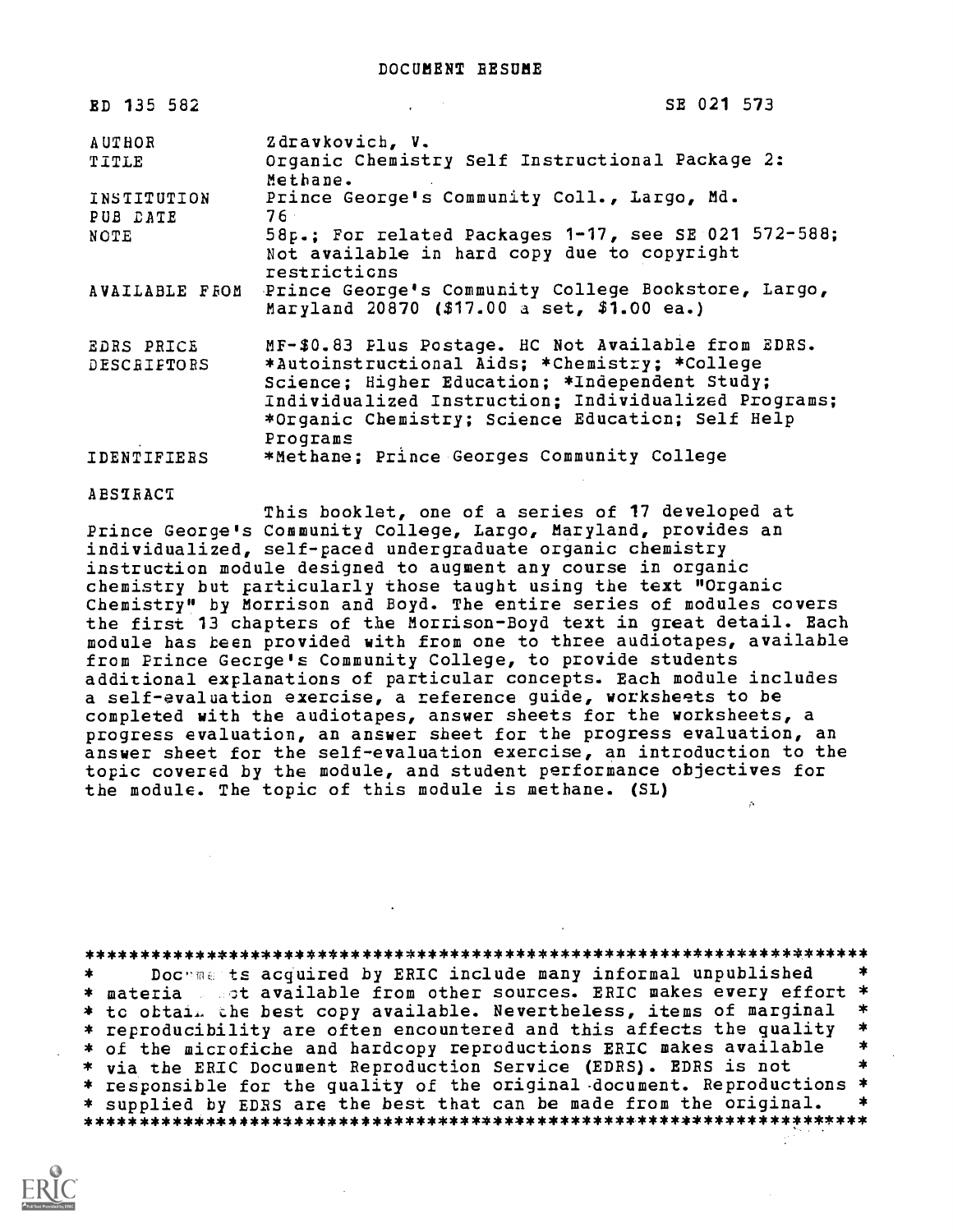# $L \cap$  $\sqrt{ }$  $\sim$  $\leftarrow$  $\Xi$

 $\sim$  $\mathbf{C}$ 

 $\overline{\phantom{a}}$ 

# ORGANIC CHEMISTRY



#### U.S. DEPARTMENTOF HEALTH EDUCATION & WELFARE EDUCATION

 $\bar{z}$ 

THIS OOCUMENT HAS BEEN REPRO-<br>DUCED EXACTLY AS RECEIVED FROM<br>THE PERSON OR ORGANIZATION ORIGINATION<br>ATING IT POINTS OF VIEW OR OPINIONS<br>STATED DO NOT NECESSARILY REPRE-<br>SENT OF FICIAL NATIONAL INSTITUTE OF<br>FOUCATION POSITI

 $H$ 

ີ

 $\sim$ 

H

 $H$ 

**िति** 

 $\begin{array}{ll} \mathsf{V} & \bullet & \mathsf{Zd} \cap \mathsf{aux}_\mathsf{P} \mathsf{vol}_\mathsf{P} \mathsf{col} \mathsf{ch}_{\mathsf{M}} \\ \mathsf{new\_a} & \mathsf{new\_a} \mathsf{vol}_\mathsf{P} \mathsf{col} \mathsf{vol}_\mathsf{P} \mathsf{col} \mathsf{col} \mathsf{col} \mathsf{val} \\ \mathsf{new\_a} & \mathsf{new\_a} & \mathsf{new\_a} & \mathsf{new\_a} & \mathsf{new\_a} \\ \mathsf{new\_a} & \mathsf{new\_a} & \mathsf{new\_a} & \mathsf{new\_a$ 



021 573

ERIC

Bſ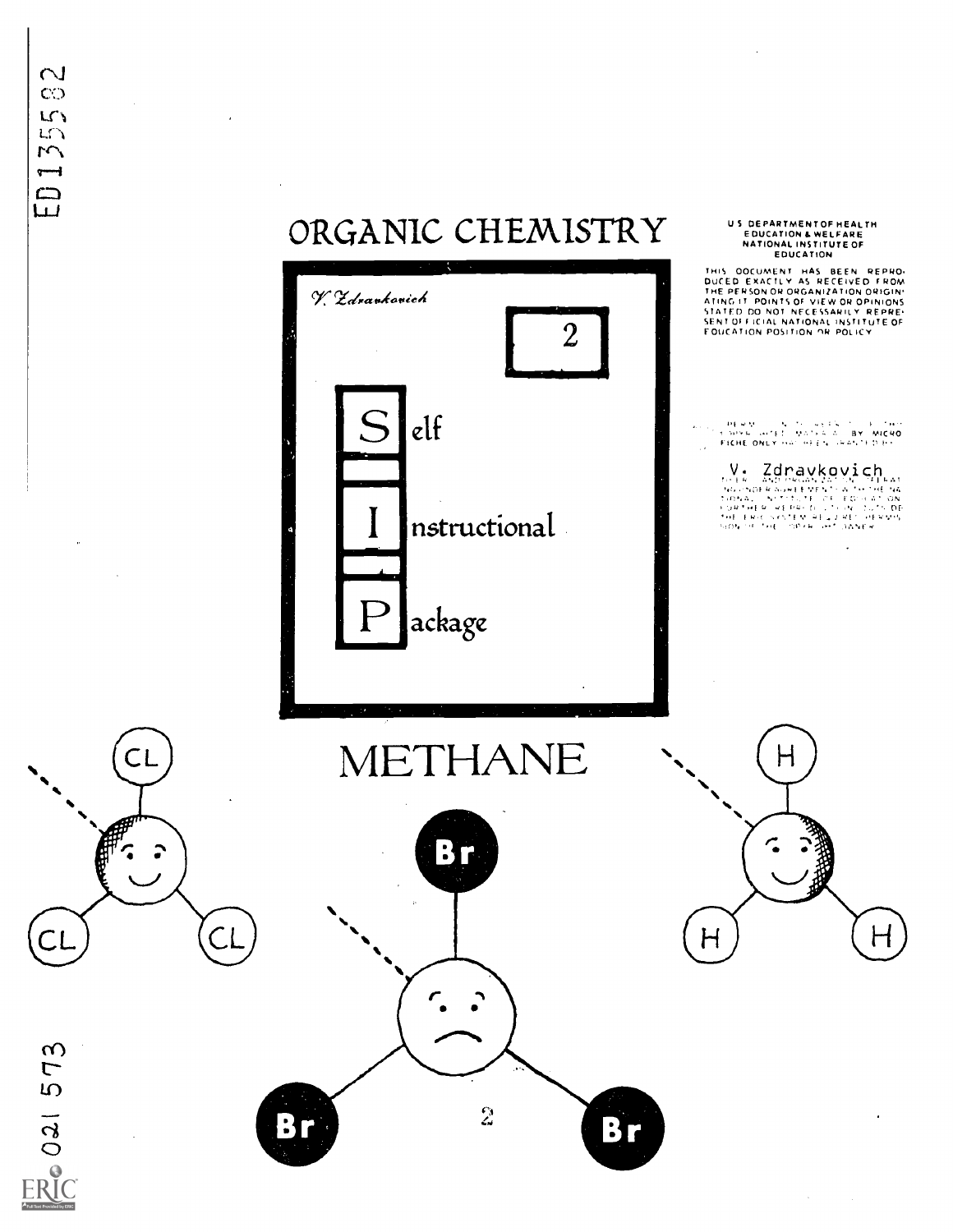$\sim$ Self Instructional Sequence in  $\sim$   $\sim$ 

 $\mathcal{L}_{\mathcal{A}}$ 

 $\sim 10$ 

 $\label{eq:2.1} \frac{\partial}{\partial t} \left( \frac{\partial}{\partial t} \right) = \frac{\partial}{\partial t} \left( \frac{\partial}{\partial t} \right)$ 

 $\frac{1}{\hbar}$  .

 $\sim 10^{-1}$ 

 $\mathcal{L}^{\text{max}}_{\text{max}}$  and  $\mathcal{L}^{\text{max}}_{\text{max}}$  and  $\mathcal{L}^{\text{max}}_{\text{max}}$ 

 $\sim 10^{-11}$ 

 $\sim 10^6$ 

# ORGANIC CHEMISTRY

"Copr.," V. Zdravkovich 1976

 $\sim 10^6$ 



 $\sim$   $\sim$ 

 $\hat{\mathcal{A}}$ 

 $\sim$ 

 $\mathcal{L}^{\text{max}}_{\text{max}}$ 

 $\epsilon_{\bullet}$  ,  $\epsilon_{\bullet}$  ,

 $\sim$ 

 $\hat{\boldsymbol{\beta}}$ 

 $\sim 100$  km s  $^{-1}$ 

 $\ddot{\bm{3}}$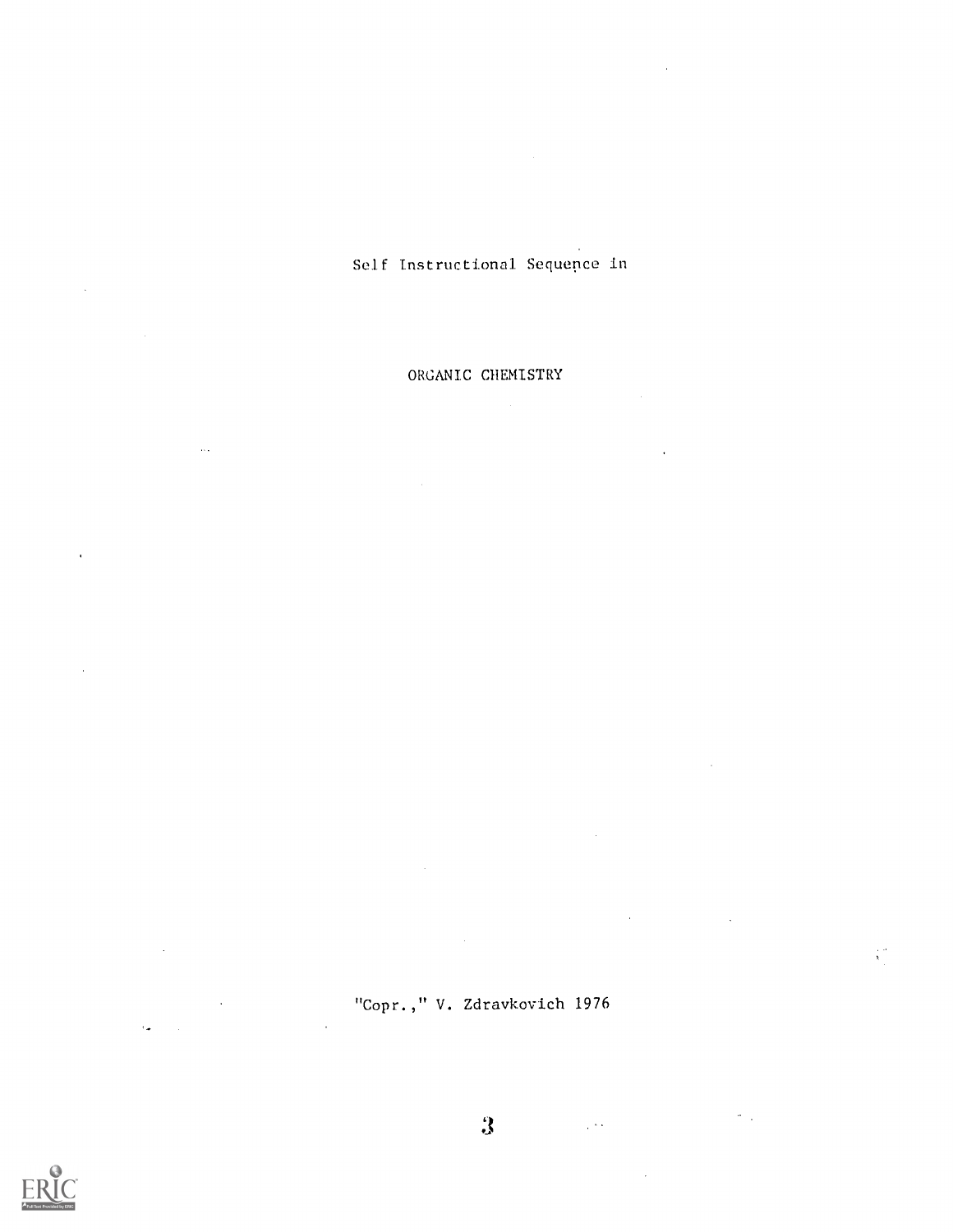# Self Lnstructionat Package No. <sup>2</sup>

### METHANE

### Introduction

The very first statement that a student crossing the threhold of the fascinating and endless field of organic chemistry learns is: carbon is tetrahedral, it forms four identical bonds directed toward the corners of a tetrahedron. Such a simple, unequivocal and well supported statement! Yet only a hundred years ago, prior to 1874, eminent scientists of that era firmly believed in a concept of two dimensions. Organic chemistry has grown from a concept of no dimensions prior to the nineteenth century through a concept of one dimension to the concept of two dimensions. In September and November of 1874 two papers appeared in the scientific world--one written by Jacobus van't Hoff, a Dutch chemist, and another by Jules LeBel, a French chemist. These two scientists working independently in different countries came up with a very similar concept  $-$  that of a tetrahedral carbon. This concept was not accepted at once. It was opposed and attacked by eminent chemists of the day. Kolbe, the first chemist to sYnthesize acetic acid and a well known scientist by then, greeted the theory with the following comments:

"In a recently published paper I pointed out that one of the causes of the present day retrogression of chemical research in Germany is the lack of fundamental chemical knowledge. Under this lack no small number of our professors of chemistry are laboring, with great harm to the science. A consequence of this is the spread of the weed of the apparently scholarly and clever, but actually trivial and stupid natural philosophy, which was displaced fifty years ago by exact natural science, but which is now brought forth again out of the storeroom harboring the errors of the human mind by pseudoscientists who try to smuggle it, like a fashionably dressed and freshly rouged prostitute, into good society where it does not belong. Anyone to whom this concern seems exaggerated may read the book by Messrs. van't Hoff and Herrmann on the Arrangement of Atoms in Space which has recently appeared and which overflows with fantastic foolishness...A Dr. J. H. van't Hoff of the Veterinary School at Utrecht has no liking, it seems, for exact chemical investigations. He has considered it more convenient to mount Pegasus (apparently borrowed from the Veterinary School) and to proclaim in his book how the *"oms appear to him to be arranged in space when he* is on the chemi  $t$ . It. Parnassus which he has reached by boid flight. It is indicative of the present day, in which critics are few and hated, that two practically unknown chemists, one from a veterinary school and the other from an agricultural institute, judge with such assurance the most important problems of chemistry, which may well never be solved--in particular, the question of the spatial arrangement of atoms--and undertake their answer with such courage as to astonish the real scientists."

 $\mathcal{L}$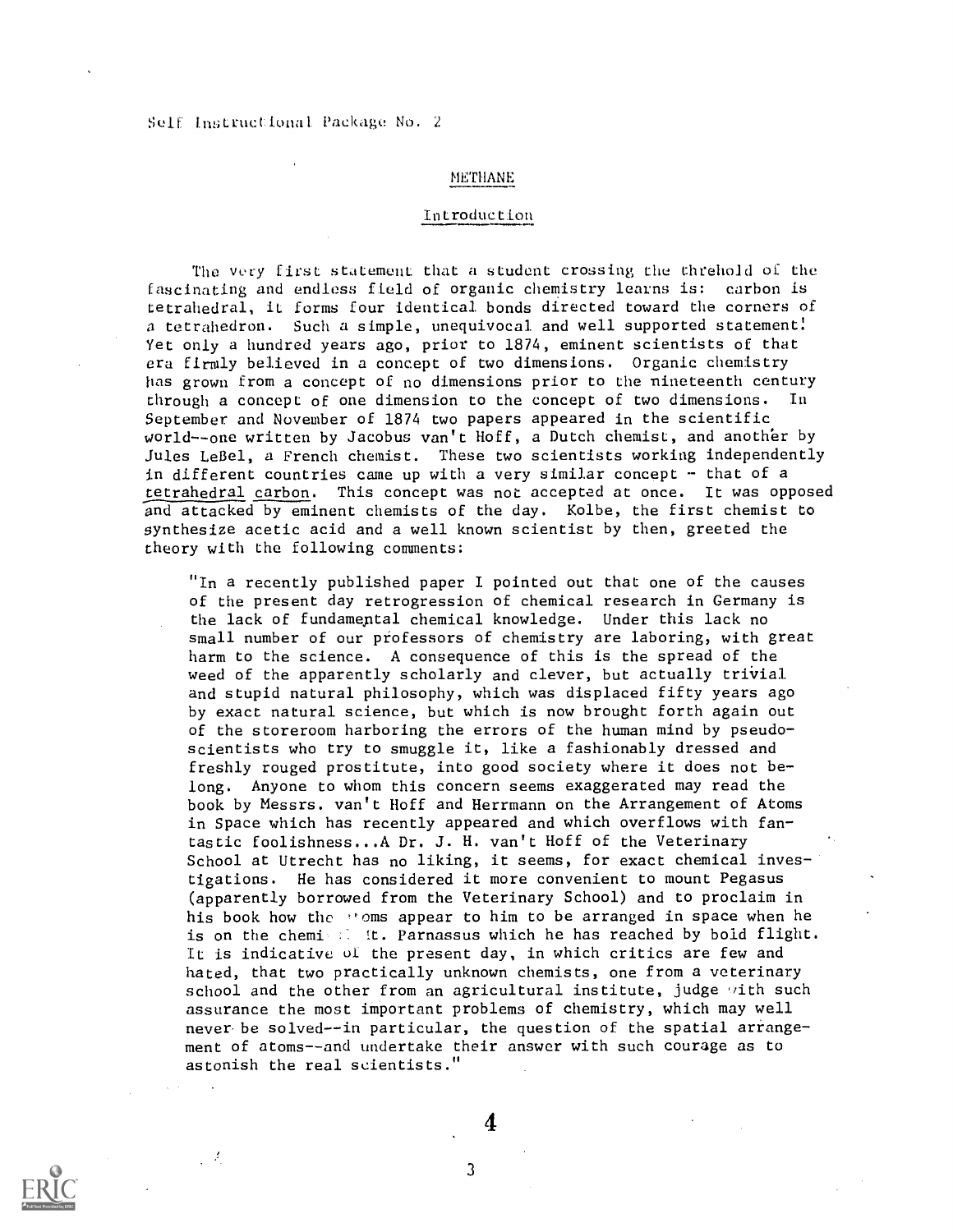Self Instructional Package No. 2 Form A

#### METHANE

#### Definitions

The student will be able to define or explain and illustrate with appropriate examples where applicable the following terms: HYDROCARBON, MONOHALOMETHANE, DIHALOMETHANE, TRIHALOMETHANE, TETRAHALOMETHANE, METHYL FREE RADICAL, SUBSTITUTION REACTION, COMBUSTION REACTION, HEAT OF COMBUS-TION, HEAT OF REACTION, ACTIVATION ENERGY, TRANSITION STATE, Sp<sup>2</sup> HYBRIDI-ZATION, CHAIN INITIATING REACTION, CHAIN PROPAGATING STEPS, CHAIN TERMI-NATING STEPS.

### Reactions

The student will be able to identify the reactants and the products in the combustion reaction of methane.

The student will be able to identify the reactants and the products in the halogenation reaction of methane, methylhalide, methylenehalide and haloform.

The student will be able to write the reactionfor the incomplete oxidation of methane.

### Mechanism

The student will be able to write the step by step mechanism for the halogenation of methane reaction.

The student will be able to identify the chain initiating, the chain propagating and the chain terminating steps in the halogenation reaction mechanism.

The student will be able to identify the rate determining step in the halogenation reaction mechanism.

The student will be able to calculate the  $\Delta H'$ s for each step of the mechanism and for the overall reaction, vtilizing the given bond energies.

The student will be able to draw the energy diagram for the halogenation reaction of methane identifying each step, individual  $\Delta H'$ s and the overall  $\Delta H$ .

The student will be able to identify the activation energy and the different AH's on a given energy diagram.

The student will be able to write the structure for a transition state for different steps in the halogenation reaction mechanism.

The student will be able to describe the shape and explain the hybridization on the carbon atom in the methyl free radical.

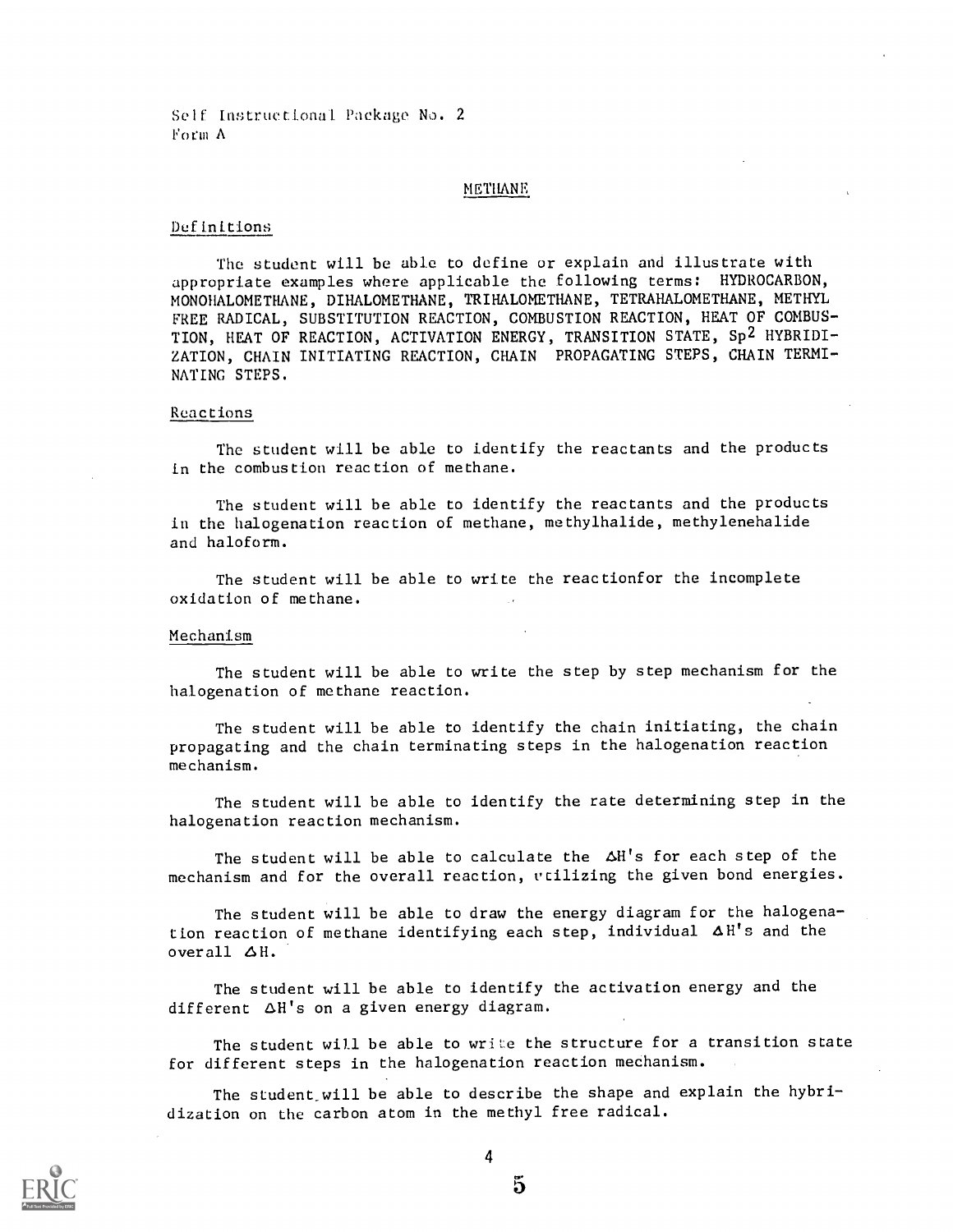Self Instructional Package No, <sup>2</sup> Form  $B = Set1$  Evaluation Exercise

### METHANF

You will fill out this exercise by blacking in the appropriate squares on an answer sheet. There may be more than one correct answer for each question.

- I. In the following group of compounds identify hydrocarbons..
	- a)  $\mathrm{SH}_4$
	- b)  $C_6H_6$
	- e)  $CO<sub>2</sub>$
	- d)  $C_8H_{18}$
- 2. The shape of methane is:
	- a) pyramidal
	- b)  $flat square$
	- c) trigonal planar
	- d) tetrahedral
- 3. The bond angle in methane is:
	- 'a) 120°
	- b) 90°
	- c) 180°
	- d) 109°
- 4. The low boiling temperature of methane is due to:
	- a) the strong intermolecular forces between methane molecules
	- b) the weak van der waals forces between methane molecules
	- c) the fact that bonds within methane molecules are nonpolar
	- d) the fact that the methane molecule is nonpolar

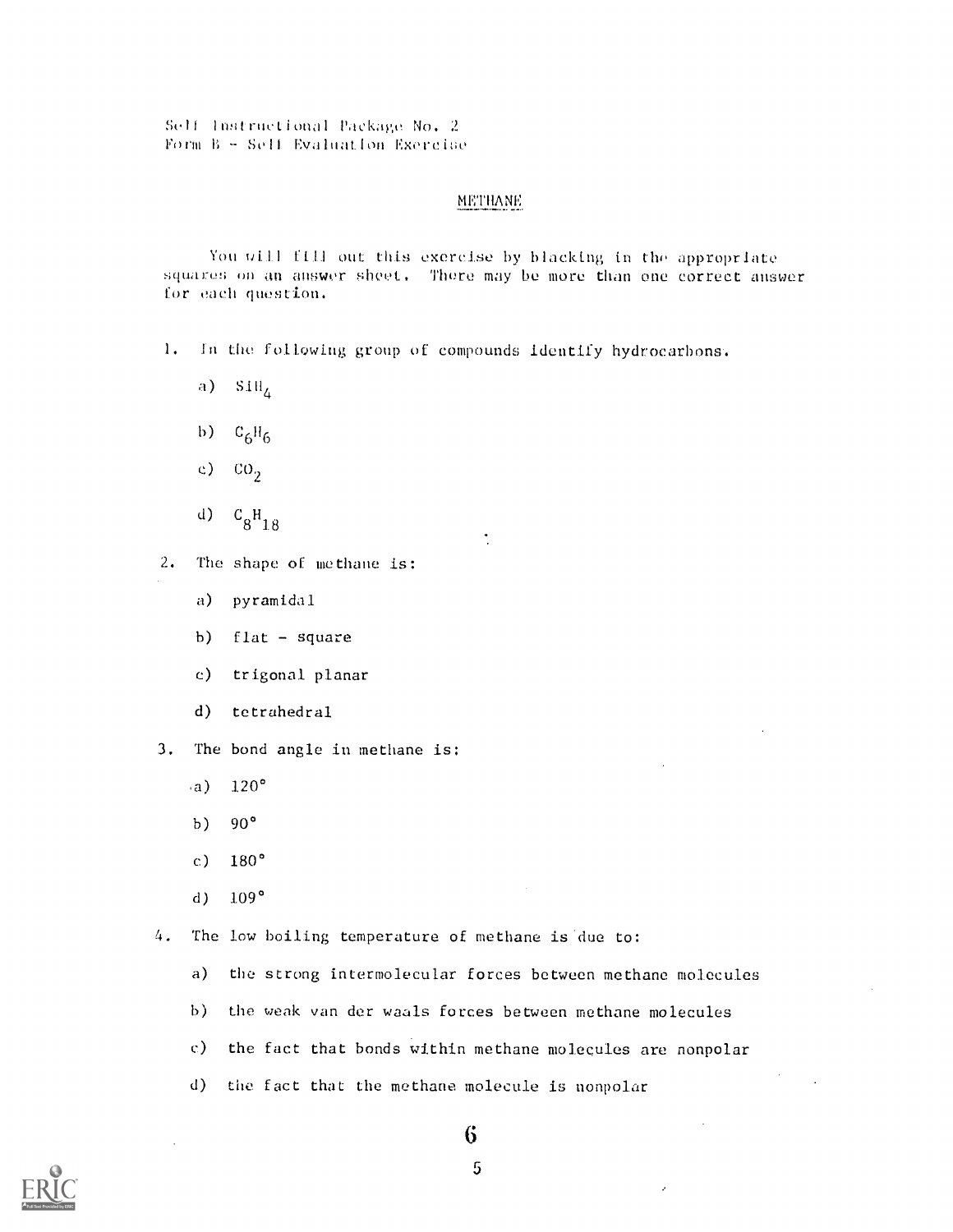SIP Nu. 2 Form  $B - Set$  Evaluation Exercise

5. The following reaction of methane represents a typical:

$$
CH_4 + 20_2 \longrightarrow CO_2 + 2H_2O + \Delta H
$$

- a) oxidation reaction
- b) combustion reaction
- c) substitution reaction
- d) free radical reaction
- 6. identify monohalomethane in the group of compounds given below:
	- a)  $\text{CH}_2\text{Br}_2$ 2
	- b)  $CF_4$

والموا

- c)  $CH<sub>3</sub>T$
- d)  $CHC1<sub>3</sub>$

 $\begin{array}{c}\n\text{H} \\
\text{HH}:\text{C}:\text{H} \\
\text{H}:\text{C} \cdot \text{C}^* \\
\end{array}$  is a typical: 7. The following species

- a) positive ion
- b) free radical
- c) species with a tendency to give up one electron
- d) species with a tendency to gain one electron
- 8. The rate determining step in the halogenation of methane consists of:
	- a) homolytic cleavage of the halogen molecule
	- b) abstraction of a halogen atom by a methyl radical
	- c) reaction of methane with a halogen atom
	- d) formation of a methyl free radical and hydrogen halide

7

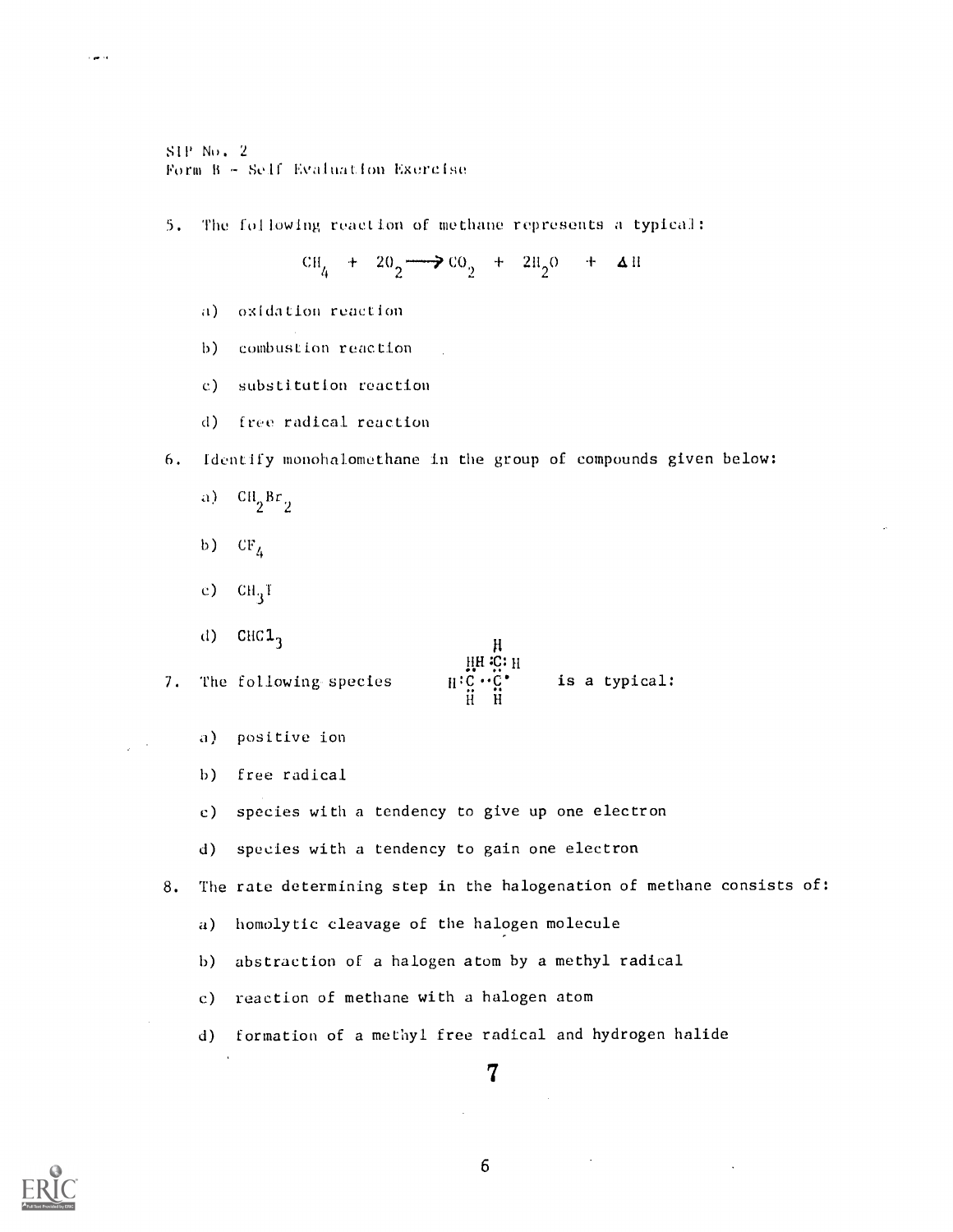NIP No. <sup>2</sup> Form  $B = Set$  Evaluation Exercise

- 9. Halogenation of methane can be terminated via:
	- a) reaction of two halogen atoms to form a halogen molecule
	- h) reaction of a halogen molecule with a methyl free radical to form a methyl halide and a halogen atom.
	- c) reaction of a methyl free radical and a halogen atom to form a methyl halide
	- d) reaction of two methyl free radicals to form an ethane molecule
- 10. Correct definitions and properties of activation energy are:
	- a) it is the minimum amount of energy thatmust be provided by a collision for reaction to occur.
	- b) it is the difference in energy content between reactants and the transition state.
	- c) It is high for exothermic reactions.
	- d) It is at least as high as  $\Delta H$  for endothermic reactions.
- 11. One factor which does not affect the rate of a chemical evaluation ic the:
	- a) heat released in the reaction
	- b) energy of activation
	- c) number of collisions per unit volume and unit time
	- d) probability thatthe reactants will be properly oriented
- 12. The explanation for the observed reactivity sequence in the halogenation of methane (Fluorine - most reactive: Iodine - least reactive) is:
	- a) the low dissociation energy of fluorine
	- b) the highly exothermic abstraction of the fluorine atom by the methyl radical
	- c) the difference in activation energies for the abstraction of a halogen atom by a methyl radical expressed in kcal/mole:

 $\triangle H$  (F) =-71  $\triangle H = -23$   $\triangle H$  (Br) = -21  $\triangle H$  (I) = -17

d) difference in activation energies for the abstraction of a hydrogen atom and formation of a methyl free radical

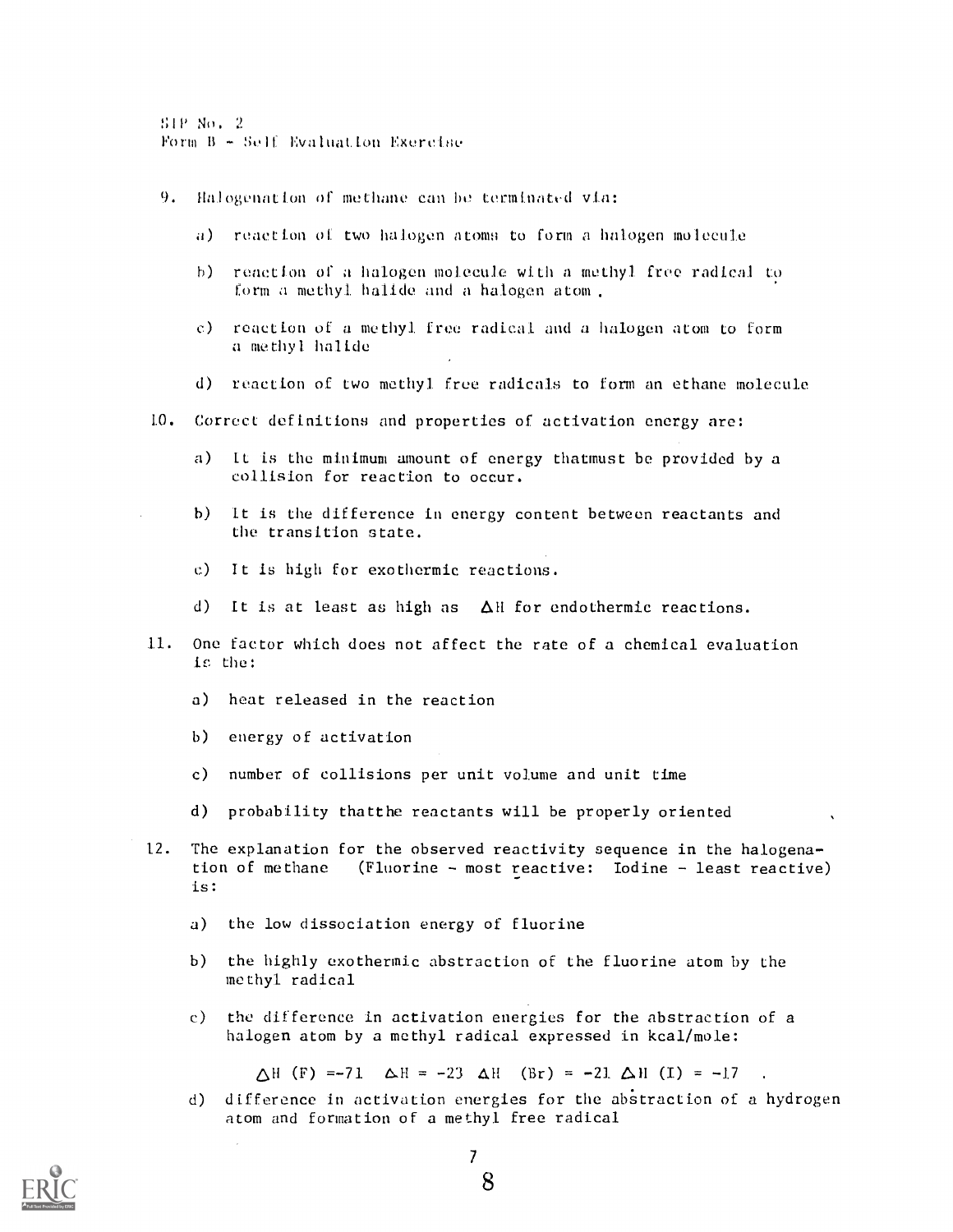SIP No. 2 Form 8 - Self Evaluation Exercise

- 13. The following step or steps represent the chain terminating step Ln the halogenation of methane.
	- a)  $CH_3^{\bullet}$  +  $CH_3^{\bullet}$   $\longrightarrow CH_3$   $CH_3$ b)  $CH_3^{\bullet}$  +  $X_2$   $\longrightarrow CH_3X$  +  $X^{\bullet}$
	- c)  $X^*$  +  $*X \longrightarrow X_2$
	- (1)  $\text{CH}_3^{\bullet}$  +  $\text{X}$   $\longrightarrow$   $\text{CH}_3$  X
- 14. The following step or steps represent the chain propagating step in the halogenation of methane.
	- a) CH<sub>3</sub><sup>\*</sup> +  $X_2$   $\longrightarrow$  CH<sub>3</sub>X + X<sup>\*</sup> b)  $CH_4$  +  $X^{\bullet}$   $\longrightarrow CH_3^{\bullet}$  +  $HX$ c)  $CH_3^{\bullet}$  +  $X^{\bullet}$   $\longrightarrow CH_3 - X$ d)  $CH_3^{\bullet}$  +  $CH_3^{\bullet}$  -  $CH_3$  -  $CH_3$ 3
- 15. The rate determining step in the free radical halogenation of methane is:
	- a) CH<sub>3</sub> +  $X_2 \longrightarrow$  CH<sub>3</sub>X + X<sup>o</sup> b)  $CH_4 + X^{\circ} \longrightarrow CH_3^{\circ} + HX$ c)  $CH_3$  +  $CH_3$   $\longrightarrow CH_3$  -  $CH_3$ d)  $X_2$  + heat  $\longrightarrow 2X^{\bullet}$
- 16. Using the values given on the bond energy card you can calculate the  $\Delta$  H for the monobromination of methane. This value is:
	- a)  $-25$  kcal/mole
	- b) -8 kcal/mole
	- c) +16 kcal/mole
	- d)  $-24$  kcal/mole

9

 $\sim$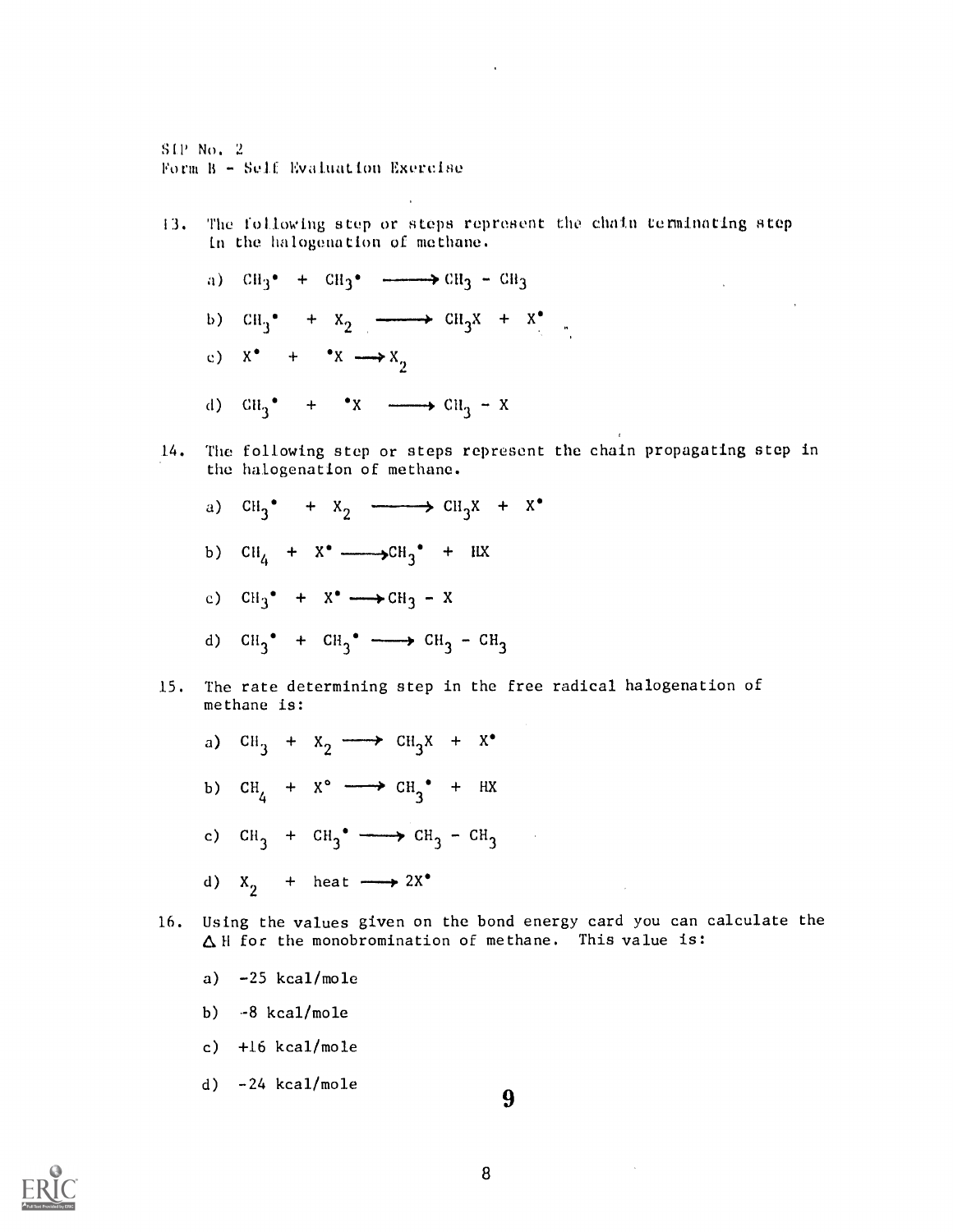SIT No. rorm B kvaluation ENercise

- I/. iking the :;ame bond energy card ono can calculate the all tor Ihe rate determining step or the abstraction of a hydrogen atom from a methane molecule by the chlorine atom. This value is:
	- a) +58 kcal/mole
	- b) +I kcal/mole
	- $\langle \cdot \rangle$ -26 kcal/mole
	- d) -25 kcal/mole

18. The following statements about an endothermic seaction are correct:

a) It is a reaction in which energy is released.

 $\mathbf E$ 

- b) ft Is a reaction for which energy is required.
- c) In an endothermic reaction, the products possess lower amounts of potential energy or "they have a lower potential energy valley" than the reactants.
- d) In an endothermic reaction products possess a higher amount of potential energy or "they have a higher potential energy valley" than the products.
- 19. in the energy diagram for the chlorination reaction given below the heat of reaction  $\Delta H$  is represented by distance:



- $b)$  B
- c) C
- $d$ )  $D$



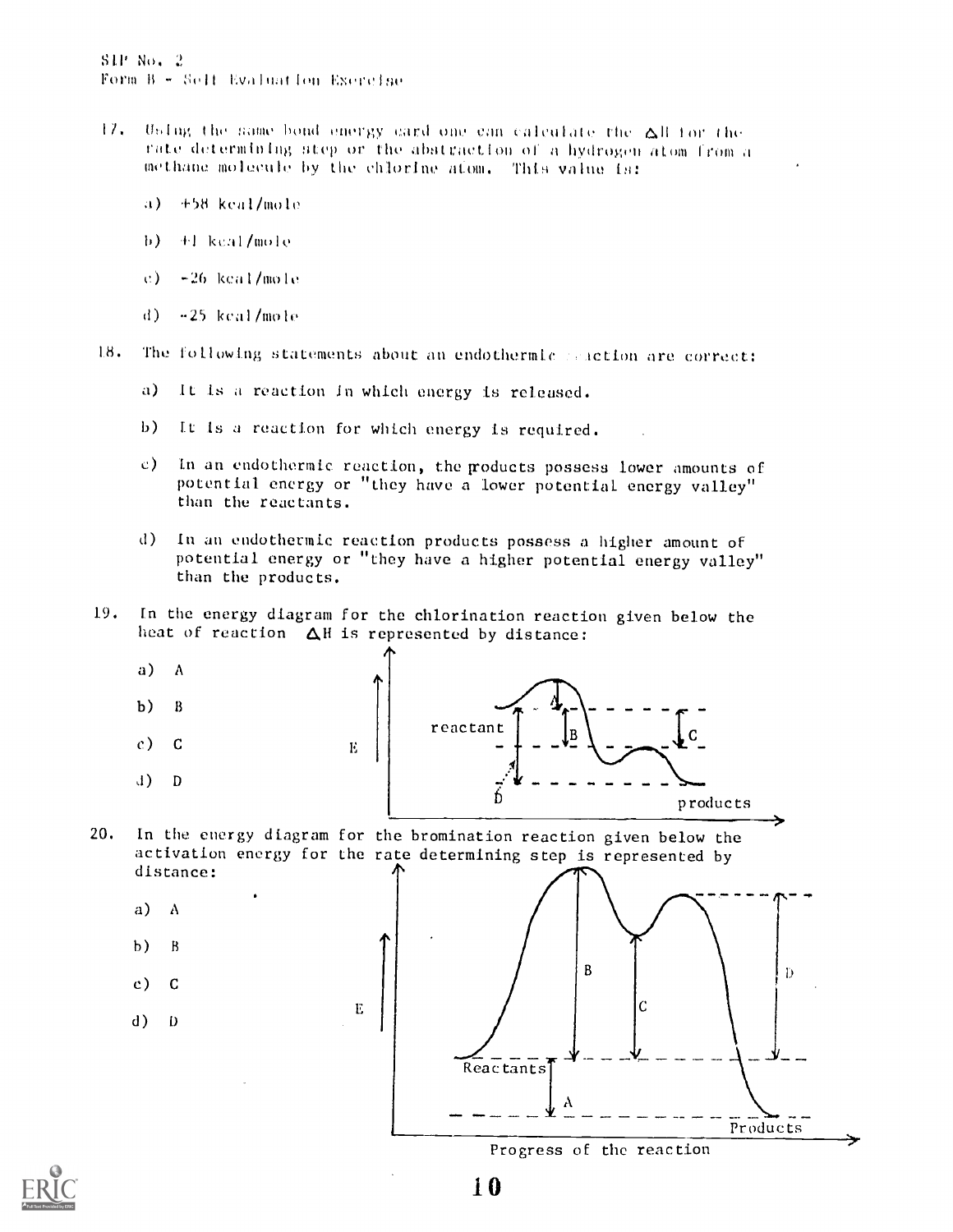SIP No. Form  $B = Soft$  Evaluation Exercise

- 21. Inhibitors aro:
	- a) compounds which speed up a chemical reaction,
	- b) compounds which slow down a chemical reaction.
	- c) 'an example of Inhibitors is halogen In the halogenation of methane reaction.
	- d) an example of inhibitors is oxygen in the halogenation of methane reaction.
- 22. Identify one of the species below as the transition state for the rate determining step or the abstraction of the hydrogen atom from methane by the halogen atom.

a)  $CH_{\gamma}^{\bullet}$ 3 b)  $\mathbb{R}^n$  II  $H = \frac{H}{C}$ <br>H $= -H$ <br>H<br>H

 $c)$  H  $\mathbf{I}$  $H = C - C - X - X - X$  $\mathbf{H}$ 

d) X----X

23. The shape of the methyl free radical  $3^{\circ}$  is:

- a) flat trigonal
- b) pyramidal
- c) tetrahedral
- d) square



 $\sim 10^{-1}$ 

 $\ddot{\phantom{a}}$ 

 $\mathcal{L}_{\rm{max}}$  and  $\mathcal{L}_{\rm{max}}$  and  $\mathcal{L}_{\rm{max}}$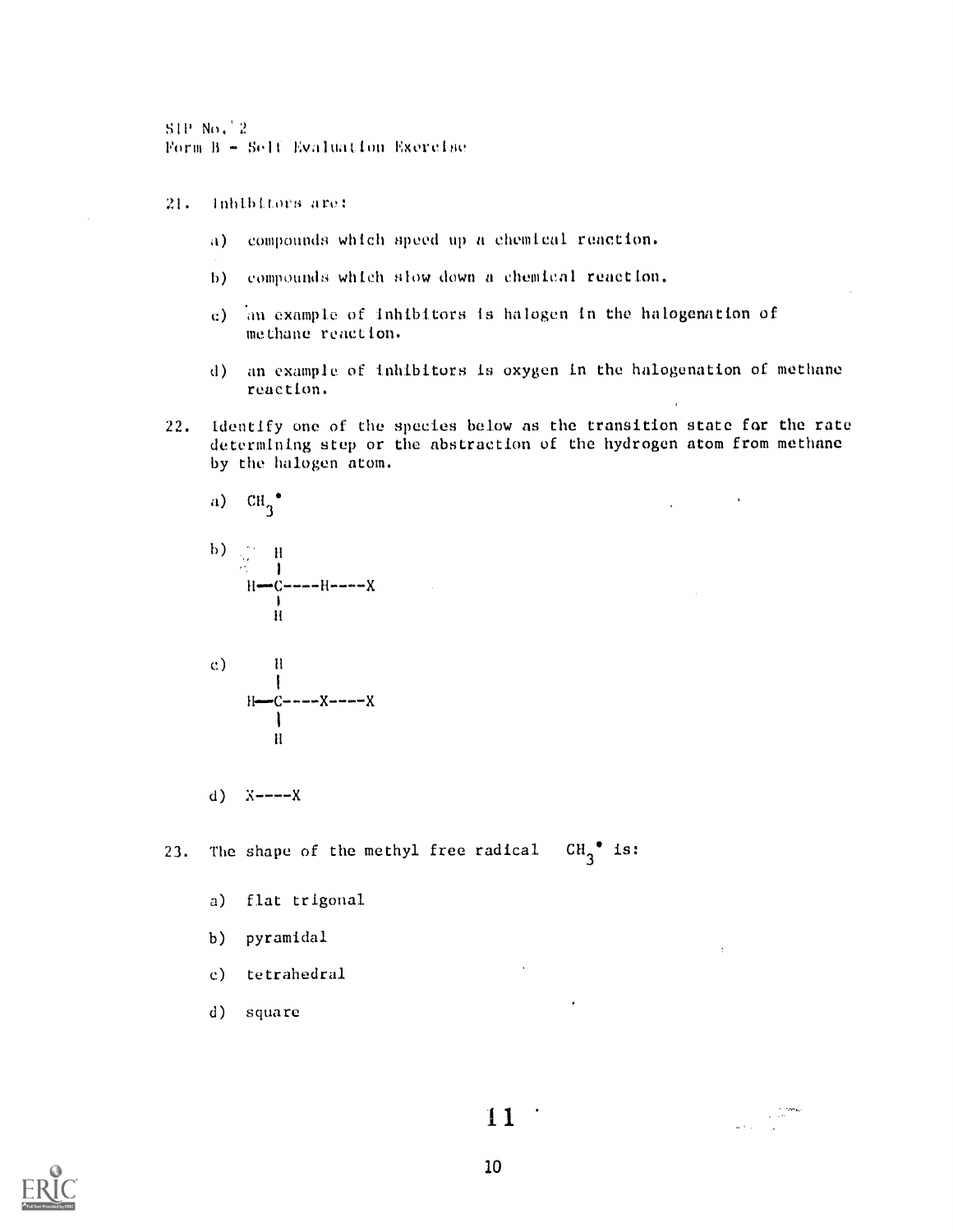Self Instructional Package No. 2 Form C - Reference Guide

# МЕТНАНЕ

The reference guide should be used in conjunction with Form B or the  $10$  Evaluation Exercise. The references given are geared specifically toward the queotions on Form B.

| Question 1             | Chapter 2 | Section 1                                  |
|------------------------|-----------|--------------------------------------------|
| Questions 2, 3         | Chapter 2 | Section 2, S.I.P. No. $1 - \text{Page } 1$ |
| Question 4             | Chapter 2 | Section 3                                  |
| Question 5             | Chapter 2 | Section 6                                  |
| Question 6             | Chapter 2 | Sections 7, 9                              |
| Question 7             | Chapter 2 | Section 12                                 |
| Questions $9, 13, 14,$ | Chapter 2 | Section 13                                 |
| Questions 16, 17, 18   | Chapter 2 | Sections 15, 17                            |
| Questions $8, 10$      | Chapter 2 | Section 16                                 |
| Questions 19, 20       | Chapter 2 | Section 17                                 |
| Question 12            | Chapter 2 | Section 20                                 |
| Question 11            | Chapter 2 | Sections $18, 19$                          |
| Question $8$           | Chapter 2 | Section 20                                 |
| Question 21            | Chapter 2 | Section 14                                 |
| Question 22            | Chapter 2 | Sections 22, 23                            |
| Question 23            | Chapter 2 | Section 21                                 |
|                        |           |                                            |

Morrison and Boyd Organic Chemistry

For Questions 2 and 3, additional explanation can be found in the S.I.P No.  $1$  - Tape  $1$  - sp<sup>3</sup> Hybridization on the Carbon Atom.

For Questions 6, 7, 9, 13, 14, 15 additional explanation and examples can be found in Tape 1 - Methane - Halogenation Reaction.

For Questions 16, 17, 18 additional explanation and examples can be found in Tape 2 - Methane - Energy Aspect of the Halogenation Reaction.

For Questions 8, 10, 12, 19, 20, 22 additional explanation and examples can be found in Tape 3 - Energy Diagram for the Halogenation Reaction.

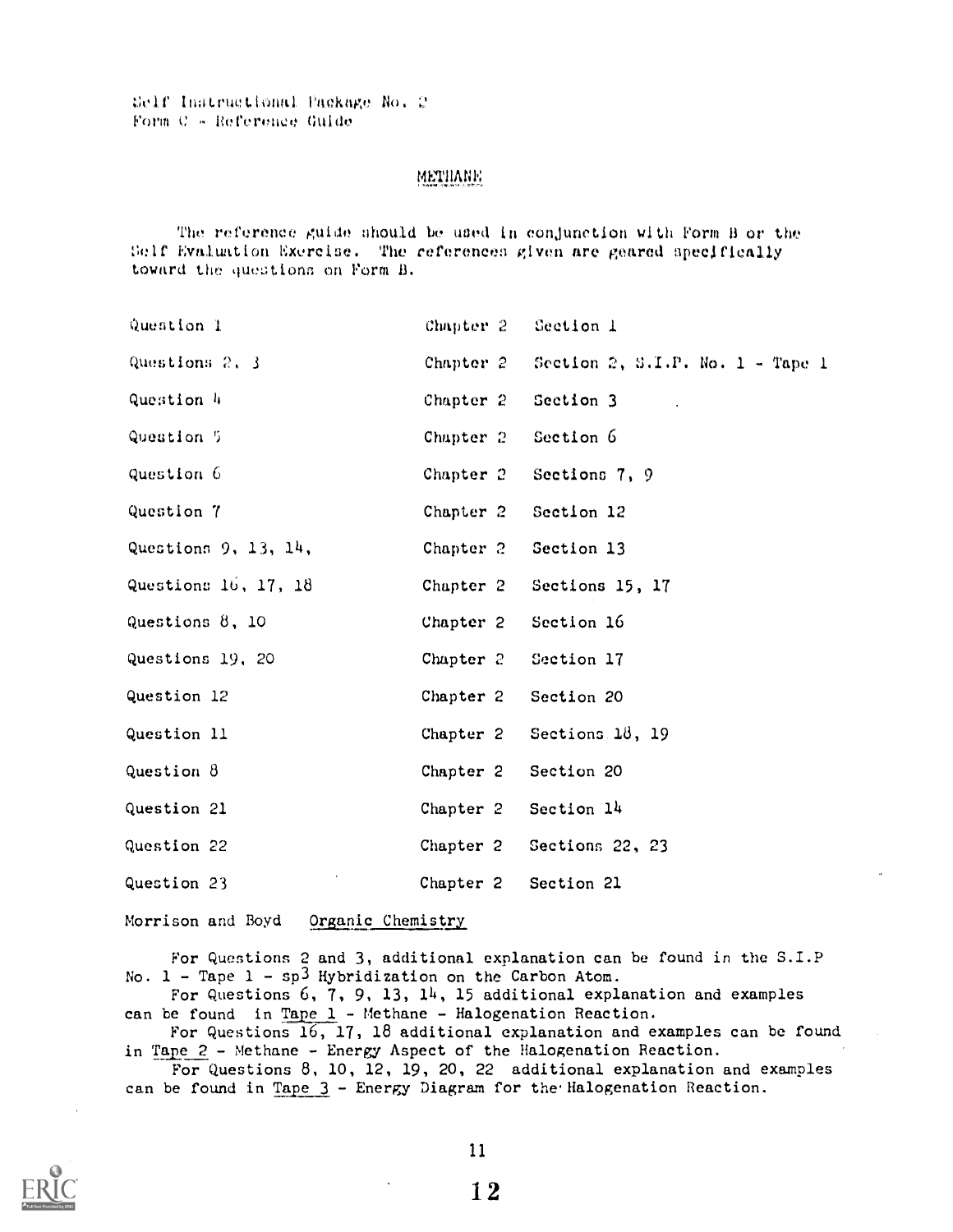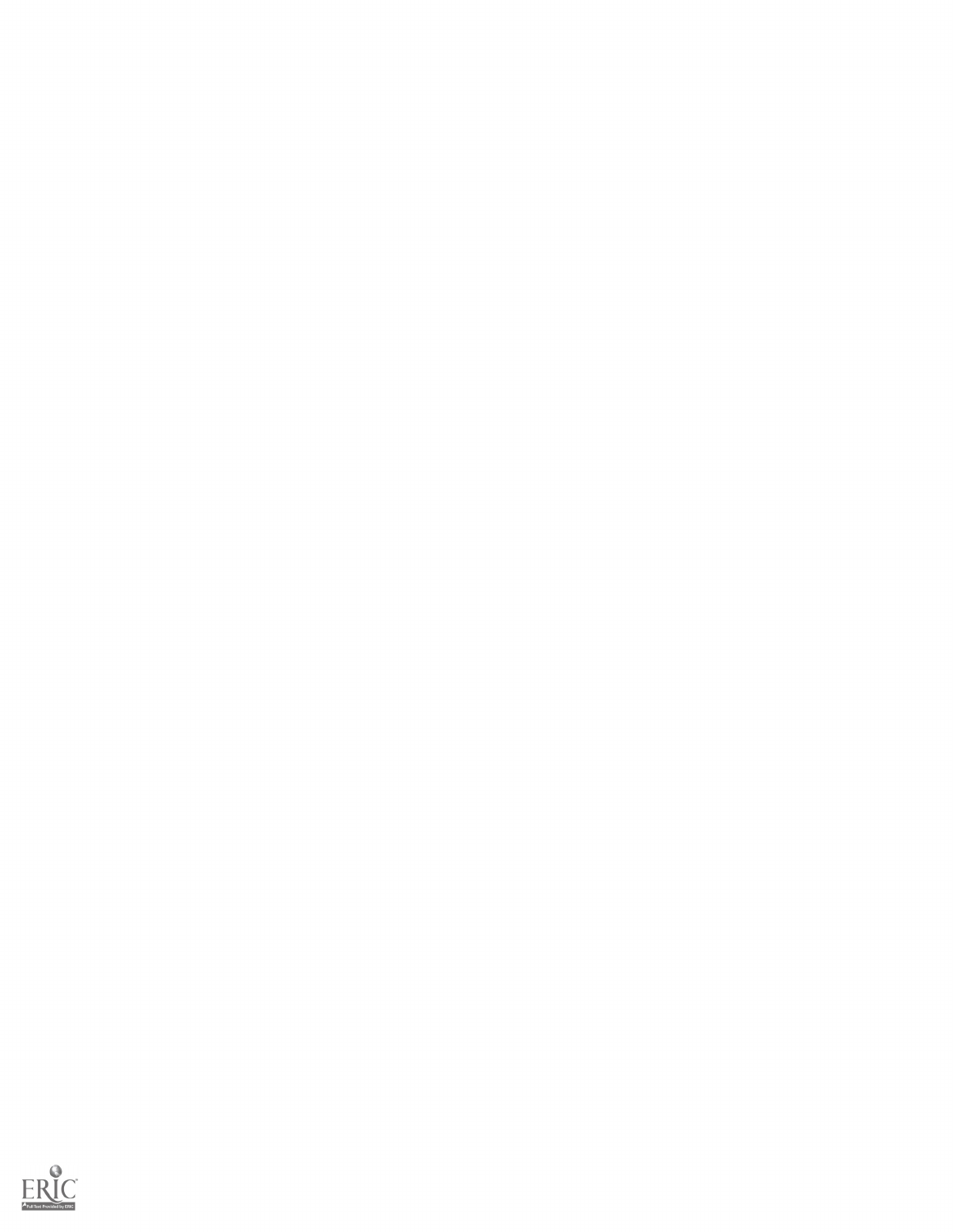

elf Instructional Package 2 Tape  $1 -$  Worksheet

03jECrIVES: 1. To learn the halogenation reaction of methane. 2. To learn the mechanism of the halogenation reaction of methane.

3. To learn the concept of free radicals.

 $Example 1.$  Monohalogenation of Methane

 $CH<sub>H</sub>$  $+$   $x_2$   $X_2$  heat or light,  $CH_3X$  + HX methane halogen monohalo- methylhalide methane

**Example 2.** Monofluorination of Methane

 $+$  F<sub>2</sub>  $-$ CH<sub>4</sub> + F<sub>2</sub>  $\frac{\text{heat or light}}{\text{cm}^3}$  CH<sub>3</sub>F + HF

(Heat is conventionally depicted by a small triangle followed by a capital H. Light is conventionally depicted by the letters  $h\mathbf{v}$ .)

A.S3IGNMENT 1. Write the overall reactions for:

a) Monochlorination of methane:

b) Monobromination of methane :

 $\mathbf{c}$ ) Monoiodination of methane :

3

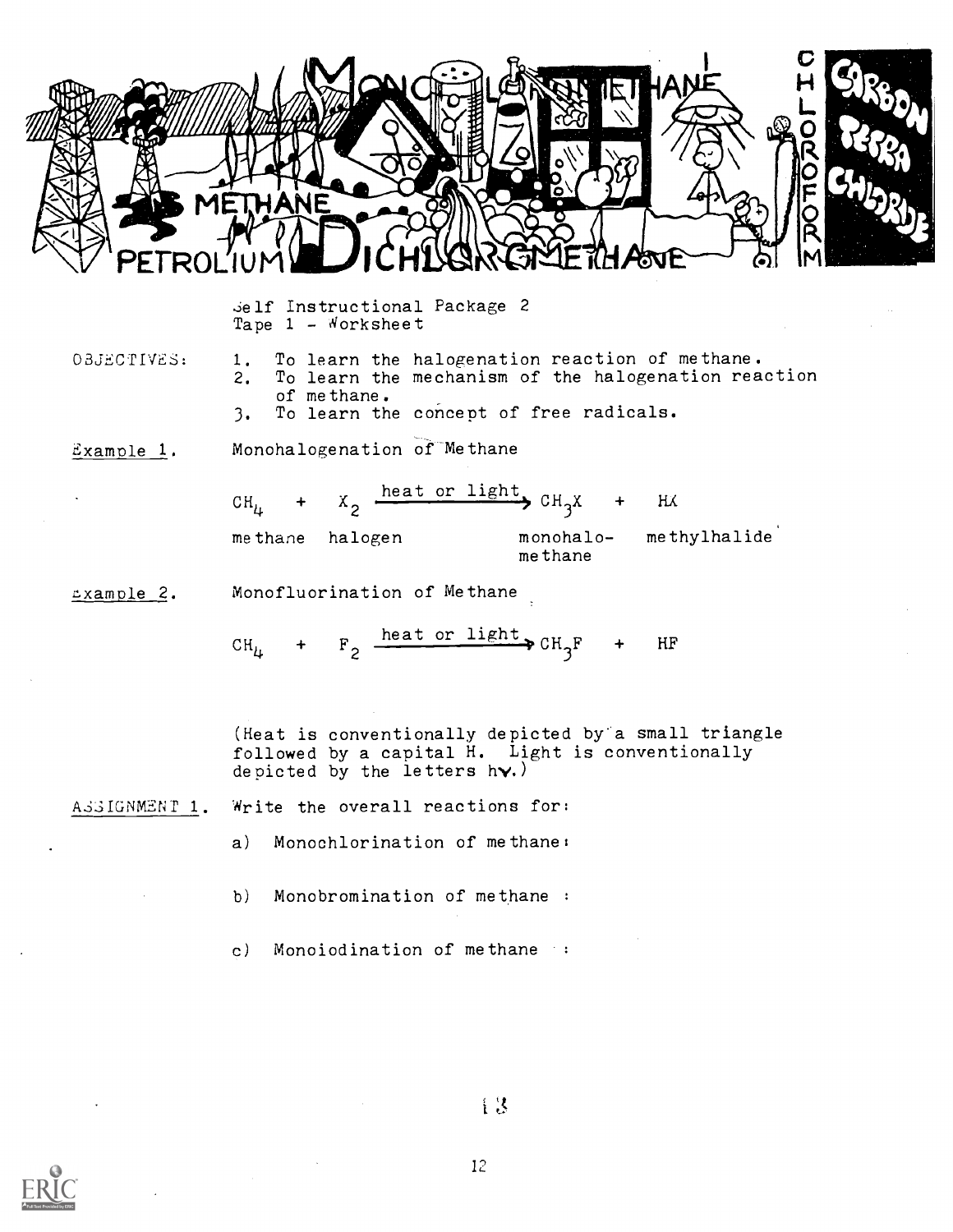Self Instructional Package 2 Tape 1 - Worksheet cont.

Example 3.

Mono, di, tri, and tetrahalogenation of methane





ASSIGNMENT 2.

 $\mathcal{C}_{\text{max}}$ 

Fill in the blanks for the bromination of methane reaction.

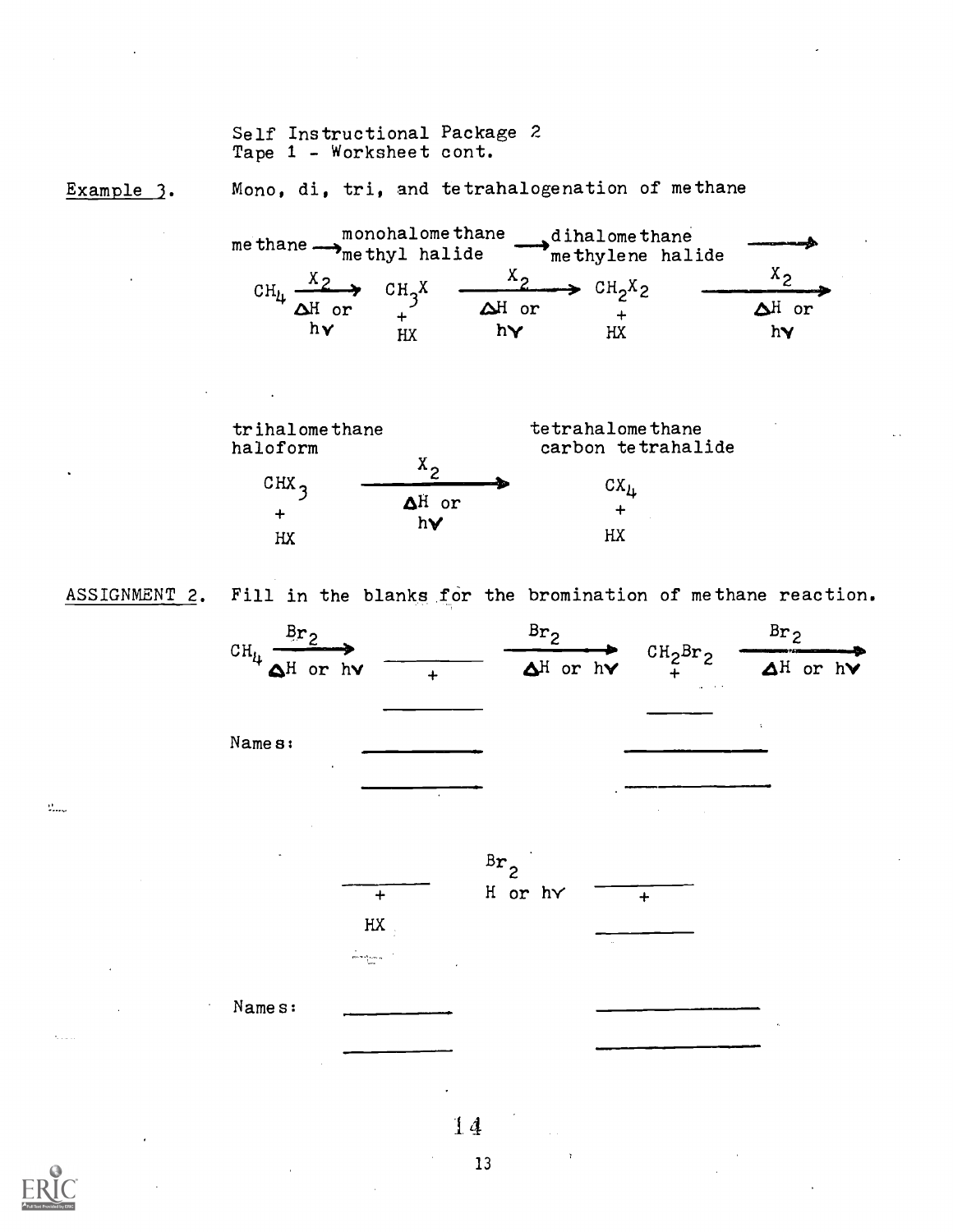Self Instructional Package 2 Tape 1 - Worksheet cont.

ASSIGNMENT 3. Write all the possible products for the following reactions:

- a) Fluorination of methane:
- b) Chlorination of methane:
- c) Iodination of methane

Example  $4.$  Step-by-step mechanism for the free radical halogenation of methane.

<sup>I</sup> Step 1. Homolytic cleavage - CHAIN INITIATING STEP:

heat AH or  $2 X^{\bullet}$ or light hy halogen halogen atom or<br>molecule halogen free ra halogen free radical

II CHAIN PROPAGATING STEPS:



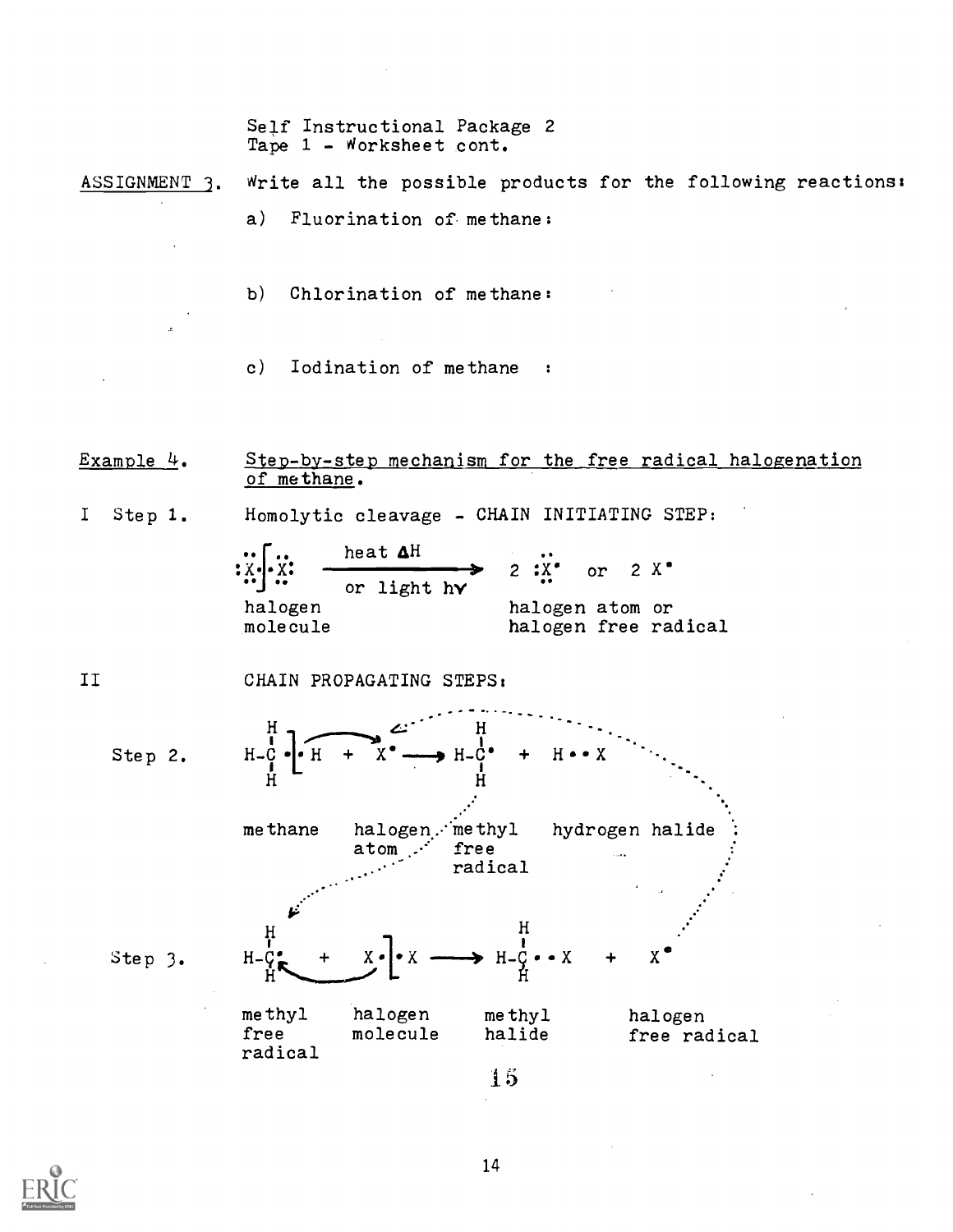Self Instructional Package 2 Tape 1 - Worksheet cont.



III CHAIN TERMINATING STEPS:

- a)  $X^{\bullet}$  +  $X^{\bullet} \longrightarrow X_{2}$ 2
- b)  $CH_3^*$  +  $X^* \longrightarrow CH_3X$
- c)  $CH_2^{\bullet}$  +  $CH_3^{\bullet} \longrightarrow C_2H_6^{\bullet}$ 3 3

 $\overline{\texttt{ASSIGNMENT}}$   $4$ . Write the step-by-step mechanism for the monobromination of methane.

ASSIGNMENT  $5-a$  Step-by-step mechanism for the monochlorination of methane.

CHAIN INITIATING STEP: Step 1.  $C_{1_{2}} \longrightarrow 2C_{1}$ CHAIN PROPAGATING STEPS: Step 2.  $CH_{\mu}$  +  $CI \longrightarrow CH_{3}Cl$  +  $H$ . Step 3.  $H^+ + C1$ <sub>2</sub>  $\longrightarrow$  HCl + Cl<sup> $-$ </sup> CHAIN TERMINATING STEPS:  $c_1$  +  $c_1 \longrightarrow c_{12}$  $H^{\bullet}$  +  $H^{\bullet} \longrightarrow H^{\bullet}$  $H^*$  +  $Cl^* \longrightarrow HCl$ 16

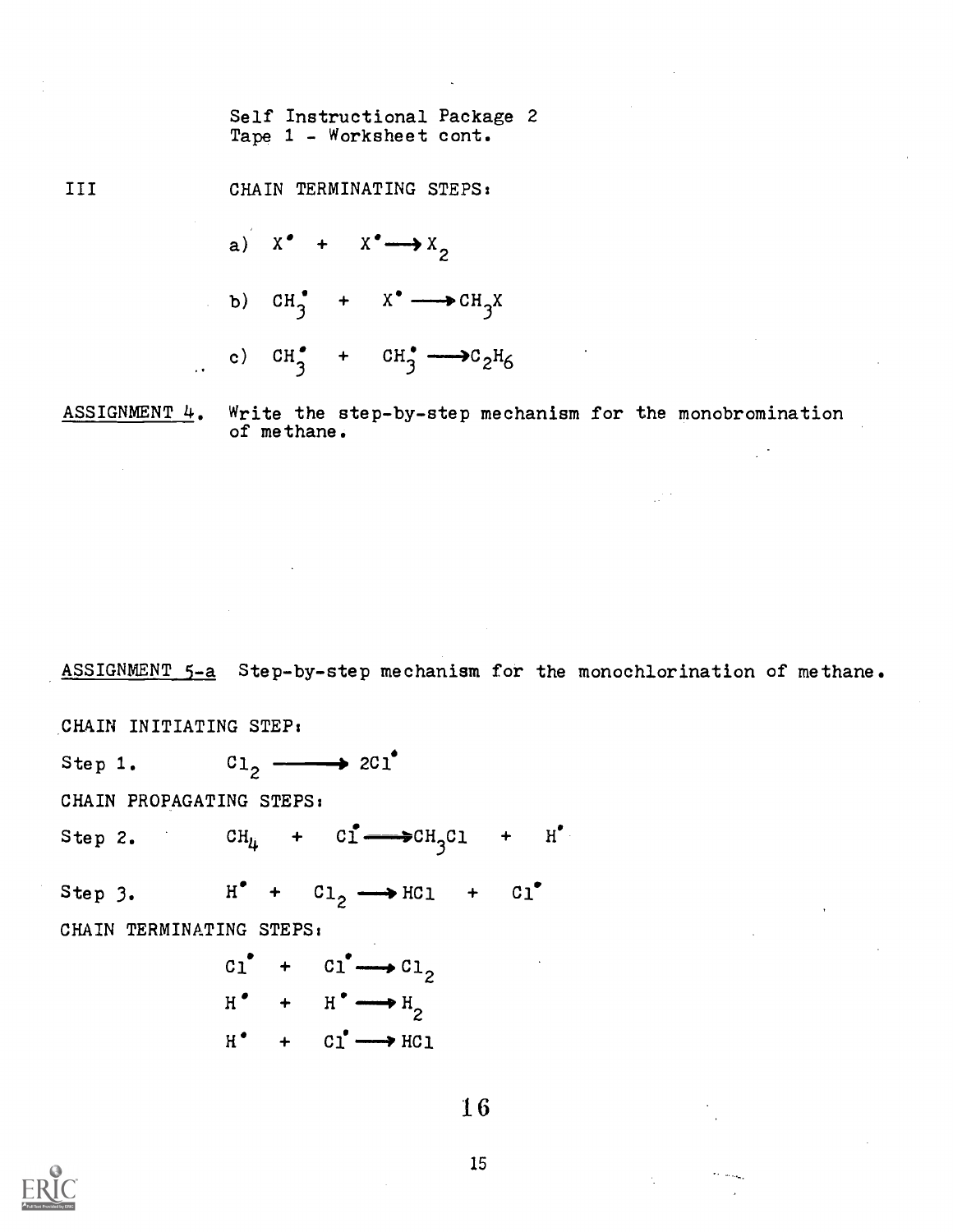ASSIGNMENT  $5-b$  Step-by-step mechanism for the monobromination of methane. Step 1. Step 2. Step 3. hv or  $\Delta$  $Br_2 \longrightarrow 2Br$  $Br^*$  +  $CH_4 \longrightarrow CH_3Br$  +  $HBr$  $CH_3$  +  $2Br^{\bullet} \longrightarrow CH_3Br$  +  $Br + Br^{\bullet}$  $\overline{3}$  $Br^{\circ}$  +  $Br^{\circ} \longrightarrow Br_2$  $CH_3^*$  +  $Br' \longrightarrow CH_3Br$ Chain initiating step Chain propagating steps Chain terminating steps

ASSIGNMENT 6. Definition for homolytic cleavage:

Examples of a typical homolytic cleavage:

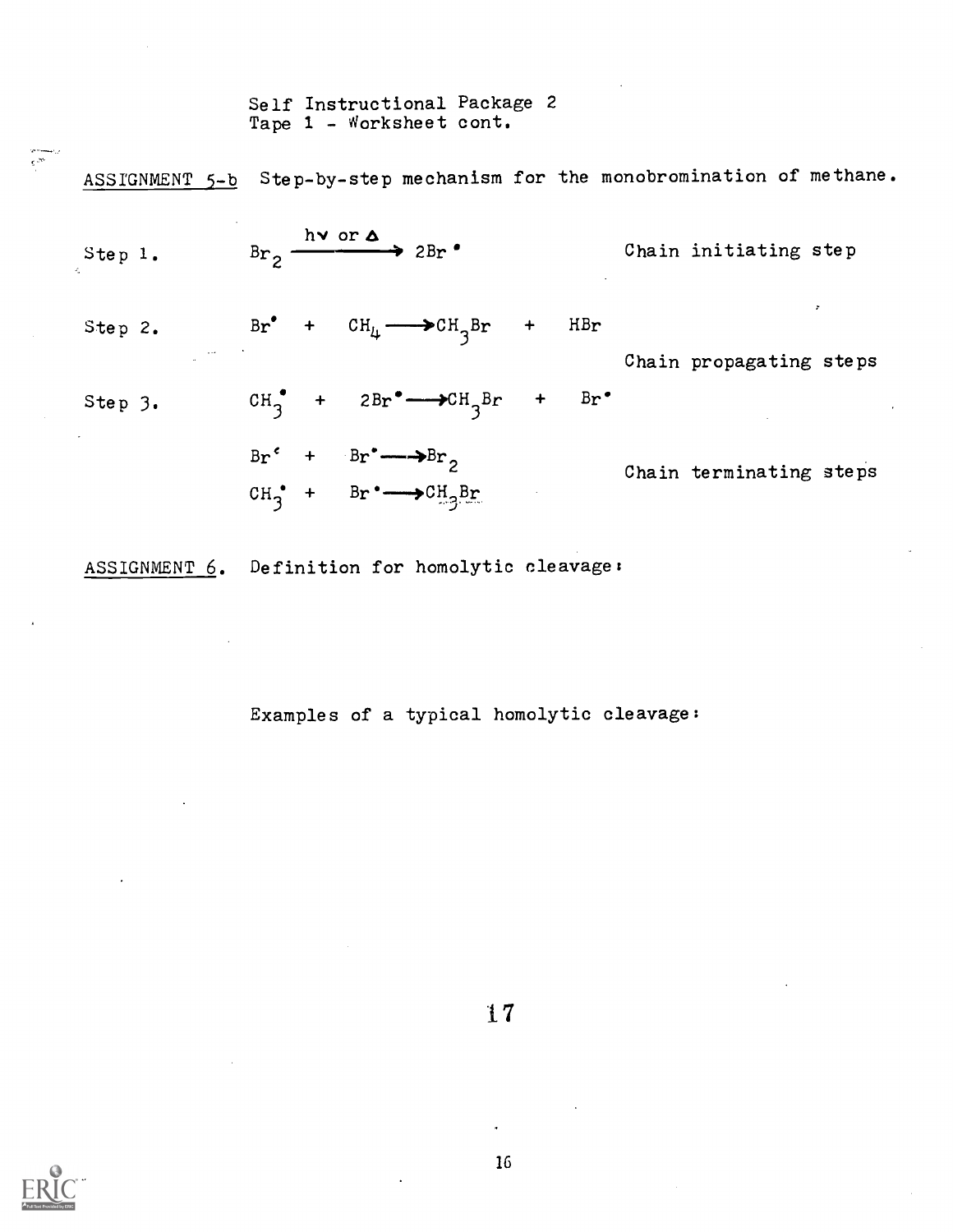Self Instructional Package No. 2 Tape 1 - Answer Sheet

#### METHANE

#### HALOGENATION REACTION

### Assignment No. 1

a) Monochlorination of methane:

AH or hv  $CH<sub>1</sub>$  $4 + C1$ <sub>2</sub>  $\longrightarrow C H_3 C1 + H C1$ 

> monochloromethane or methyl chloride

b) Monobromination of methane:

AH or hv  $CH<sub>A</sub>$  + Br<sub>2</sub>  $2 \longrightarrow CH_3Br + HBr$ 

> monobromethane or methyl bromide

c) Monoiodination of methane:

AH or hv  $CH_4$  +  $I_2$   $\longrightarrow$   $CH_3I$  + HI

> monoiodomethane or methyl iodide

Assignment No. 2

 $Br<sub>2</sub>$  $CH_4$   $\xrightarrow{\text{Br}_2} \text{CH}_3\text{Br}$   $\xrightarrow{\text{Br}_2} \text{CH}_2\text{Br}_2$   $\xrightarrow{\text{Br}_2} \text{CHBr}_3 \xrightarrow{\text{Br}_2} \text{CH}_4$ <br>  $\xrightarrow{\text{Al or hv}}$   $\xrightarrow{\text{Al or hv}}$   $\xrightarrow{\text{CH}_4}$ 4....  $\longleftrightarrow$   $CH_3Br$   $\longrightarrow$ HBr HBr HBr HBr

Names: monobromomethane dibromomethane tribromomethane or or or methyl bromide methylene bromide bromoform

tetrabromomethane

or

carbontetrabromide

1 8

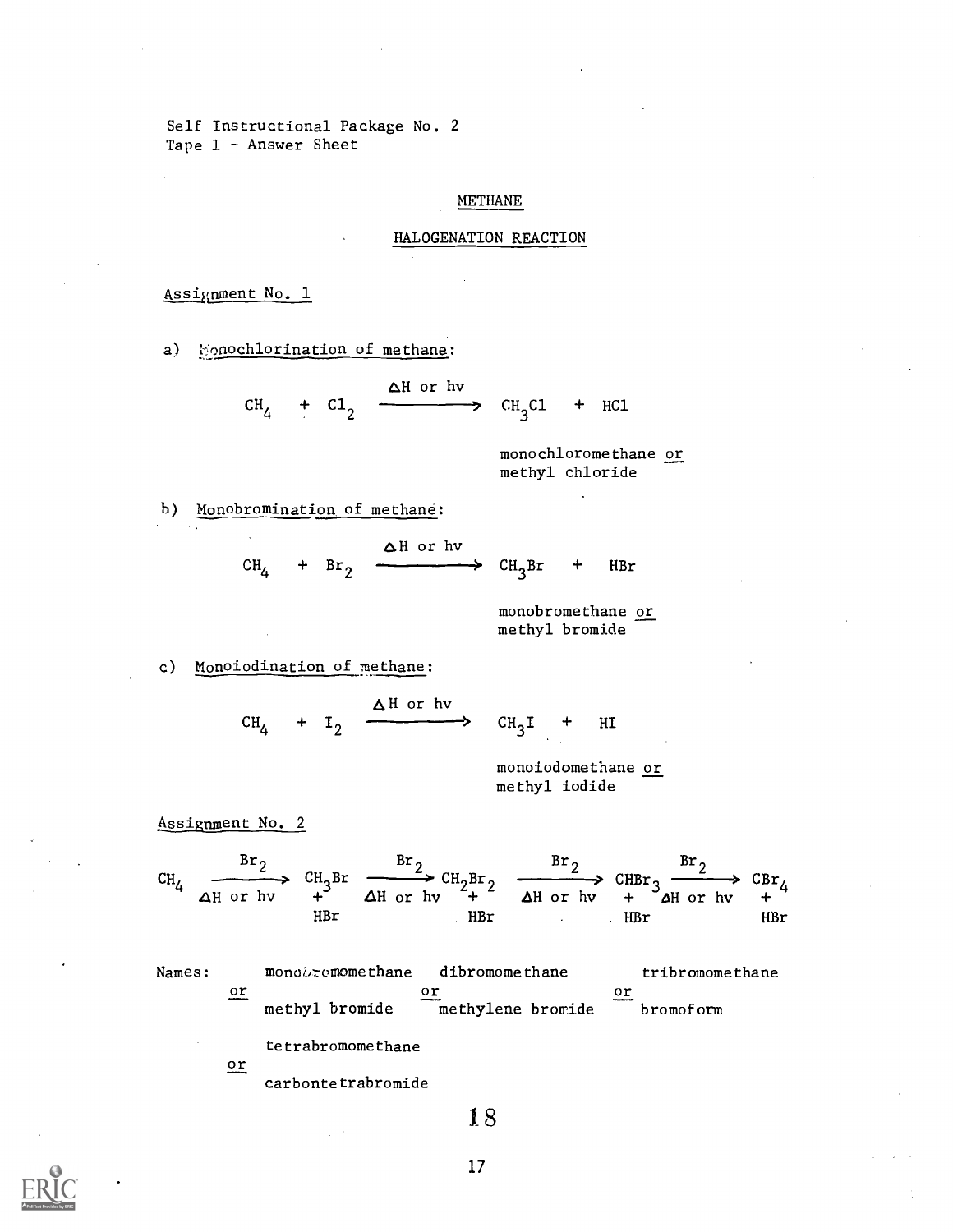### Assignment No. 3

a) Fluorination of methane:



# b) Chlorination of methane:

 $CH_4 \longrightarrow CH_3Cl \longrightarrow CH_2Cl_2 \longrightarrow CH_2Cl_2 \longrightarrow CHCl_3 \longrightarrow CCl_4$  $\Delta H$  or hv  $+$   $\Delta H$  or hv  $+$   $\Delta H$  or $\cdot$ hv  $+$   $\Delta H$  or hv  $+$ HC1 HC1 HC1 HC1 HC1 monochloromethane dichloromethane trichloromethane tetrachloro or methyl chloride or methyl chloride methylene chloride chloroform or methane or carbontetra chloride

# c) Iodination of methane:

 $I_2$   $I_2$   $I_2$   $I_2$   $I_2$  $CH_4 \xrightarrow{\text{I}_2} \text{CH}_3\text{I} \xrightarrow{\text{I}_2} \text{CH}_2\text{I}_2 \xrightarrow{\text{I}_2} \text{CH}_3 \xrightarrow{\text{I}_2} \text{CH}_4$ <sub>HI HI</sub> HI HI HI HI

monoiodomethane diiodomethane triiodomethane tetraiodomethane<br>or or or or or or or methyl iodide methylene iodide iodoform carbontetraiodide

19

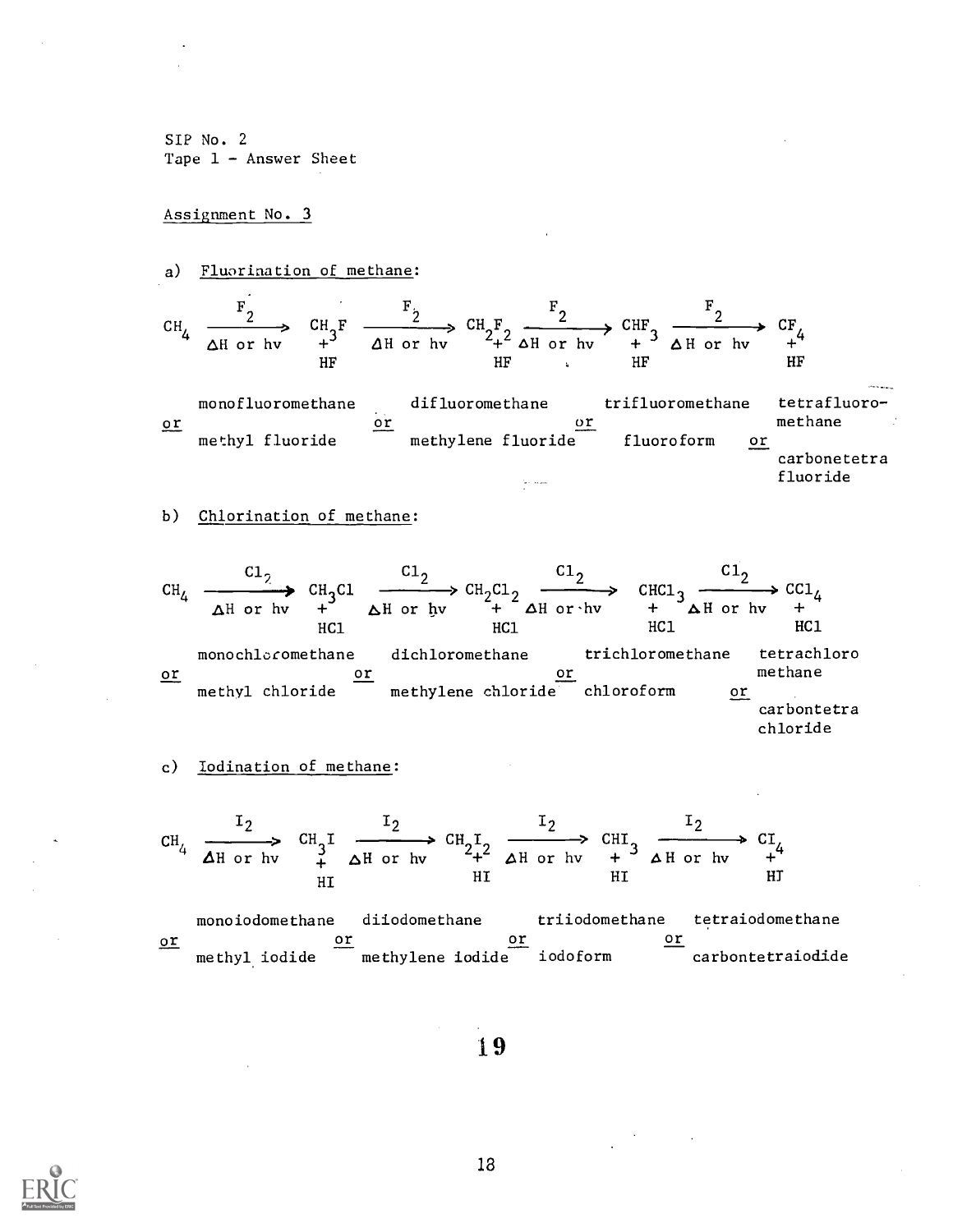### Assignment No. 4

Step-by-step mechanism for the monobromination of methane

I Chain initiating step

 $: \mathbf{Br} \bullet \mathbf{Br} : \longrightarrow$ H or hv  $> 2$  :Br<sup>o</sup> or  $2 \text{ Br}^{\bullet}$ 

bromine free radical

II - Chain propagating steps



methyl free radical

Step 3:



methyl bromide

## III. Chain terminating steps

 $Br^*$  +  $Br^*$  -  $\rightarrow$   $Br\bullet$ Br

 $H \longrightarrow H \longrightarrow H \longrightarrow H \longrightarrow C \longrightarrow H$  methyl bromide<br>
H H H H  $H$  H  $\qquad$  $H \rightarrow C^{\bullet}$  +  $H \rightarrow C^{\bullet}$   $\longrightarrow$   $H \rightarrow C^{\bullet} \bullet C^{\bullet}$  ethanc<br>  $H$  H H H



19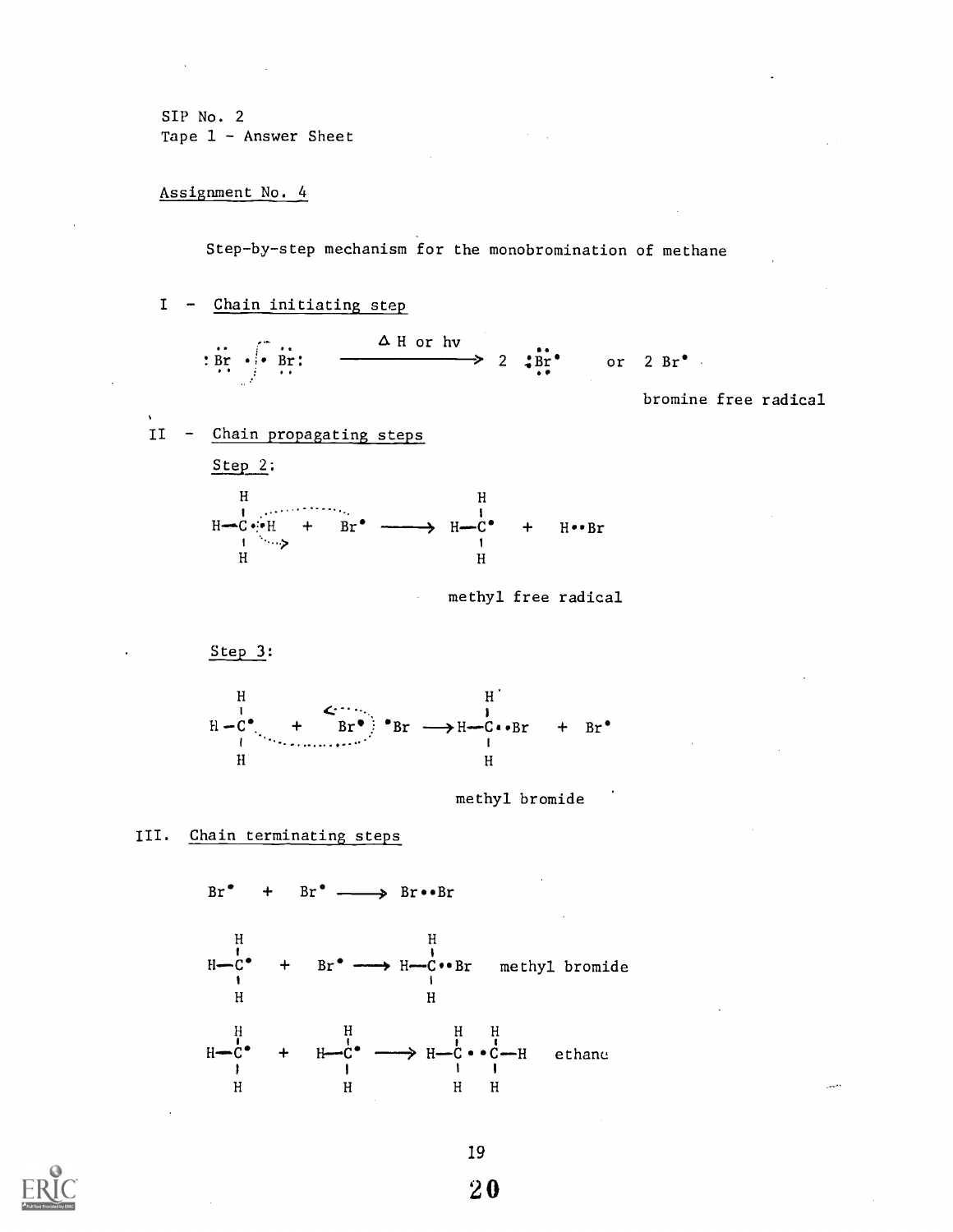$\mathcal{L}^{\text{max}}_{\text{max}}$  and  $\mathcal{L}^{\text{max}}_{\text{max}}$ 

# Assignment No. 5

a) Step by step mechanism for the monochlorination of methane

Chain initiating step:

|    | Step 1:                  | $CL_2 \xrightarrow{\Delta \text{ or hv}} 2CL^{\bullet}$                                | (correct)   |  |  |  |
|----|--------------------------|----------------------------------------------------------------------------------------|-------------|--|--|--|
|    |                          | Chain propagating steps:                                                               |             |  |  |  |
|    | Step 2:                  | $CH_{\Delta}$ + C1 <sup>o</sup> $\longrightarrow CH_{\mathcal{A}}CL$ + H <sup>o</sup>  | (incorrect) |  |  |  |
|    |                          | $CH_4$ + $Cl^{\bullet} \longrightarrow CH_3^{\bullet}$ +<br>HCl                        | (correct)   |  |  |  |
|    | Step 3:                  | $H^{\bullet}$ + C1 <sub>2</sub> $\longrightarrow$ HC1 + C1 <sup>o</sup>                | (incorrect) |  |  |  |
|    |                          | $CH_3^{\bullet}$ + $Cl_2 \longrightarrow CH_3Cl$ + $Cl^{\bullet}$                      | (correct)   |  |  |  |
|    |                          | Chain terminating steps:                                                               |             |  |  |  |
|    |                          | $Cl^{\bullet}$ + $Cl^{\bullet}$ - $Cl_2$                                               | (correct)   |  |  |  |
|    |                          | $\cdot$ $H^{\bullet}$ + $H^{\bullet}$ $\longrightarrow H_2$                            | (incorrect) |  |  |  |
|    |                          | $CH_3^{\bullet}$ + $CH_3^{\bullet}$ $\longrightarrow CH_3$ - $CH_3$                    | (correct)   |  |  |  |
|    |                          | $H^{\bullet}$ + $Cl^{\bullet}$ - $\rightarrow$ HCl                                     | (correct)   |  |  |  |
| b) |                          | Step-by-step mechanism for the monobromination of methane                              |             |  |  |  |
|    |                          | Chain initiating step:                                                                 |             |  |  |  |
|    | Step 1:                  | $\begin{array}{ccc}\n & \text{hv} \text{ or } \Delta \\ \end{array}$ 2 Br <sup>o</sup> |             |  |  |  |
|    | Chain propagating steps: |                                                                                        |             |  |  |  |
|    | Step 2:                  | $Br^{\bullet}$ + $CH_4 \longrightarrow CH_3Br$ +<br>HBr                                | (incorrect) |  |  |  |
|    |                          | $Br^{\bullet}$ + $CH_{A} \longrightarrow CH_{3}^{\bullet}$ + HBr                       | (correct)   |  |  |  |
|    | Step $3:$                | $CH3^{\bullet}$ + $2Br^{\bullet} \longrightarrow CH3Br$ + $Br^{\bullet}$               | (incorrect) |  |  |  |
|    |                          | $CH_3^{\bullet}$ + $Br_2 \longrightarrow CH_3Br$ + $Br^{\bullet}$                      | (correct)   |  |  |  |

 $\bar{z}$ 

 $\bar{z}$ 

 $\sim$ 

21

 $\sim$   $\mu$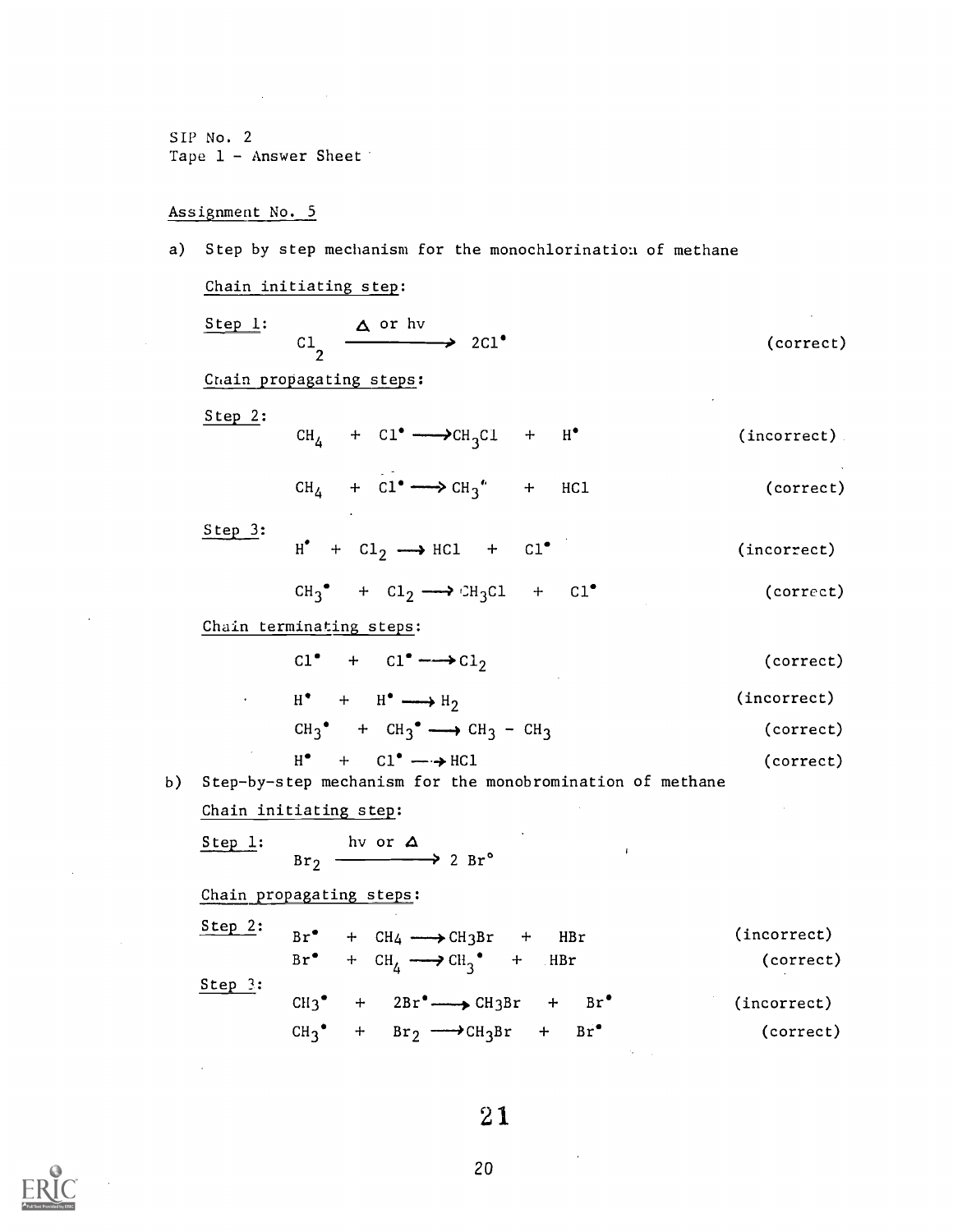Assignment No. 5 (continued)

Chain terminating steps:

 $Br^{\bullet}$  +  $Br^{\bullet} \longrightarrow Br_2$  (correct)  $CH_3^{\bullet}$  +  $Br^{\bullet} \longrightarrow CH_3Br$  (correct)  $CH_3^{\bullet}$  +  $CH_3^{\bullet} \longrightarrow CH_3$  -  $CH_3$ 

Assignment No. 6

Homolytic cleavage or homolysis is the bond dissociation in which the two electrons making up the covalent bond break in such a manner that one electron goes to each fragment. Homo in Greek means the same; lysis means a loosing.

Examples of a typical homolytic cleavage:



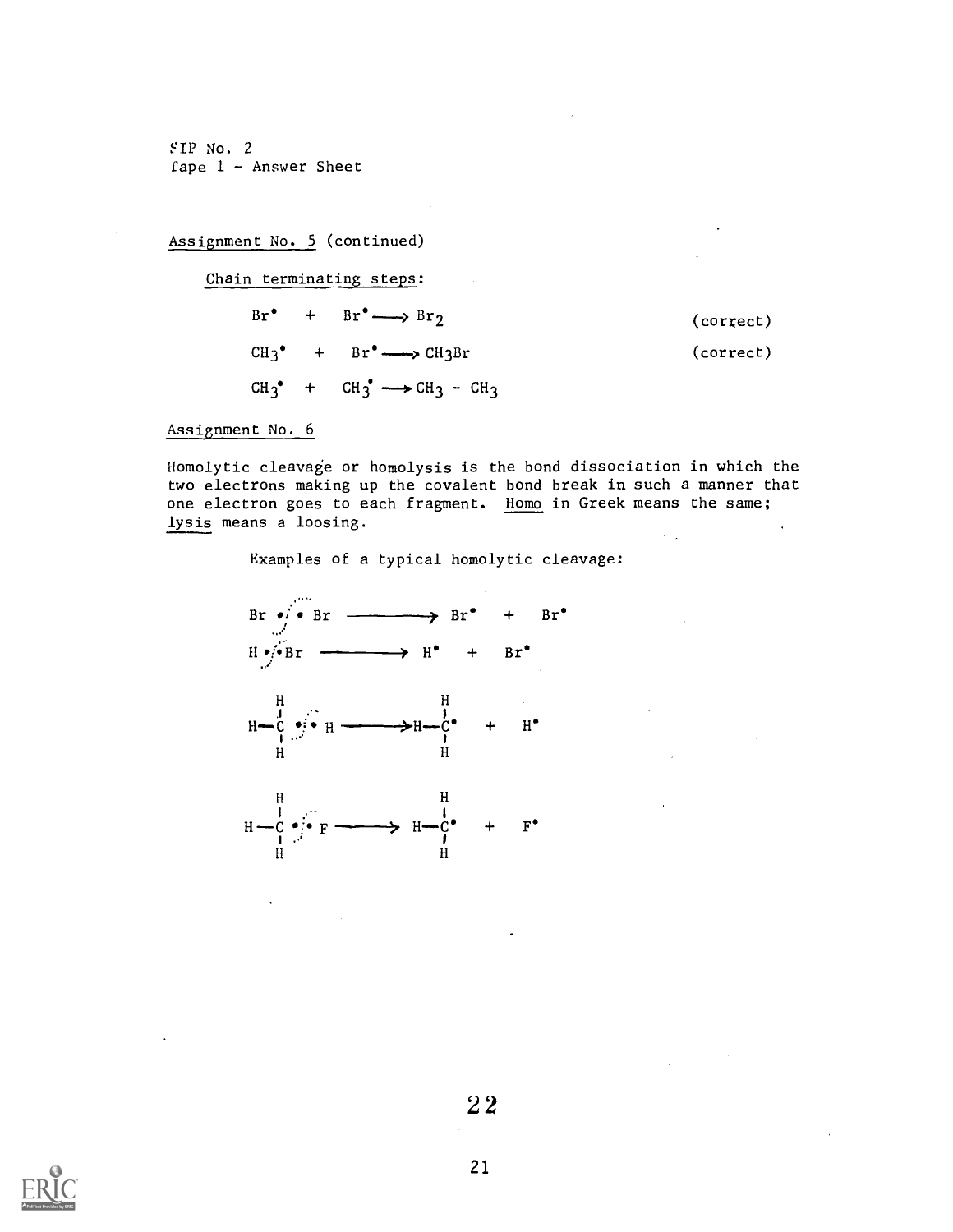Self Instructional Package 2 Tape 2 - Worksheet

- OBJECTIVES: 1. To learn how to calculate the energy or  $\Delta H$  for the overall halogenation reaction.
	- 2. To learn how to calculate the energy or  $\Delta H$  for each step of the mechanism.
	- 3. To learn how to calculate the energy or  $\Delta$ H for the overall reaction from the energies calculated for the individual steps of the mechanism.
- Example 1. Halogenation of methane



Example 2. Bromination of methane



b) 
$$
CH_{\mu} + {}^{mole}_{Br} 2 \xrightarrow{heat or light} CH_{3}Br + HBr + 8 \underline{kcal} \over mole}
$$

ASSIGNMENT 1. Chlorination of methane

E released:

$$
H - C - H + C1 - C1 \longrightarrow H - C - C1 + H - C1
$$
  
H

a) Bond energies:  $C - H$   $C1 - C1$   $C - C1$   $H - C1$ Bonds cleaved: Bonds formed: E required: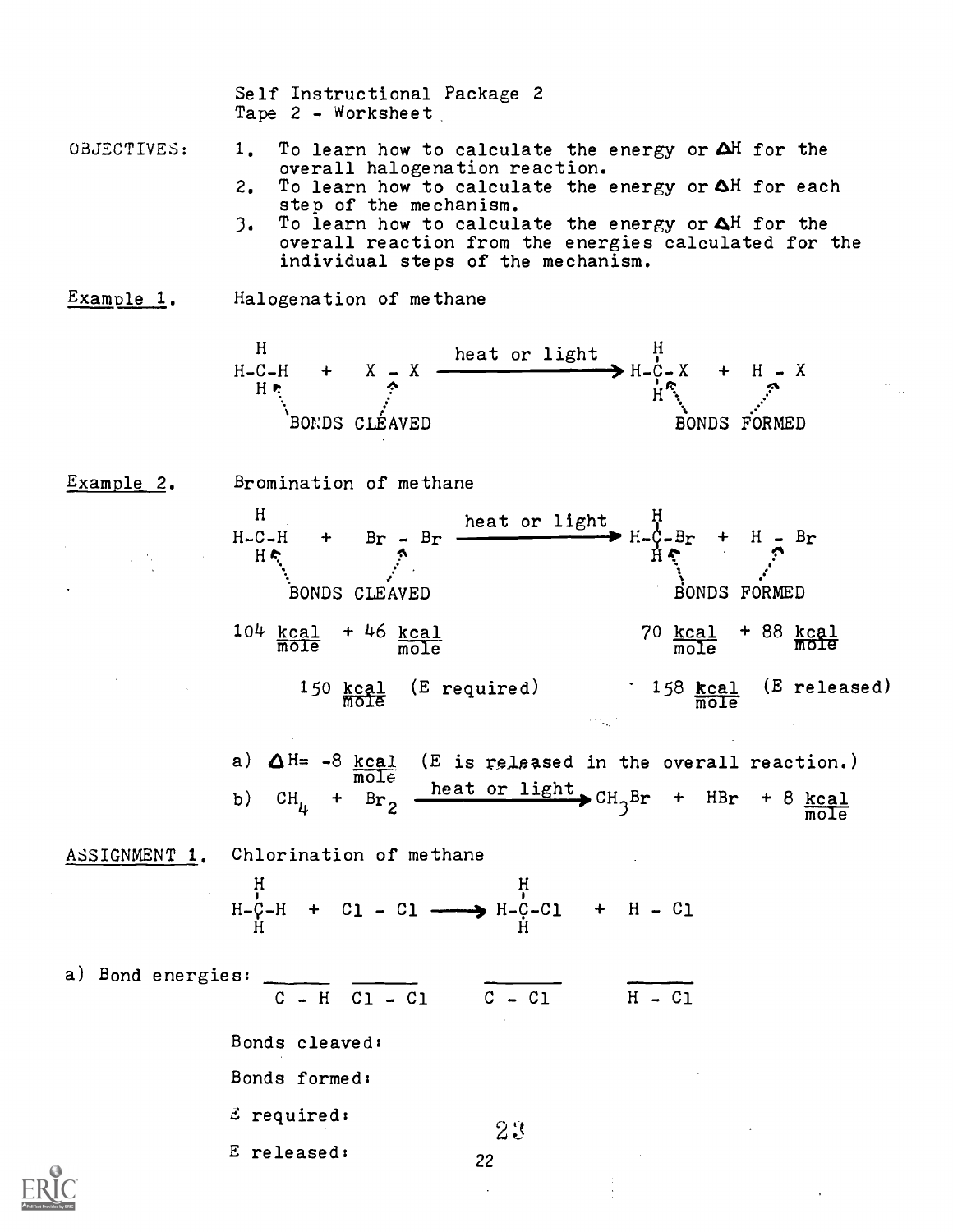Self Instructional Package 2 Tape 2 - Worksheet cont.

ASSIGNMENT 1, cont.

- b)  $\Delta$ H for the chlorination reaction.
- c) Chlorination of methane is an ENDOTHERMIC, EXOTHERMIC (circle one) reaction.
- d)

ASSIGNMENT 2.  $\Delta H = 102$  for the fluorination of methane reaction.

- a) Write the reaction:
- b) The value for  $\Delta H$  given above is correct, incorrect (circle one). If the answer in part a) is incorrect, the correct value is:  $\Delta H =$
- c)

ASSIGNMENT 3. Esterification reaction.

 $H_0$  H  $H_1$  H  $H_0$  H  $H_1$  H  $H_2$  H  $H_3$  H  $H_4$  H  $H_5$  H  $H_6$  H  $H_7$  H  $H_8$  H  $H_9$  H  $H_1$ H-C-C-C1 + H-O-C-C-H - D-BH-C-C-O-C-C-C-H + H-Cl H H

Bond energies:

- a)  $\Delta H =$
- b) Reaction above is ENDOTHERMIC, EXOTHERMIC (circle one).
- c) Reaction WILL, WILL NOT (circle one) take place spontaneously.

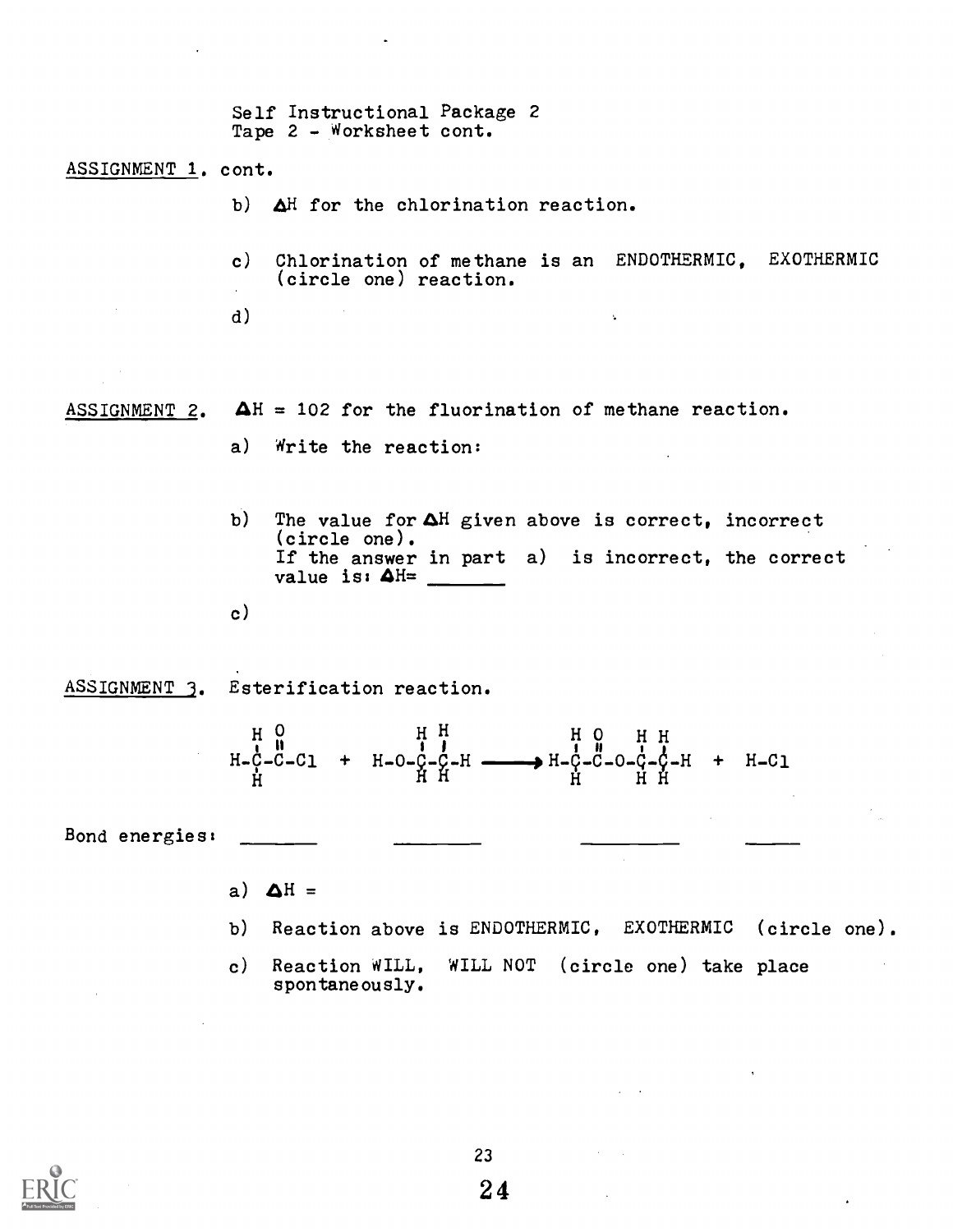|                      | Self Instructional Package 2<br>Tape 2 - Worksheet cont.                                                                                                         |
|----------------------|------------------------------------------------------------------------------------------------------------------------------------------------------------------|
| Example 3.           | Mechanism of the halogenation of methane.                                                                                                                        |
| $\mathbf I$          | CHAIN INITIATING STEP:                                                                                                                                           |
| Step 1.              | $x - x$ $\xrightarrow{\Delta H} \text{or } h \times z$                                                                                                           |
| II                   | CHAIN PROPAGATING: STEPS:                                                                                                                                        |
|                      |                                                                                                                                                                  |
| Step 2.              | $H - C$<br>$H - C$<br>$H - C$<br>$H - C$<br>$H - C$<br>$H - C$<br>$H - C$<br><br>$H - C$<br><br><br><br><br><br><br><br><br><br><br><br><br><br><br><br><br><br> |
| Step 3.              | $H-\frac{C}{C}$ + $X-\frac{C}{C}$ + $X-\frac{C}{C}$ + $X-\frac{C}{C}$ + $X$ + $X^*$                                                                              |
| III                  | CHAIN TERMINATING STEPS:                                                                                                                                         |
|                      | $X^*$ + $X^*$ $\longrightarrow$ $X^*$ or $X^2$                                                                                                                   |
|                      | $H \rightarrow$<br>$H-C^{\bullet}$ + $X^{\bullet}$ $\longrightarrow H-C^{\bullet}$ + $X$                                                                         |
|                      | $H \rightarrow H-C^* + \rightarrow H-C-C-H \rightarrow H-C-C-H$<br>$H \rightarrow H-C-C-H \rightarrow H-C-C-H$                                                   |
| <u>Example</u><br>4. | Mechanism                                                                                                                                                        |
| I                    | Chain Initiating Step                                                                                                                                            |
| Step $1.$            | $c_1 \cdot c_1 \longrightarrow c_1'$<br>$\Delta$ H = +58 $\frac{kcal}{mole}$                                                                                     |
|                      | E is required for Step 1.<br>58 $kcal$ (required)                                                                                                                |
| $\mathbf{I}$         | Chain Propagating Steps                                                                                                                                          |
| Step 2.              | $H = \frac{H}{C}$<br>$H = \frac{1}{C}$ $H + C1$ $H = \frac{H}{C}$ $H + H \cdot C1$                                                                               |
|                      | $103$ $kcal$<br>104 kcal (required)<br>(released)<br>mole<br>mole                                                                                                |
|                      | $\Delta H = +104 - 103 = + 1 \frac{\text{kcal}}{\text{mole}}$ E is required for Step 2.                                                                          |
|                      | のに                                                                                                                                                               |

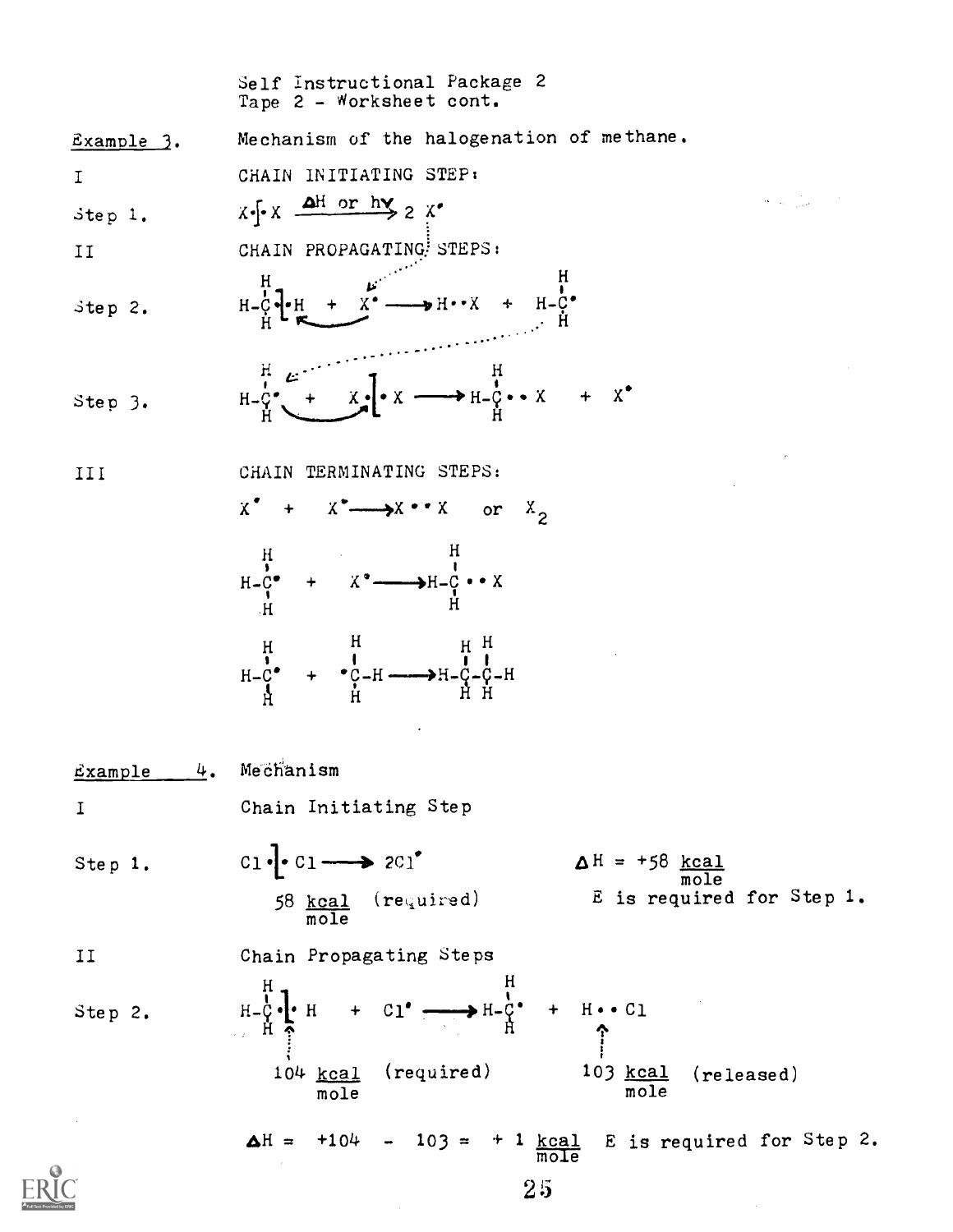Self Instructional Package 2 Tape 2 - Worksheet cont. Example 4. cont. Step 3. <sup>+</sup> Gl Cl. ft H 1 58 kcal 84 kcal mole mole (required) (released) +58 - 84 = -26 kcal E is released in Step 3. mole ASSIGNMENT 4. Monobromination of methane Chain initiating step Step 1. = Step 1. is ENDOTHERMIC EXOTHERMIC II Chain propagating steps Step 2. AH = Step 2. is ENDOTHERMIC EXOTHERMIC Step 3. ASSIGNMENT 5, Monoiodination of methane 6 Hi + <sup>56</sup> cal iTolo AH2 36 1:cal 4H 3 + <sup>20</sup> 131 AH4 1- 33 AH = Step 3. is ENDOTHERMIC EXOTHERMIC



25

2 6

 $\overline{a}$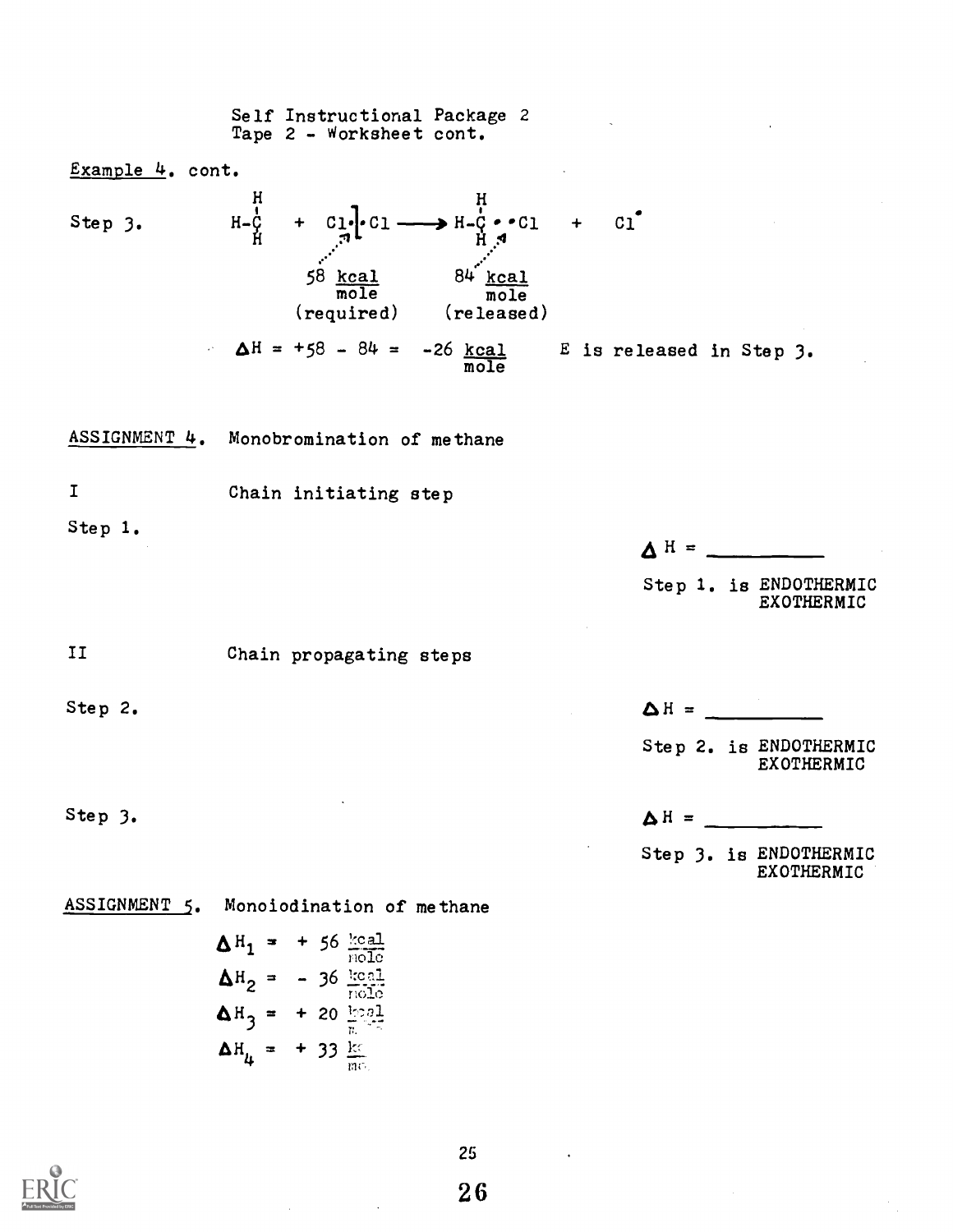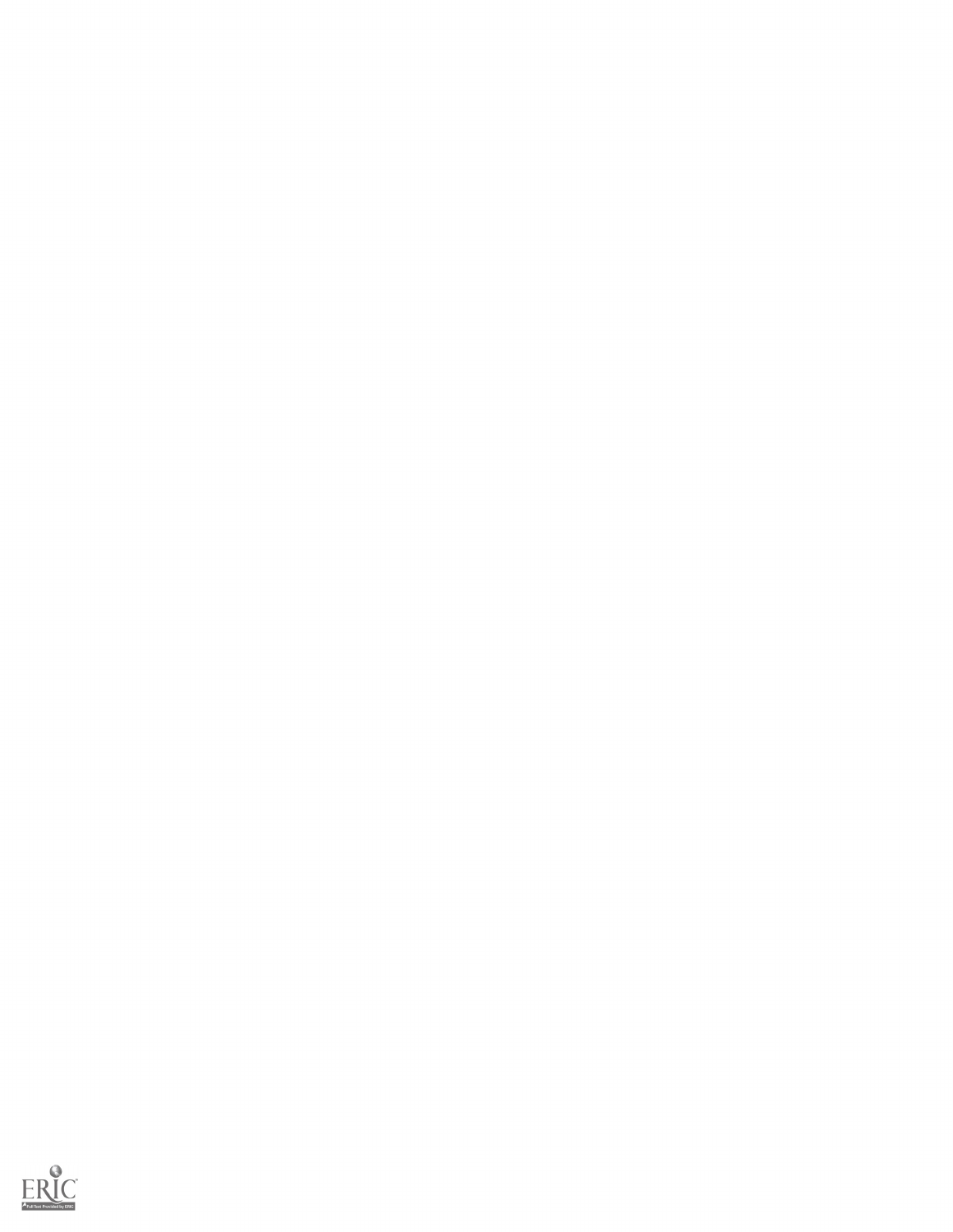Self Instructional Package 2 Tape 2 - Worksheet cont, ASSIGNMENT 5. cont.  $\mathsf{\Delta H}_1$  corresponds to step ........... It should be properly written with  $a$  + or  $a$  -  $sign$  \_\_\_\_\_\_\_.  $\Delta$ H<sub>2</sub> corresponds to step \_\_\_\_\_\_. It should be properly written with a + or a - sign  $\Delta^\mathrm{H}_{\phantom{H}3}$  correspon corresponds to step \_\_\_\_\_. It should be properly written with a st or a state or sign when  $\sim$  $\blacktriangle^{\text{H}}{}_{\text{L}}$  corresponds to step \_\_\_\_\_. It should be properly written with a or  $a -$  sign  $\overline{\phantom{a}}$ Example 5. Halogenation of methane  $\mathbf I$ Chain initiating step  $X \rightarrow X$   $\longrightarrow$  2X. Step 1. Chain propagating steps II Step 2.  $H - C$   $\bullet$   $\bullet$   $H$  +  $X$   $\longrightarrow$   $H$   $\bullet$   $\bullet$   $X$  +  $H \sim$  $H$  and  $H$  and  $H$  and  $H$  and  $H$  and  $H$  and  $H$  and  $H$  and  $H$  and  $H$  and  $H$  and  $H$  and  $H$  and  $H$  and  $H$  and  $H$  and  $H$  and  $H$  and  $H$  and  $H$  and  $H$  and  $H$  and  $H$  and  $H$  and  $H$  and  $H$  and  $H$  and  $H$  a  $H - C$ ,  $H - K$   $Y = X$   $X \longrightarrow H - C - K$   $X \longrightarrow K$ Step 3.

2 7

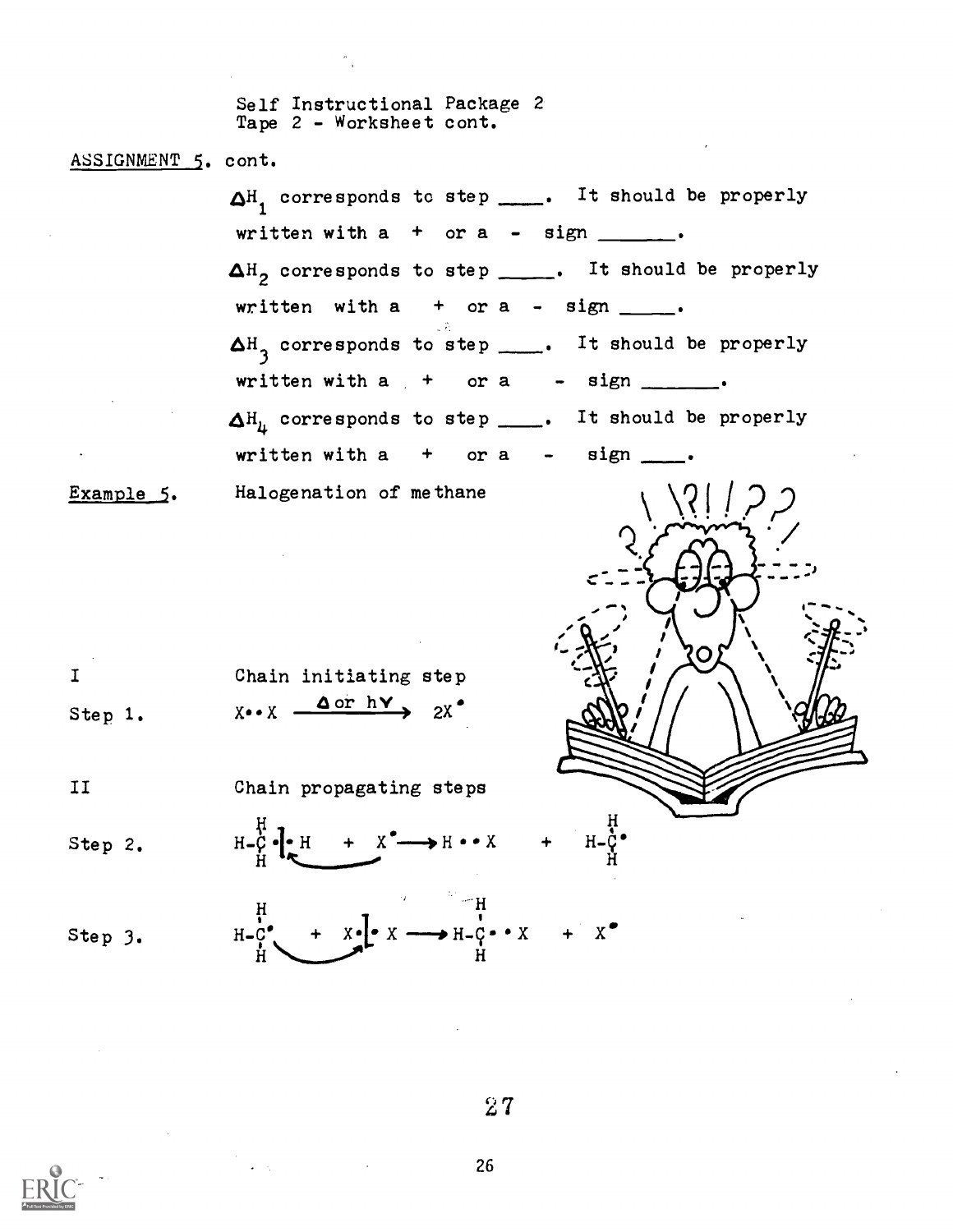Self Instructional Package 2 Tape 2 - Worksheet cont.

# Example 5. cont.

**Links** 

III Chain terminating steps





The combination of the two chain propagating steps:

 $\longrightarrow$ 



# ASSIGNMENT 6. Monobromination reaction of methane

Utilizing the AH's for the individual steps of the reaction mechanism as calculated in ASSIGNMENT 4, the  $\Delta$ H for the overall reaction is:  $\Delta$ H = \_\_\_\_\_\_\_ SHOW WORK!

# Monoiodination reaction of methane

Utilizing the  $\Delta H$ 's for the individual steps of the reaction mechanism as calculated in ASSIGNMENT 5, the AH for the overall reaction is:  $\Delta H =$ SHOW WORK!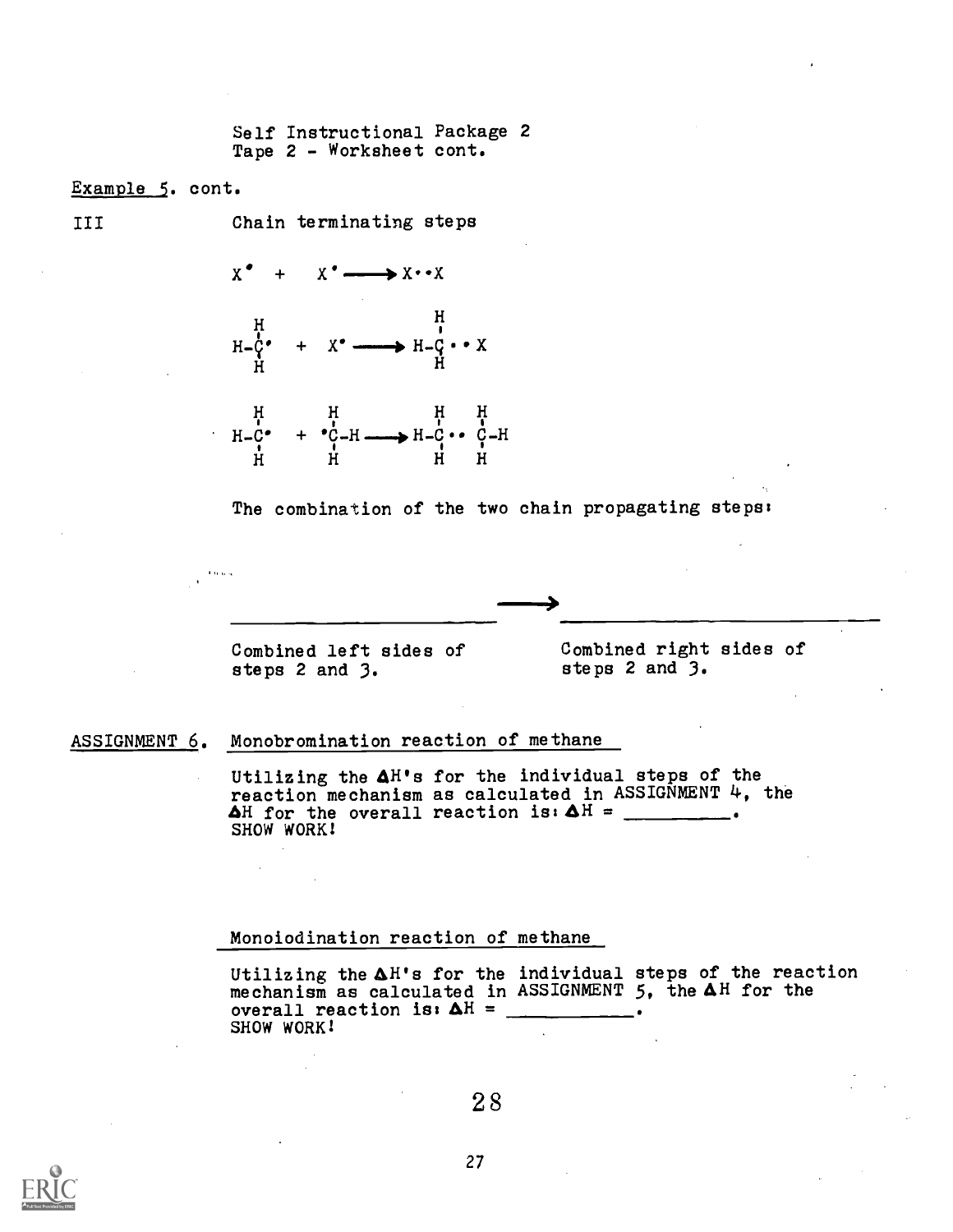Self Instructional Package 2 Tape 2 - Worksheet cont.

ASSIGNMENT 7.



Fluorination of methane

Answer provided by Forgetful Flora is:

 $\Delta H = 64$  kcal/mole.

- a) Mark her answer correct or incorrect.<br>b) Supply the correct sign.
- b) Supply the correct sign.
- c) If the answer is not correct, find how the student .
- arrived at her answer. Explain the mistake she made.
- d) Show all the work which the student failed to show.

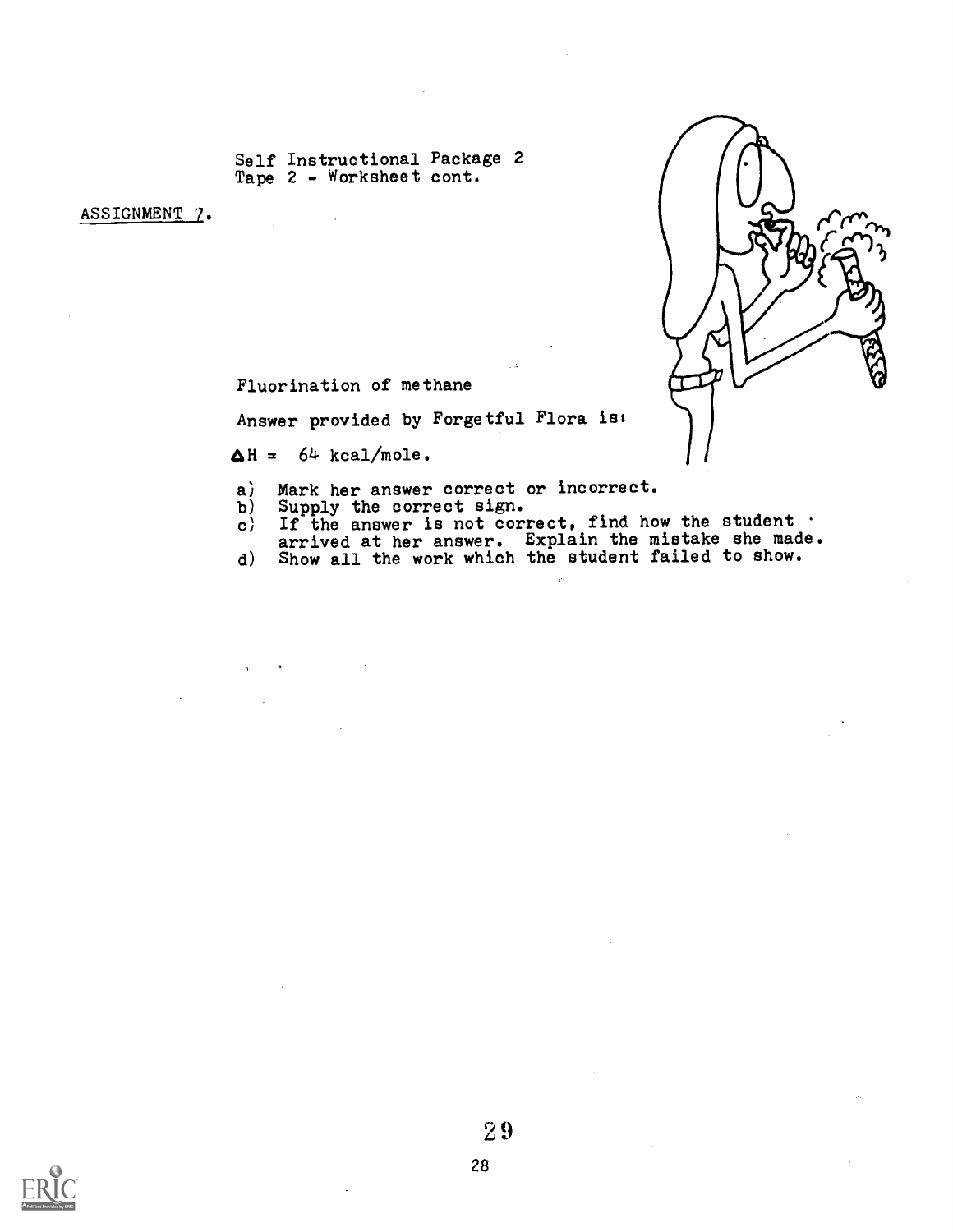Self Instructional Package No. 2 Tape 2 - Answer Sheet

#### METHANE

Assignment No.  $1$  - Energy aspect of the halogenation reaction

Chlorination of methane:

H - C - H + Cl -C1 H - C - Cl + H - Cl

a) Bond Energies 104 kcal/mole 58 kcal/mole 84 kcal/mole 103 kcal/mole

Bonds cleaved:  $C - H$  Bond and  $CL - CL$  Bond

Bonds formed: C - Cl Bond and H - Cl Bond

E Required: 162 kcal/mole

E Released: 187 kcal/mole

b)  $\triangle$ H for the chlorination reaction is:  $162 - 187 = -25$  kcal/mole

c) Chlorination of methane is an exothermic reaction

d)  $\Delta H = -25$  kcal/mole

 $CH<sub>A</sub>$  +  $Cl<sub>2</sub>$   $\longrightarrow$   $CH<sub>3</sub>$  Cl + HCl + 25 kcal/mole

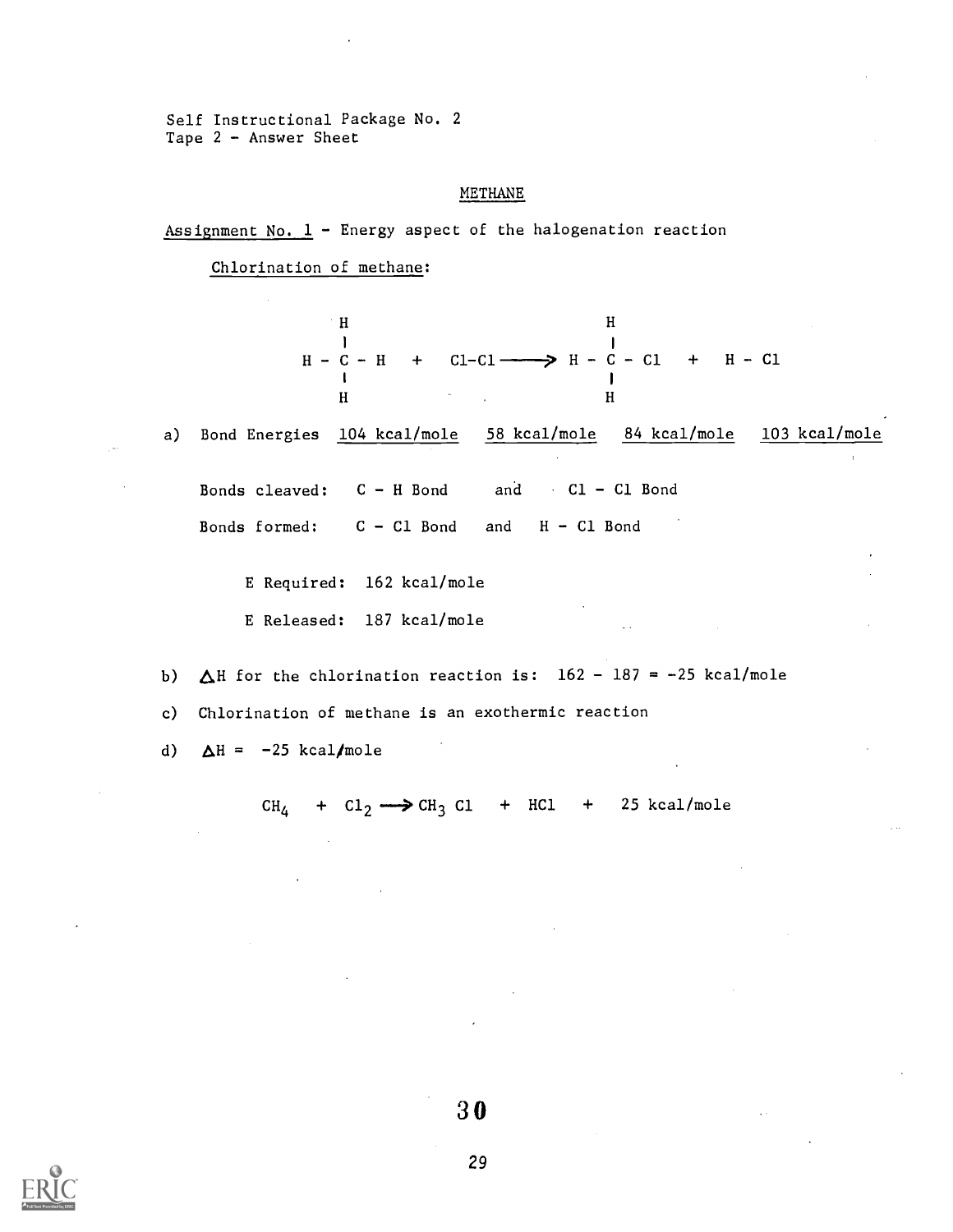Assignment No. 2

Fluorination of methane:  $\Delta H = 102$ a) Reactions:  $H - C - H + F - F \longrightarrow H - C - F + H - F$  $104 \frac{\text{kcal}}{\text{mole}}$  + 38  $\frac{\text{kcal}}{\text{mole}}$  108  $\frac{\text{kcal}}{\text{mole}}$  136  $\frac{\text{kcal}}{\text{mole}}$  $=$  (104 + 38) - (108 + 136) = 142 - 244 = -102  $\frac{kca1}{mofe}$  $\Delta H = -102 \frac{\text{kcal}}{\text{mole}}$ The missing factors are: 1. Sign indicating that the reaction is exothermic 2. Unit Assignment No. 3 Esterification reaction: H 0 H H H 0 H H  $\frac{1}{2}$   $\frac{1}{2}$   $\frac{1}{2}$   $\frac{1}{2}$   $\frac{1}{2}$   $\frac{1}{2}$   $\frac{1}{2}$   $\frac{1}{2}$   $\frac{1}{2}$   $\frac{1}{2}$   $\frac{1}{2}$   $\frac{1}{2}$   $\frac{1}{2}$   $\frac{1}{2}$   $\frac{1}{2}$   $\frac{1}{2}$   $\frac{1}{2}$   $\frac{1}{2}$   $\frac{1}{2}$   $\frac{1}{2}$   $\frac{1}{2}$   $\frac{1}{2}$  I <sup>I</sup> <sup>I</sup> <sup>I</sup> I <sup>1</sup>  $H$  H  $H$  H  $H$  H  $H$  H  $H$ Bond Energies:  $74 \frac{\text{kcal}}{\text{mofle}}$  104  $\frac{\text{kcal}}{\text{mole}}$  36  $\frac{\text{kcal}}{\text{mole}}$  103  $\frac{\text{kcal}}{\text{mole}}$  $104 \frac{\text{kcal}}{\text{mole}}$ a)  $\Delta H = (74 + 104) - (36 + 103) = 178 - 139 =$  $+39 \frac{\text{kcal}}{\text{mole}}$ b) Esterification reaction above is an endothermic reaction c) It will NOT take place spontaneously

3 1



 $\bar{z}$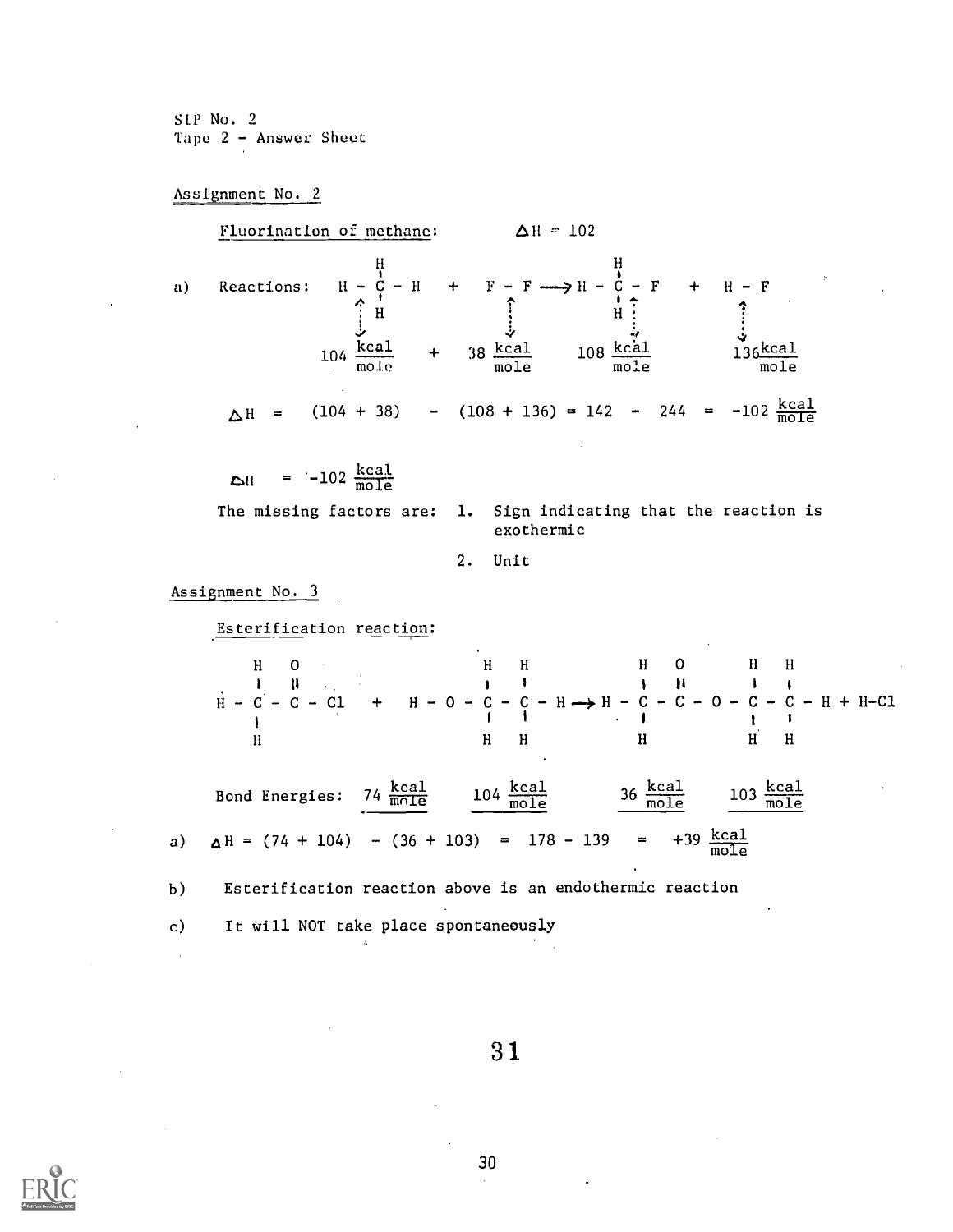Assignment No. 4

Monobromination of methane:

Chain initiating step

Step 1.  $Br \rightarrow Br$  2 Br<sup>o</sup>  $\Delta H = +46 \frac{\text{kcal}}{\text{mole}}$ 

Chain propagating steps:

| H                                     |                                                |                                               |                                                      |
|---------------------------------------|------------------------------------------------|-----------------------------------------------|------------------------------------------------------|
| \n        Step 2. $H - C - H + Br$ \n | \n        H - C - H + Br                       |                                               |                                                      |
| \n        H                           | \n        104 \n $\frac{kca1}{\text{mole}}$ \n | \n        88 \n $\frac{kca1}{\text{mole}}$ \n | \n        A H2 = 16 \n $\frac{kca1}{\text{mole}}$ \n |

Endothermic

 $\mathbf{v}$ 

| Step 3.                              | CH <sub>3</sub> <sup>*</sup>         | Br - Br $\rightarrow$ CH <sub>3</sub> Br + Br <sup>*</sup> |
|--------------------------------------|--------------------------------------|------------------------------------------------------------|
| 46 $\frac{\text{kcal}}{\text{mole}}$ | 70 $\frac{\text{kcal}}{\text{mole}}$ | $\Delta H_3 = 24 \frac{\text{kcal}}{\text{mole}}$          |
| Exothermic                           |                                      |                                                            |

# Assignment No. 5

Monoiodination of methane:

Chain initiating step

Step 1. 
$$
I_2 \rightarrow 2 I^{\bullet}
$$
  $\Delta H_1 = 36 \frac{kcal}{mole}$  (correct)

Chain propagating steps:

| Step 2.                               | CH <sub>4</sub>                      | $\text{I}^{\bullet}$ | $\text{CH}_3^{\bullet}$ | $\text{HI}$ | $\text{a H}_2 = +33 \frac{\text{kcal}}{\text{mole}}$ (correct) |
|---------------------------------------|--------------------------------------|----------------------|-------------------------|-------------|----------------------------------------------------------------|
| 104 $\frac{\text{kcal}}{\text{mole}}$ | 71 $\frac{\text{kcal}}{\text{mole}}$ |                      |                         |             |                                                                |

Step 3. CH<sub>3</sub><sup>•</sup> + I<sub>2</sub> 
$$
\longrightarrow
$$
 CH<sub>3</sub>I + I<sup>•</sup>  
36  $\frac{kcal}{mole}$  56  $\frac{kcal}{mole}$   $\Delta H = -20 \frac{kcal}{mole}$  (correct)

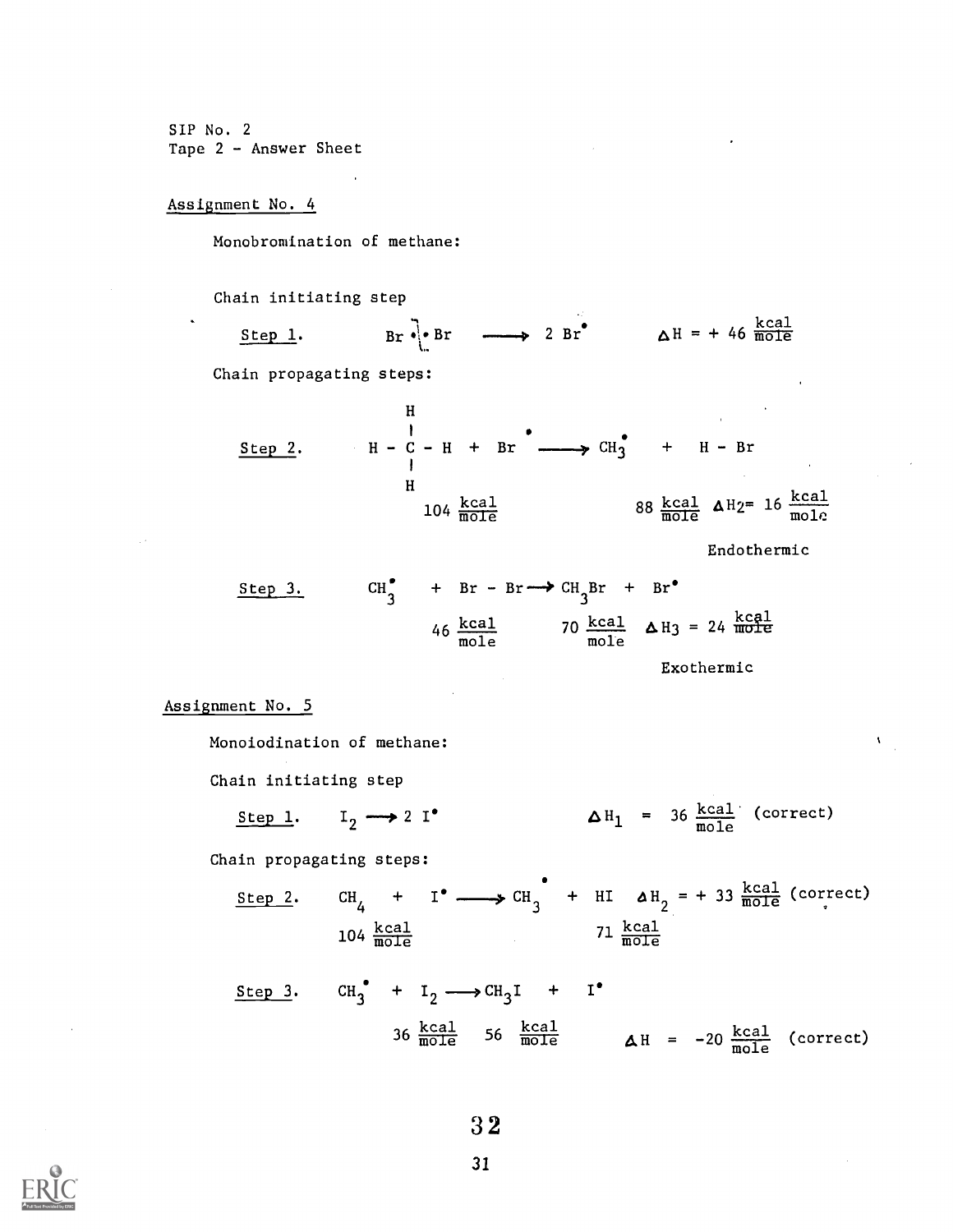# Assignment No. 5 (continued)

Chain terminating steps:

 $I^{\bullet}$  +  $T^{\bullet}$   $\longrightarrow$   $I_2$ CH<sub>3</sub><sup>\*</sup> + I<sup>\*</sup>  $\longrightarrow$  CH<sub>3</sub><sup>I</sup>  $\longrightarrow$   $\longrightarrow$  H<sub>5</sub> = -56  $\frac{\text{kcal}}{\text{mole}}$  $\Delta H_4$  = -36  $\frac{\text{kcal}}{\text{mole}}$ .  $CH_3$ <sup>\*</sup> +  $CH_3$ <sup>\*</sup>  $\longrightarrow CH_3$  -  $CH_3$   $\Delta H_6$  = -88  $\frac{\text{kcal}}{\text{mole}}$  $\Delta$ H, corresponds to Step  $\frac{5}{2}$ . It should be properly written with a (+) or a  $(-)$  sign  $(-)$  .  $\Delta H_{2}$  corresponds to Step  $\_\_1$ . It should be properly written with a (+) or a  $(-)$  sign  $(+)$ .  $\Delta H_3$  corresponds to Step  $\frac{3}{2}$ . It should be properly written with a  $(+)$  or a  $(-)$  sign  $(-)$ .  $\Delta$  H<sub>4</sub> corresponds to Step 2. It should be properly written with a (+) or a  $(-)$  sign.  $(+)$ .

### Assignment No. 6

Monobromination of methane:

From Assignment 4:  $\Delta$ H<sub>2</sub> (Step 2) = + 16  $\frac{\text{kcal}}{\text{mode}}$  $H_3$  (Step 3) = - 24  $\frac{kca1}{mole}$ 

 $\Delta$  H (overall) =  $\Delta$ H<sub>2</sub> +  $\Delta$ H<sub>3</sub> = + 16 - 24 = -8  $\frac{\text{kcal}}{\text{mole}}$ 

Monoiodination of methane:

From Assignment 5:  $\Delta H_2$  (Step 2) = + 33  $\frac{\text{kcal}}{\text{mole}}$ 

$$
\Delta H_3 \text{ (Step 3)} = -20 \frac{\text{kcal}}{\text{mole}}
$$
  
 
$$
\Delta H \text{ (overall)} = \Delta H_2 + \Delta H_3 = +33 - 20 = +13 \frac{\text{kcal}}{\text{mole}}
$$



32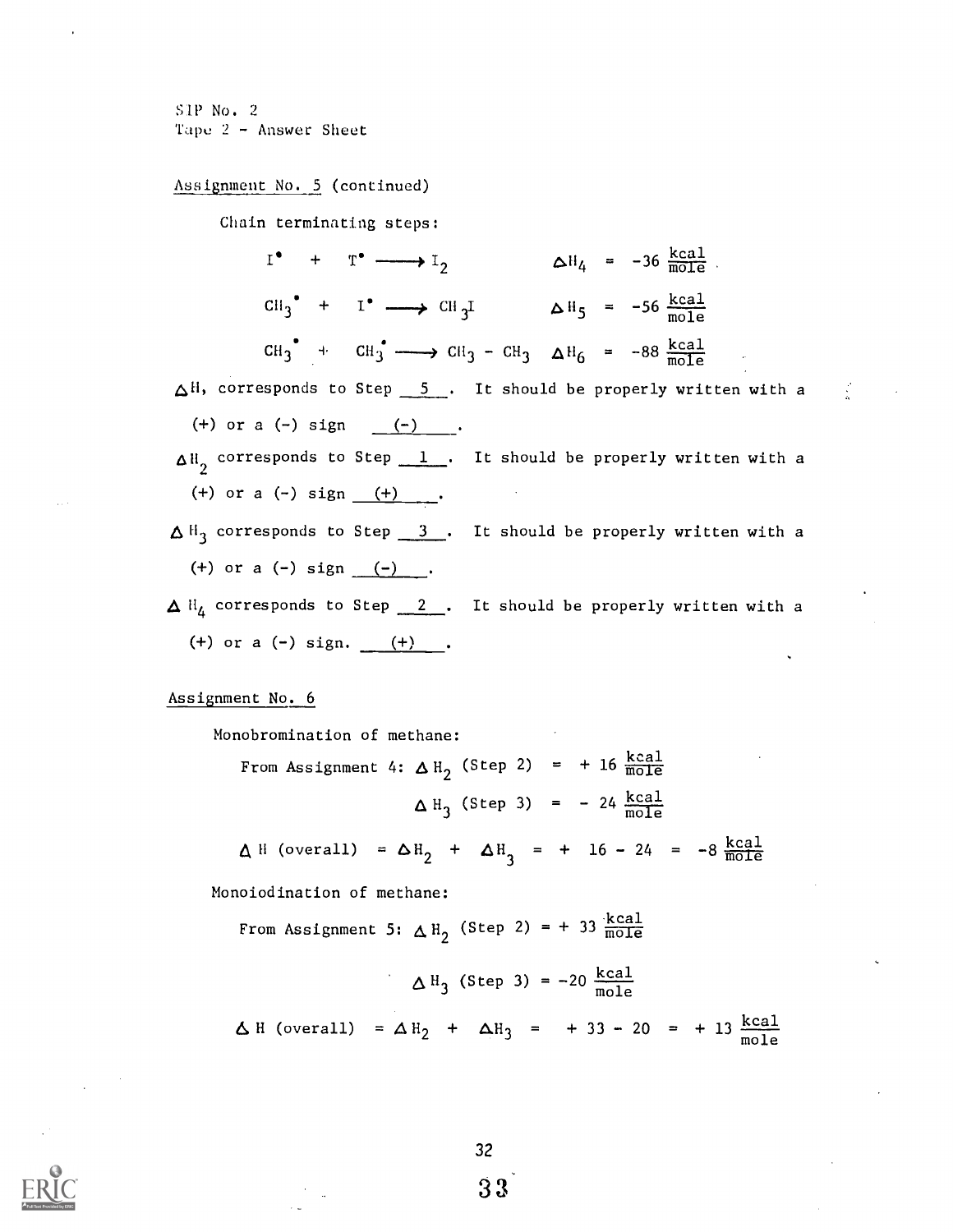Monofluorination of methane:

Answer submitted by Forgetful Flora:

 $\Delta H = 64 \frac{\text{kcal}}{\text{mole}}$ 

- a) Incorrect
- b) Forgetful Flora has combined the  $\Delta H's$ of not only the two chain propagating steps as she was supposed to do, but she combined the chain initiating step or Step 1 and the two chain propagating steps or Steps 2 and 3. She has also forgotten the sign which should have been  $(-)$ .

Step 1 
$$
F_2 \rightarrow 2 F^{\circ} \Delta H_1 = + 38 \frac{\text{kcal}}{\text{mole}}
$$
 (correct)

| Step 2                                                                                    | CH <sub>4</sub>                      | + | F <sup>•</sup> $\longrightarrow$ CH <sub>3</sub> <sup>•</sup> | HF |
|-------------------------------------------------------------------------------------------|--------------------------------------|---|---------------------------------------------------------------|----|
| \n $\Delta H_2 = \begin{vmatrix}\n \frac{kcal}{mole} & \text{correct}\n \end{vmatrix}$ \n | \n        (correct)\n                |   |                                                               |    |
| \n $104 \frac{kcal}{mole}$ \n                                                             | \n        136 $\frac{kcal}{mole}$ \n |   |                                                               |    |

| Step 3                                                                                                                   | +                                                  | $F_2 \longrightarrow CH_3F$ | + | $F^*$ |
|--------------------------------------------------------------------------------------------------------------------------|----------------------------------------------------|-----------------------------|---|-------|
| \n $\begin{pmatrix}\n \vdots \\  \vdots \\  \vdots \\  \vdots \\  \vdots \\  \vdots \\  38 \text{ }\frac{kcal}{mole}$ \n | \n $\Delta H_3 = -70 \text{ }\frac{kcal}{mole}$ \n | \n $\text{correct}$ \n      |   |       |
| \n $\Delta H = \Delta H_1 + \Delta H_2 + \Delta H_3 = +38 - 32 - 70 = -64 \text{ }\frac{kcal}{mole}$ \n                  | \n $\text{(incorrect)}$ \n                         |                             |   |       |
| \n $\Delta H = \Delta H_2 + \Delta H_3 = -32 - 70 = -102 \text{ }\frac{kcal}{mole}$ \n                                   | \n $\text{(correct)}$ \n                           |                             |   |       |

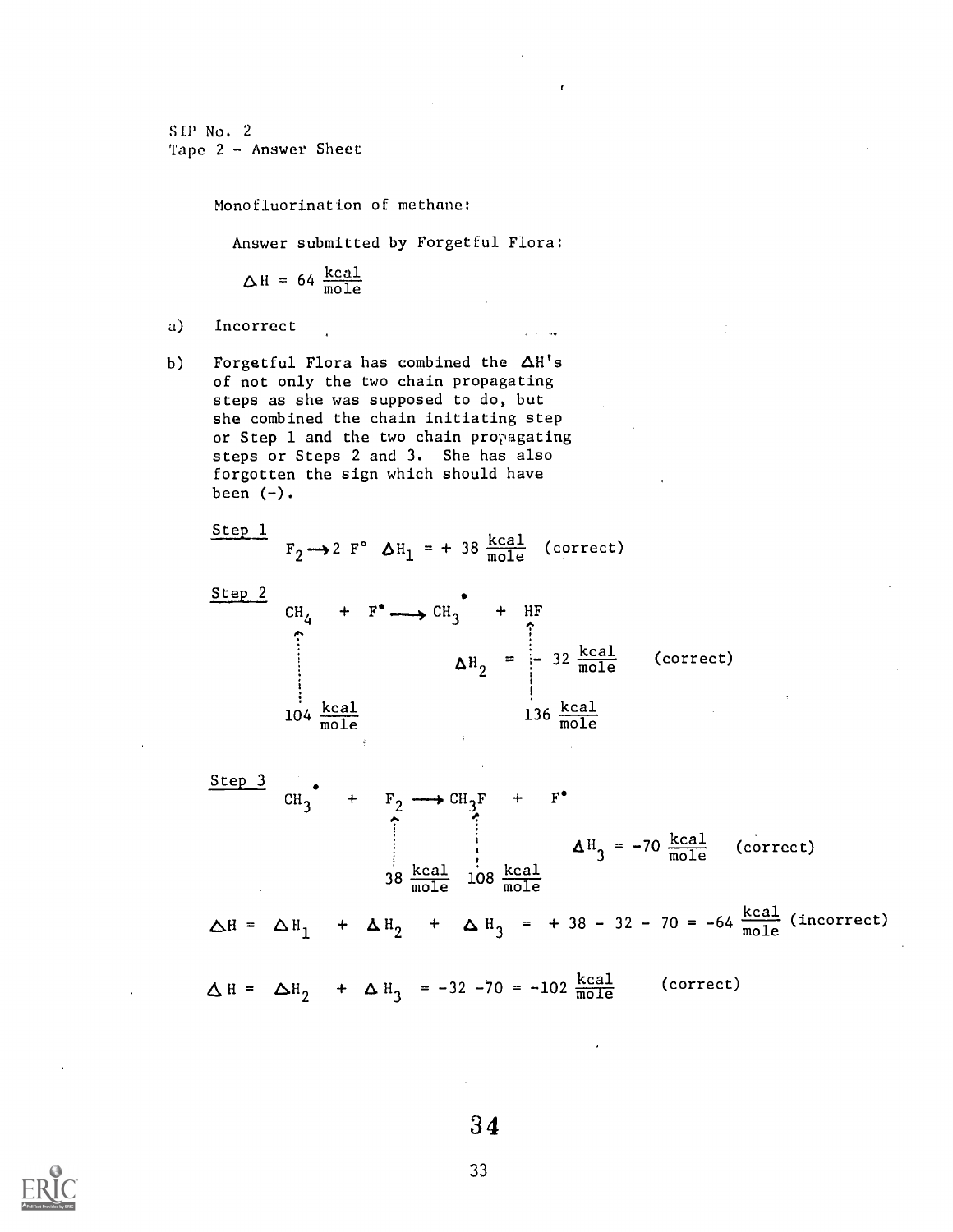

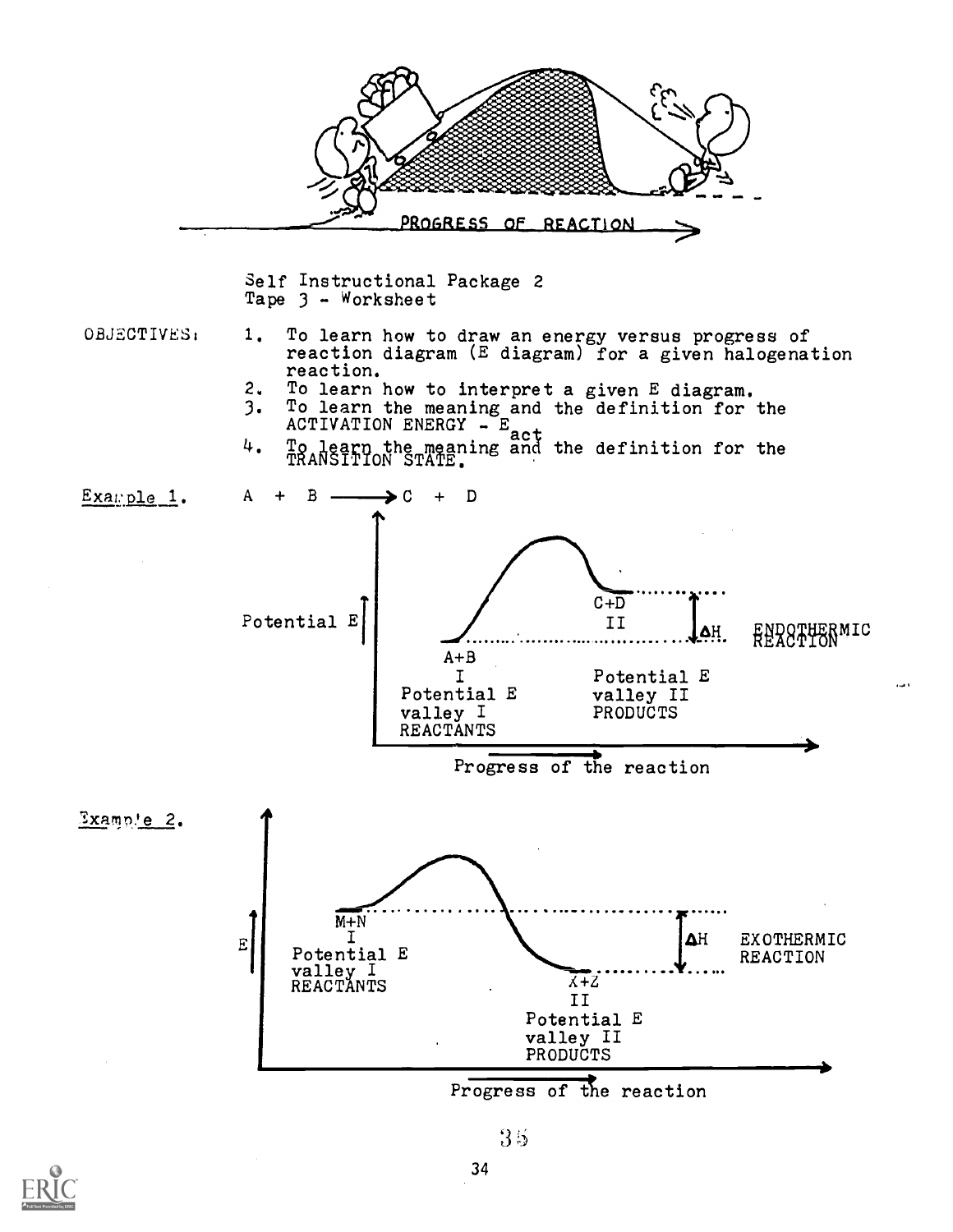Self Instructional Package 2 Tape 3 - Worksheet cont.

 $\overline{\texttt{ASSIGNMENT\_1}}$ . Draw the potential E versus progress of reaction diagram for the rate determining step fort a) the chlorination and b) the bromination reaction.

ASSIGNMENT 2. Draw the potential energy versus progress of reaction diagram for step 3 (formation of methyl chloride) for the chlorination reaction.

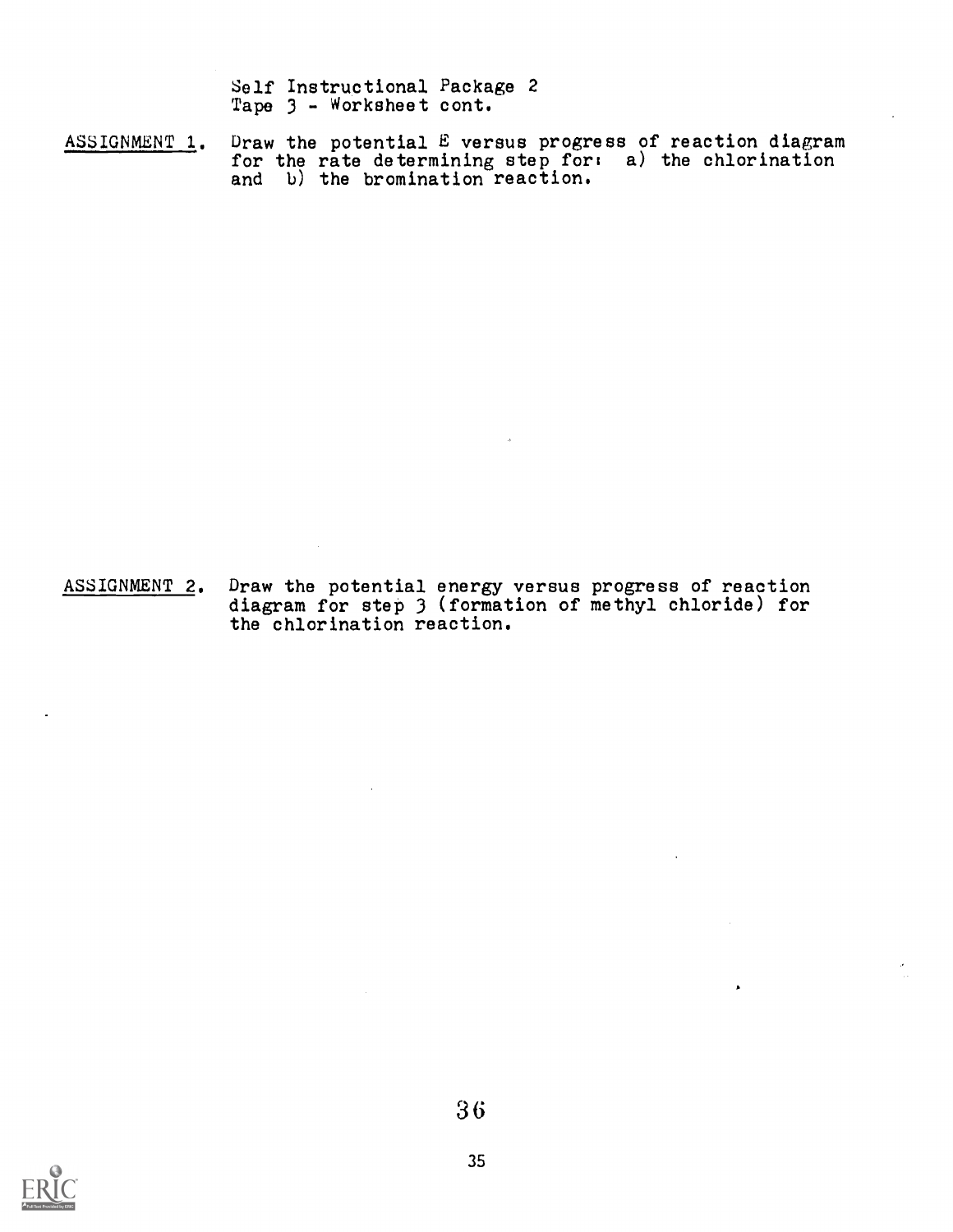

- for the bromination of methane.
	- b) Indicate all particles involved i.e. reactants, products, and intermediate species.
	- c) Identify  $\mathbf{\Delta} \text{H}_1$  ,  $\mathbf{\Delta} \text{H}_2$  , and the overall  $\mathbf{\Delta} \text{H}_1$ .

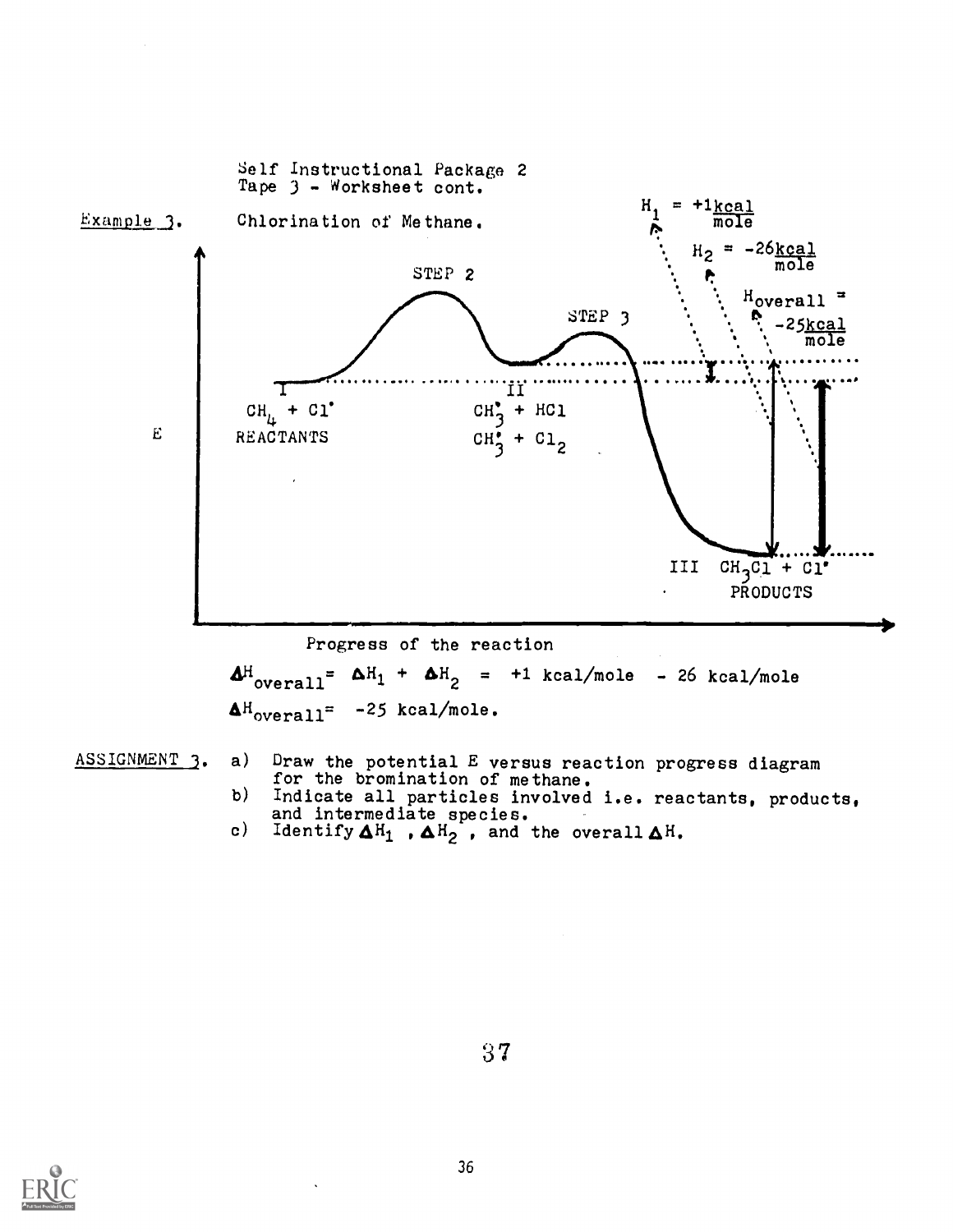Self Instructional Package 2 Tape 3 - Worksheet cont.



ASSIGNMENT 4,

Forgetful Frieda has been asked to draw energy diagrams for the iodination and fluorination reaction. Absentmindedly she failed to label anything on either diagram. Your task is:<br>a) to identi

- to identify the given diagram as the diagram for the fluorination or the iodination reaction.
- b) to indicate all the particles involved and label thbm correctly on the diagram.
- c) to assign the correct values for the  $4H's$  or heats of reaction for EACH STEP OF BOTH REACTIONS, and to clearly identify and label them on the diagram.
- d) to assign the correct values for the  $\Delta$ H's for the overall reactions and to identify them on the diagram.





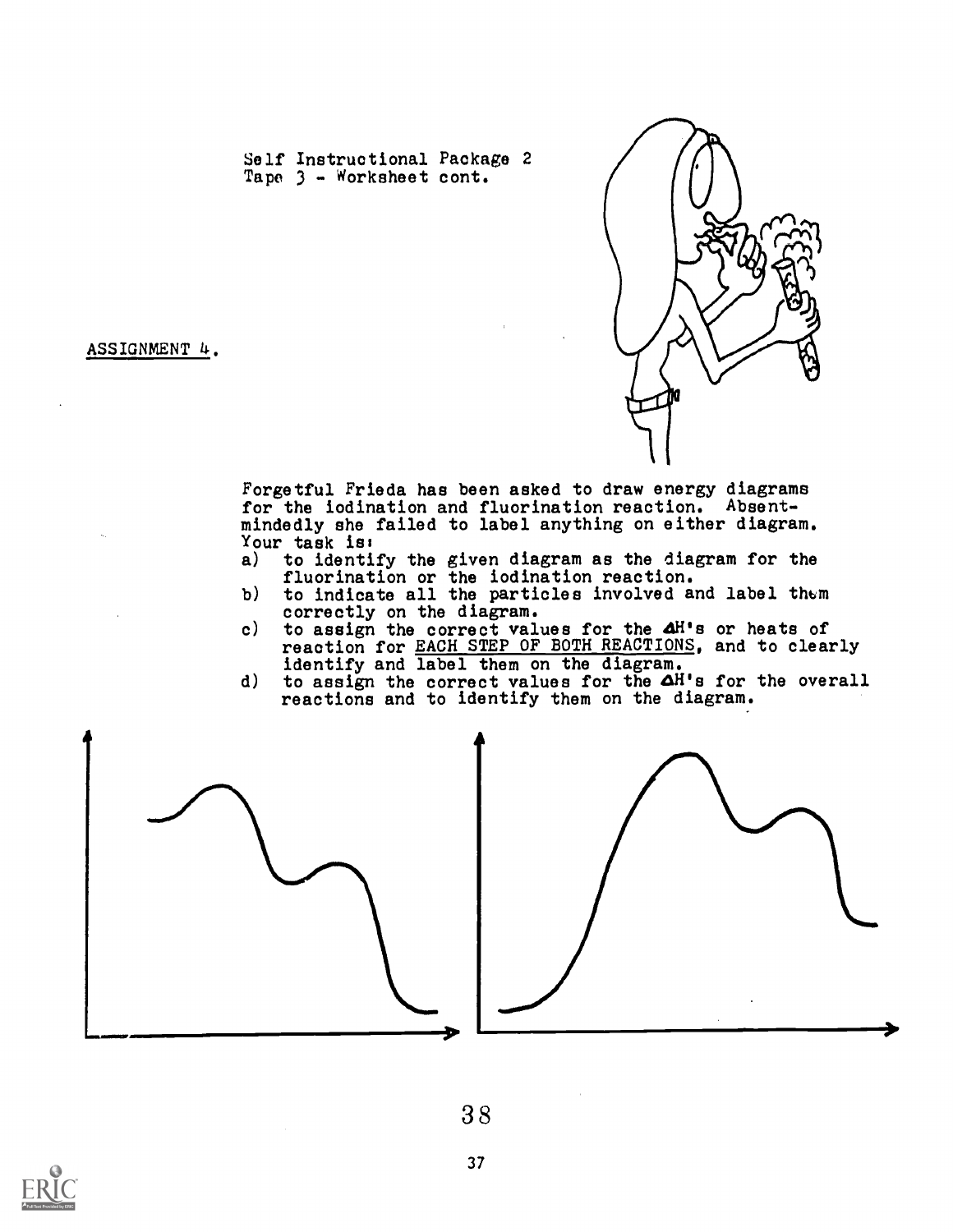Self Instructional Package 2 Tape 3 - Worksheet cont.

ASSIGNMENT 5.

Confused Clyde was asked to correctly draw the potential energy versus progress of reaction diagram for the mono-<br>bromination reaction. He has dilligently and meticulously<br>completed his assignment. However, being confused, as<br>usual, he has made TWO mistakes. One is that he faile indicate the particles and energies involved and to write them in their proper places on the diagram. It is your task now to:

complete Clyde's diagram with all the necessary notations  $a)$ and missing particles.

find and EXPLAIN the second mistake which Clyde has made. b)

> ستأسس  $\mathcal{I}_{\alpha,\alpha}^{(n)}$  .



Progress of the reaction

 $\Delta H_2 = -16$  kcal/mole  $\Delta H_3$  = +24 kcal/mole  $\Delta H_{\text{overall}} = +8$  kcal/mole

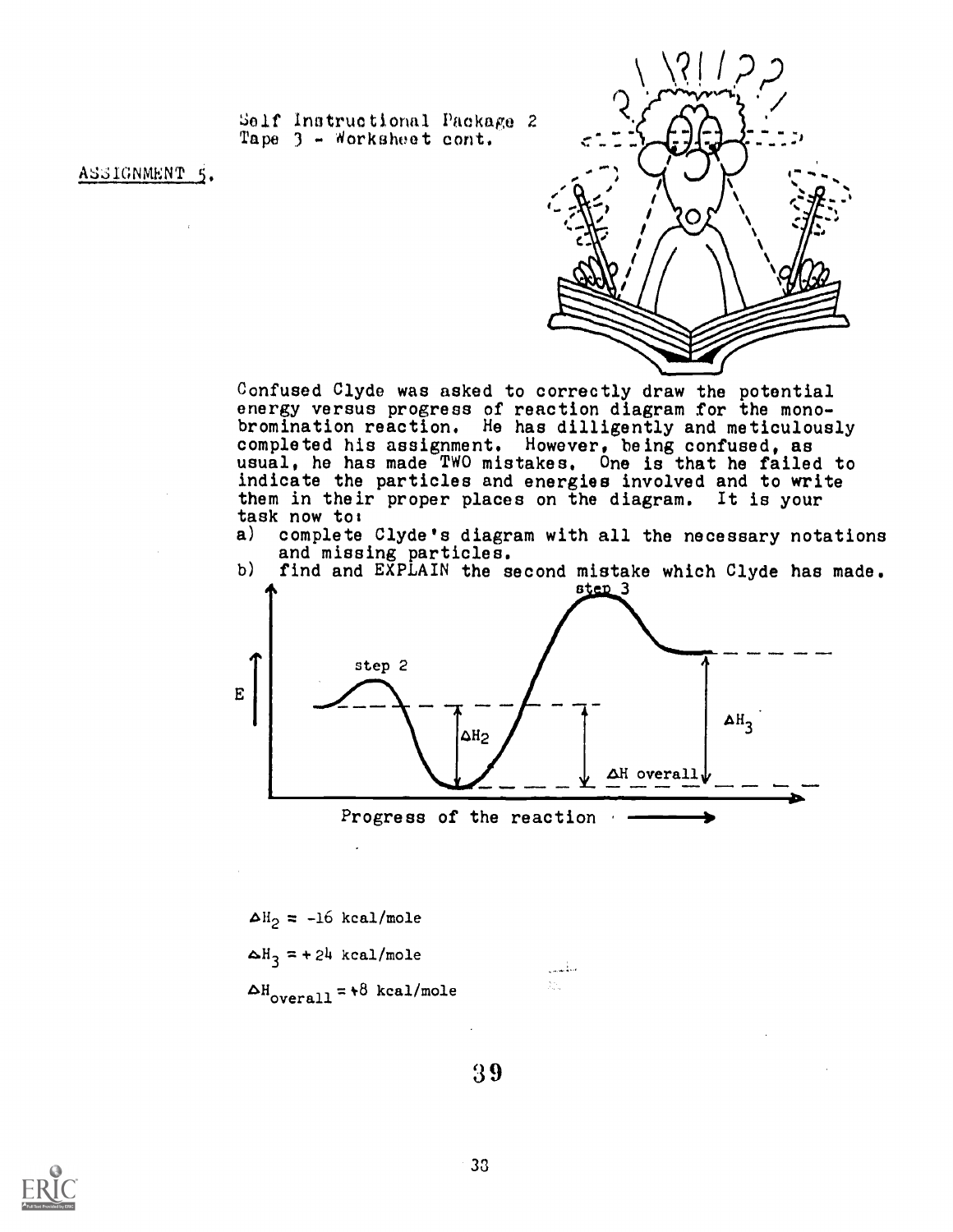Self Instructional Package 2 Tape 3 . Worksheet cont.

 $ASSICNMENT_6$ . On the energy diagram from example three, identify and point out the  $E_{\text{act}}$  - activation energy - for the reaction!

$$
CH_{\mu} + Cl^* \longrightarrow CH^{\bullet} \longrightarrow HCl
$$

ASSIGNMENT 7. On the energy diagram below, identify: a) the activation energies for step 1 and step 2. b)  $\Delta H_1$  and  $\Delta H_2$ .

c) overall  $\Delta$ H.





ASSIGNMENT 8. Label and assign the correct  $E_{act}$  for each step in the diagrams from the first five assignments.

 $\frac{Example 4}{CH_{1}}$ .  $CH_{\mu}$  +  $Cl^{\bullet} \longrightarrow \left[ H_3C^{--}H^{--}Cl \right] \longrightarrow H_3C^{\bullet}$  + HCl REACTANTS TRANSITION STATE PRODUCTS  $H-\dot{C}-H$  +  $C1$   $\longrightarrow$   $H-\dot{C}$  --- $H$  -- $C1$   $\longrightarrow$   $H-\dot{C}$  +  $H-C1$  $\mathbf{H}$ 

ASSIGNMENT 9. a) Draw the transition states for the chain initiating and the chain propagating steps for the monobromination reaction.

b) Identify the transition states for the two chain propagating steps on the diagram from assignment three.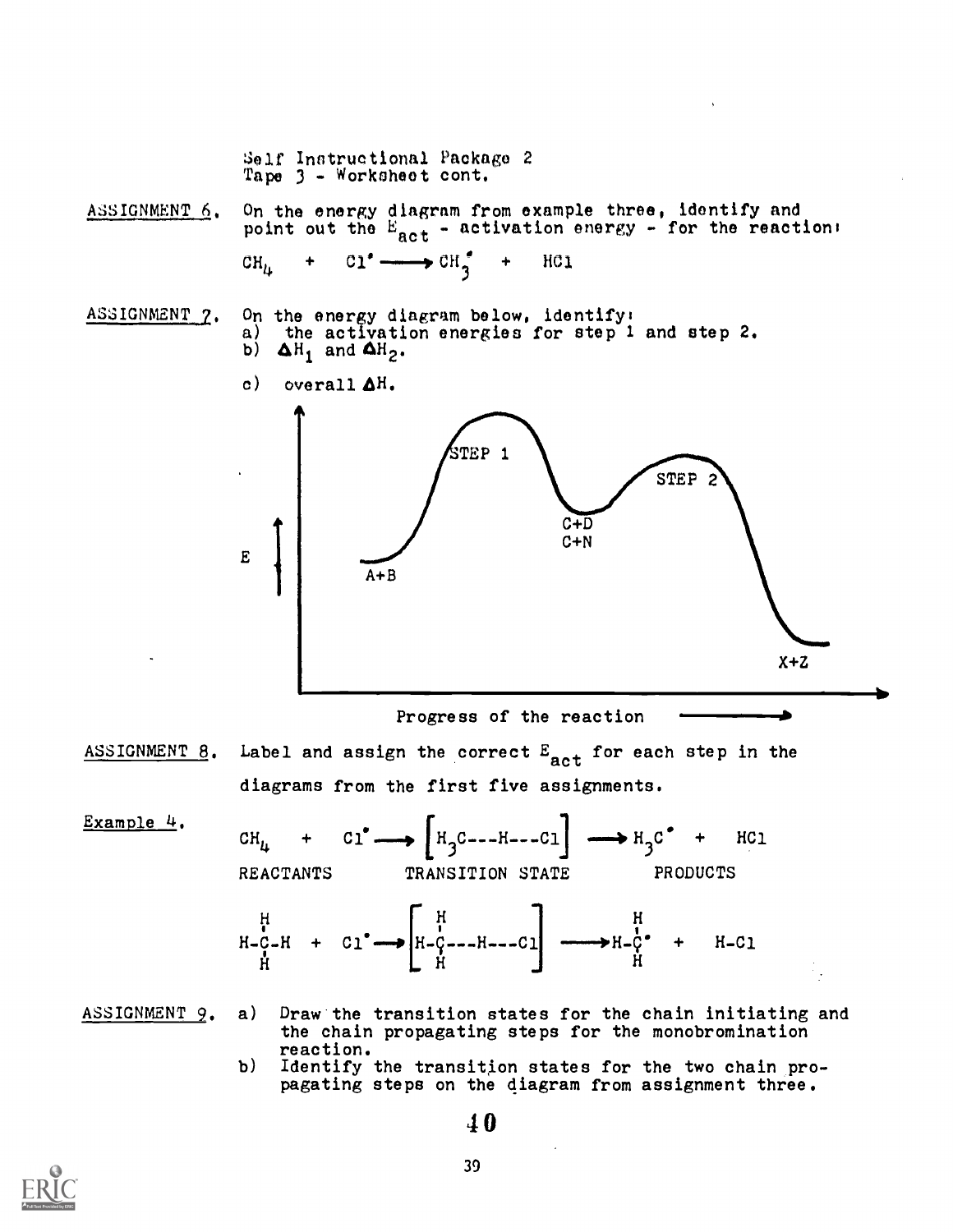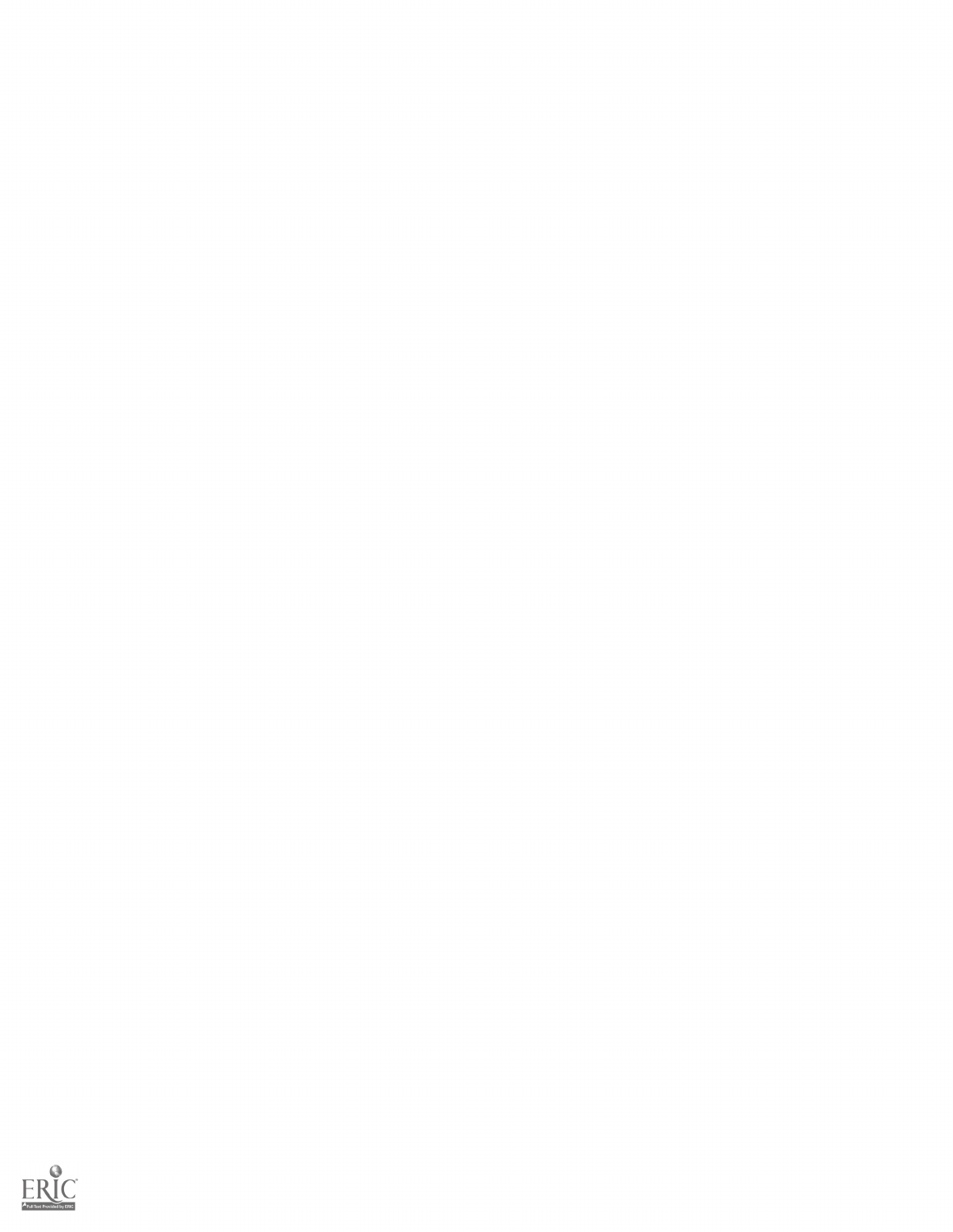Self Instructional Package No. 2 Tape  $3$  - Answer Sheet

# METHANE ENERGY DIAGRAM OF THE HALOGENATION REACTION

Assignment No. 1

# Monochlorination reaction

The rate determining step or "The Difficult Step" in the mechanism is: Step . (abstraction of H atom by the chlorine atom and the formation of methyl free radical)

Step 2.

H-C-H + Cl° H-C° + H-Cl kcal 1111 = 1 TOTE



103 kcal/mole



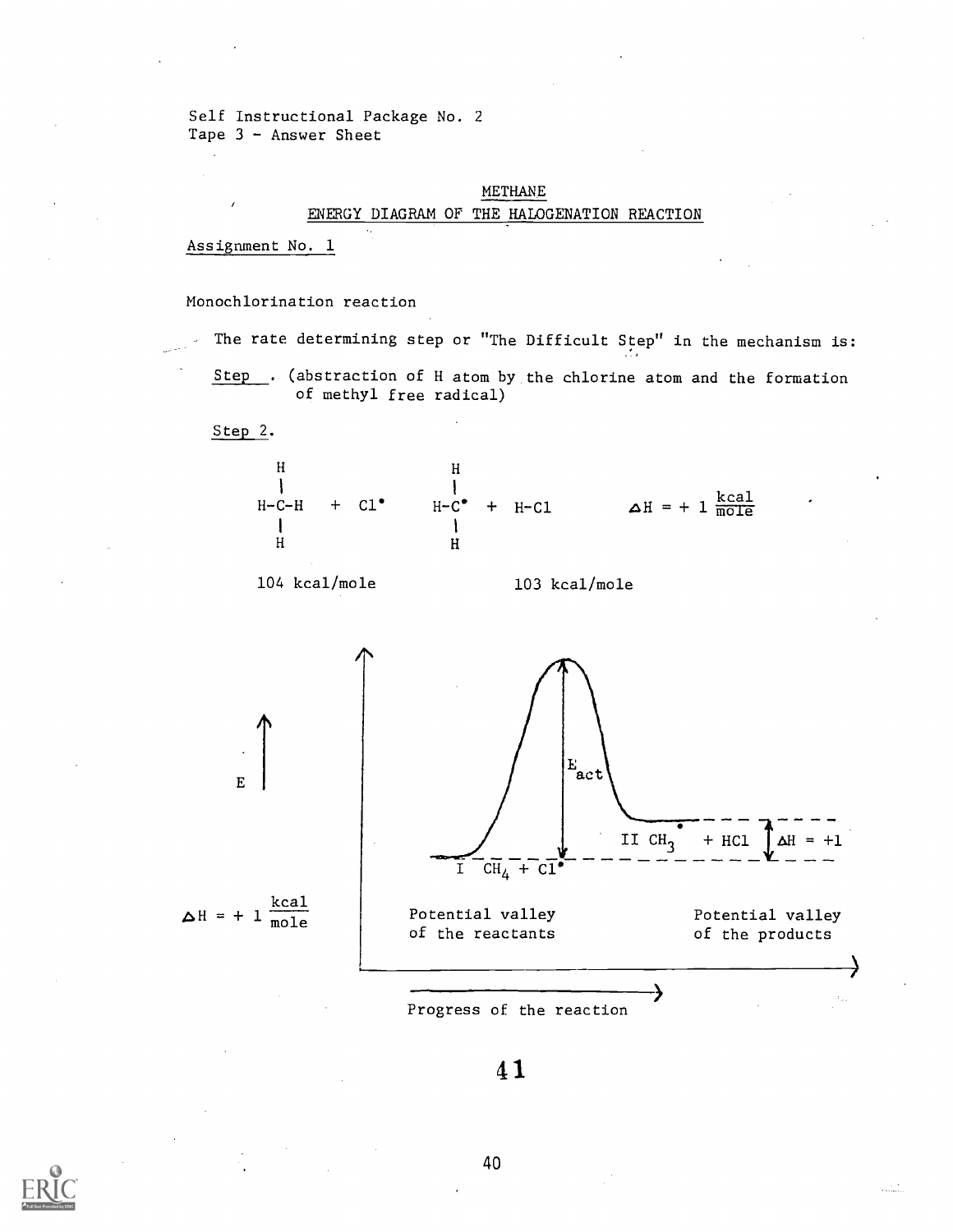Assignment No. 1 (continued)

Monobromination reaction

The rate determining step is the Step 2 (abstraction of  $H$  atom by the bromine atom and the formation of of methyl free radical.



4 2

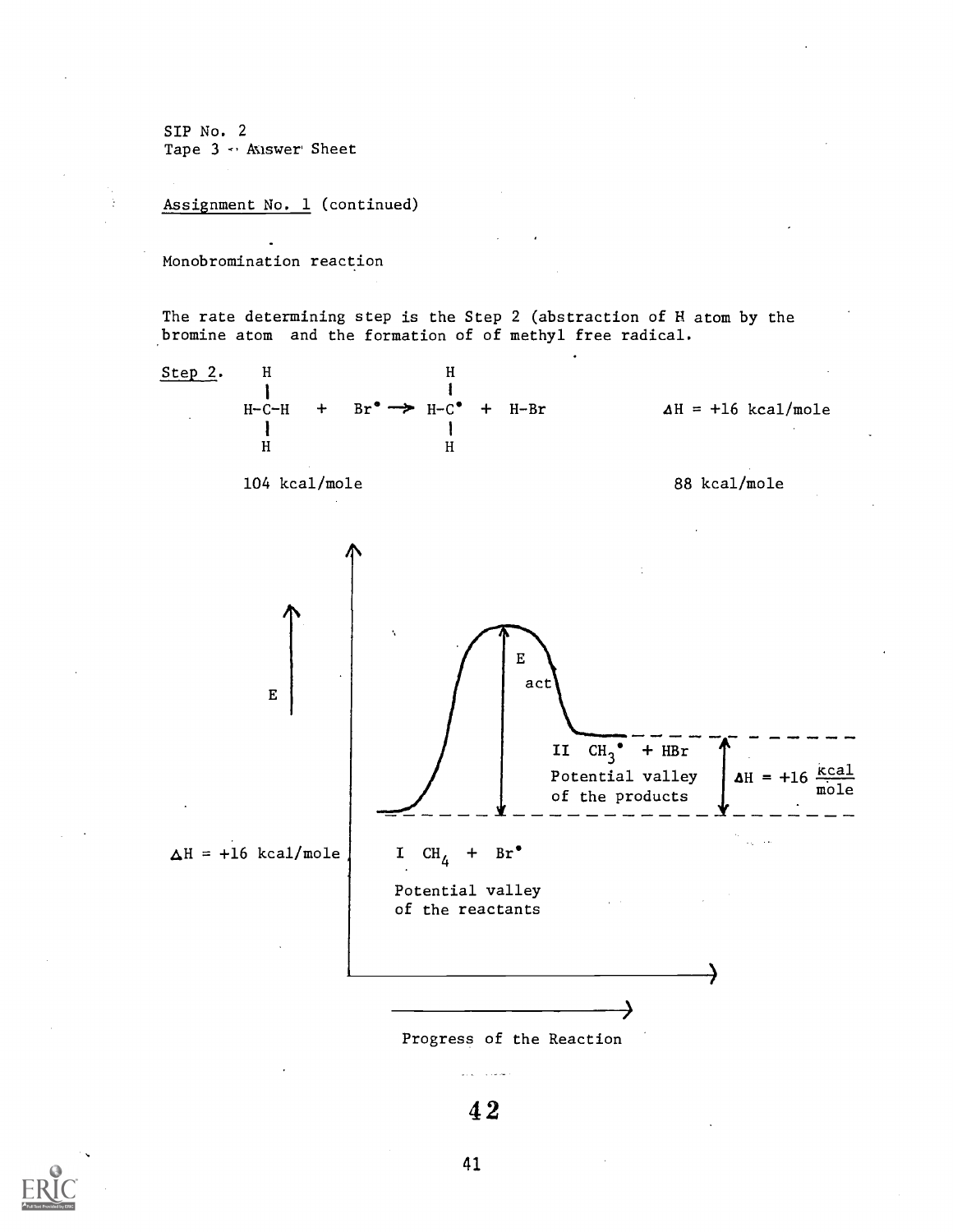Assignment No. 2

Ž,

Monochlorination reaction:







4 3

≯

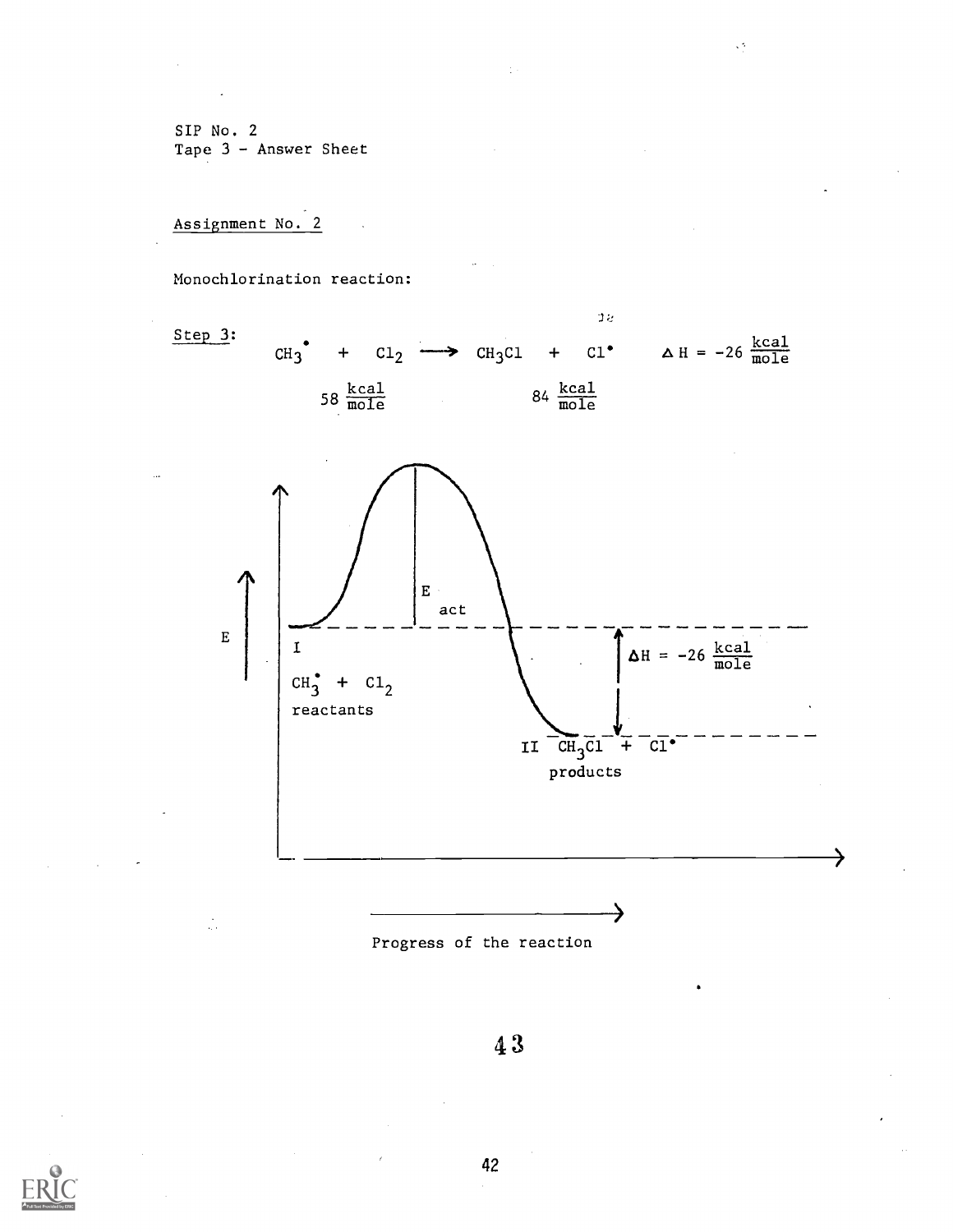# Assignment No. 3

Potential E diagram for the bromination of methane



Progress of the reaction

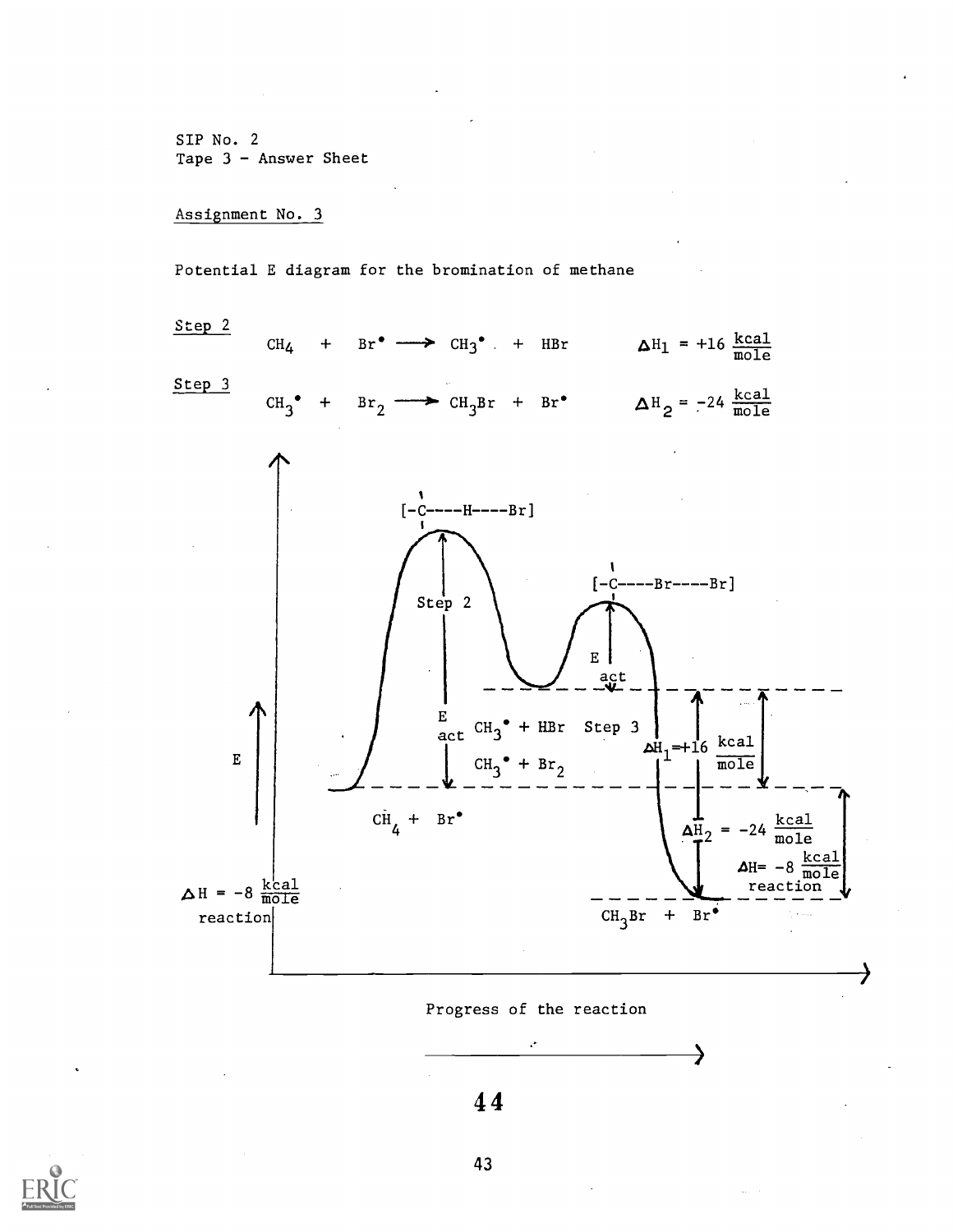# Assignment 4

Monofluorination of methane



Progress of the Reaction

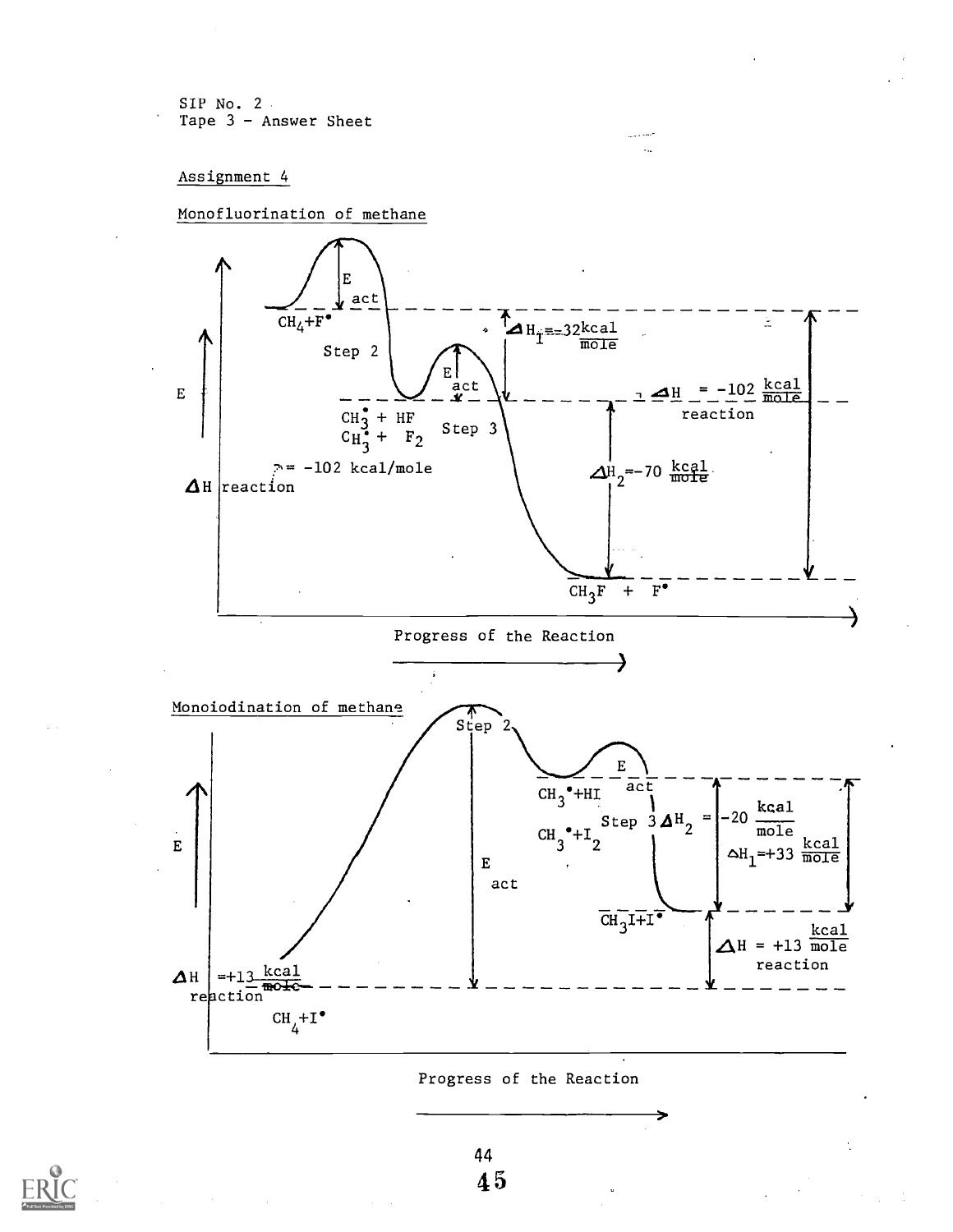# Assignment No. 5

monobromination of methane





The diagram above is incorrect. The values assigned to  $\Delta H$ , (Step 1) and (Step 2) have the opposite signs, consequently  $\Delta H$  overall is incorrect. Compare this diagram to the correct diagram given the answer to Assignment No. 3.

| $\Delta H_2$ |  | $\overline{\mathrm{moTe}}$               | $=$ $-16$ kcal (incorrect)                                               |            | $\Delta H_2$ = +16 kcal<br>mole                      | correct |
|--------------|--|------------------------------------------|--------------------------------------------------------------------------|------------|------------------------------------------------------|---------|
| $\Delta H_3$ |  |                                          | $=$ +24 $\frac{\text{kcal}}{\text{mole}}$ (incorrect)<br><b>The Card</b> |            | $\Delta H_2$ = -24 $\frac{kca1}{mole}$ correct       |         |
| AH overall   |  | $= +8$ $\frac{\text{kcal}}{\text{mole}}$ | (incorrect)                                                              | $\Delta H$ | = <del>-</del> 8 kcal<br>$overa11^{\overline{m}o1e}$ | correct |

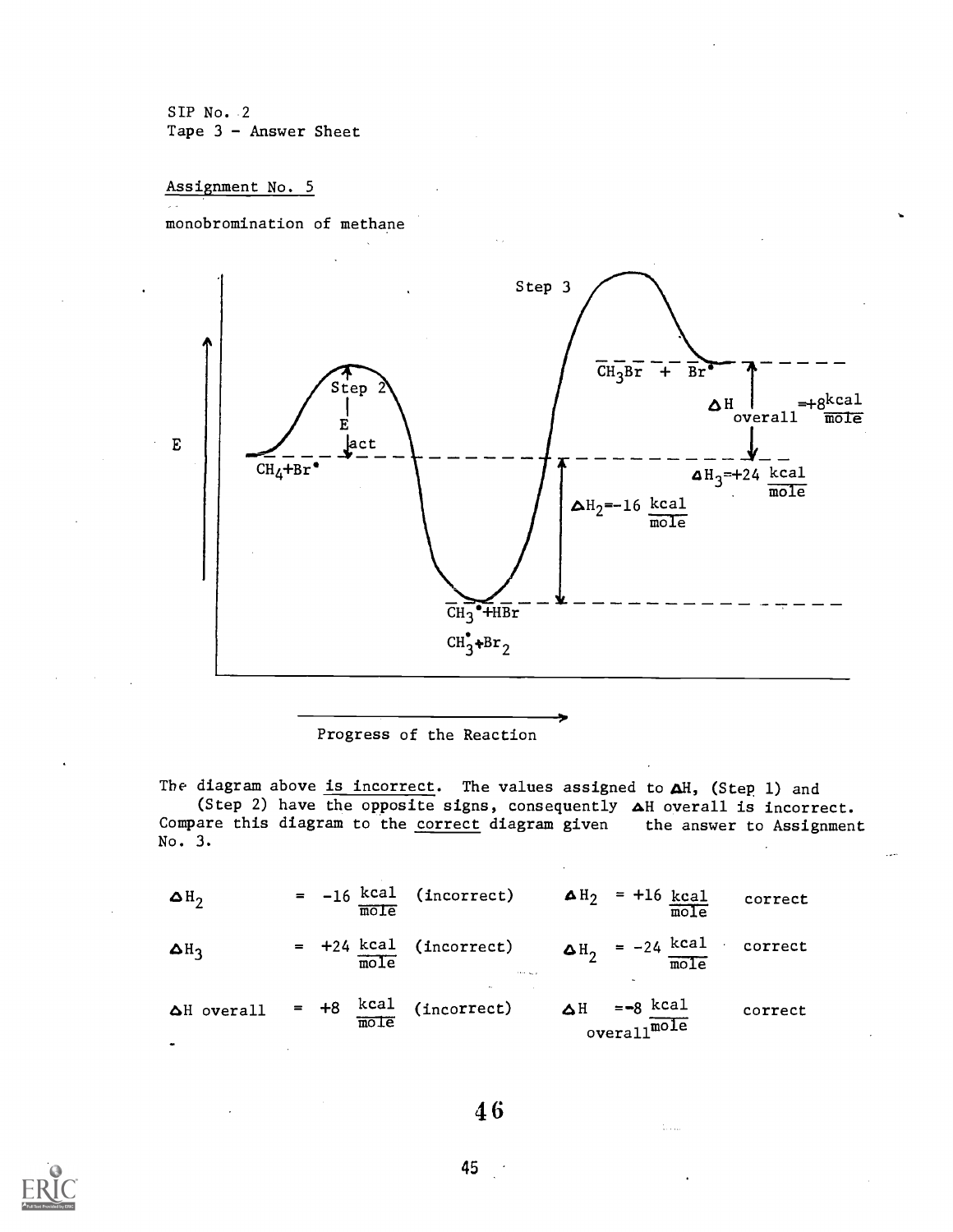



Progress of the Reaction



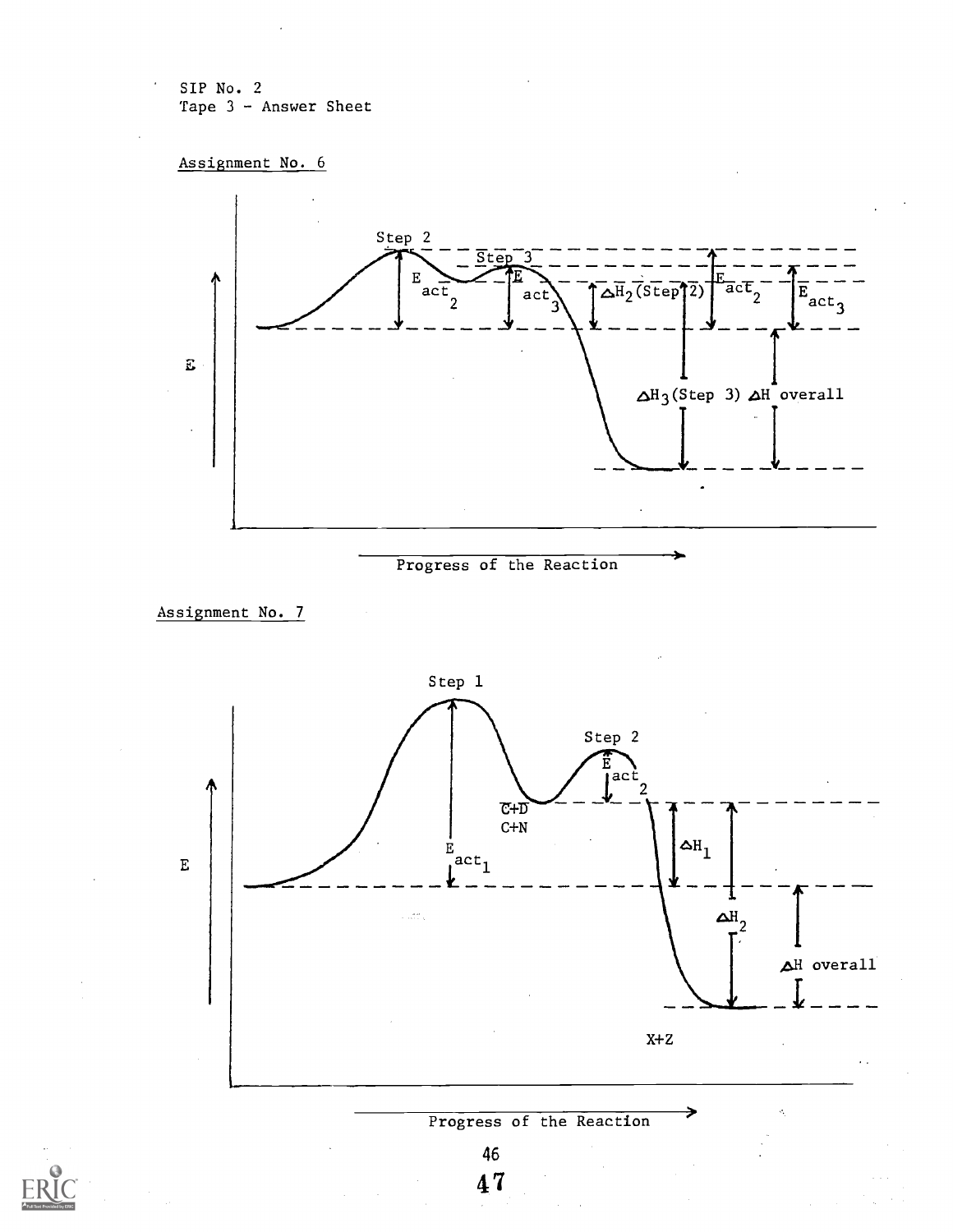Assignment No. 8

All the activation energies are indicated on each diagram.

Assignment No. 9

a) monobromination of methane

chain initiating step:  $\texttt{Br}_2 \xrightarrow{E} [\texttt{Br---Br}] \longrightarrow \texttt{Br}^*$ 

transition state

chain propagating steps:



$$
CH_3^{\bullet} + Br_2 \longrightarrow [H-C---Br---Br] \longrightarrow CH_3Br + Br
$$

transition state

b) Refer back to the Assignment  $3$  - the transition states are identified in the diagram.

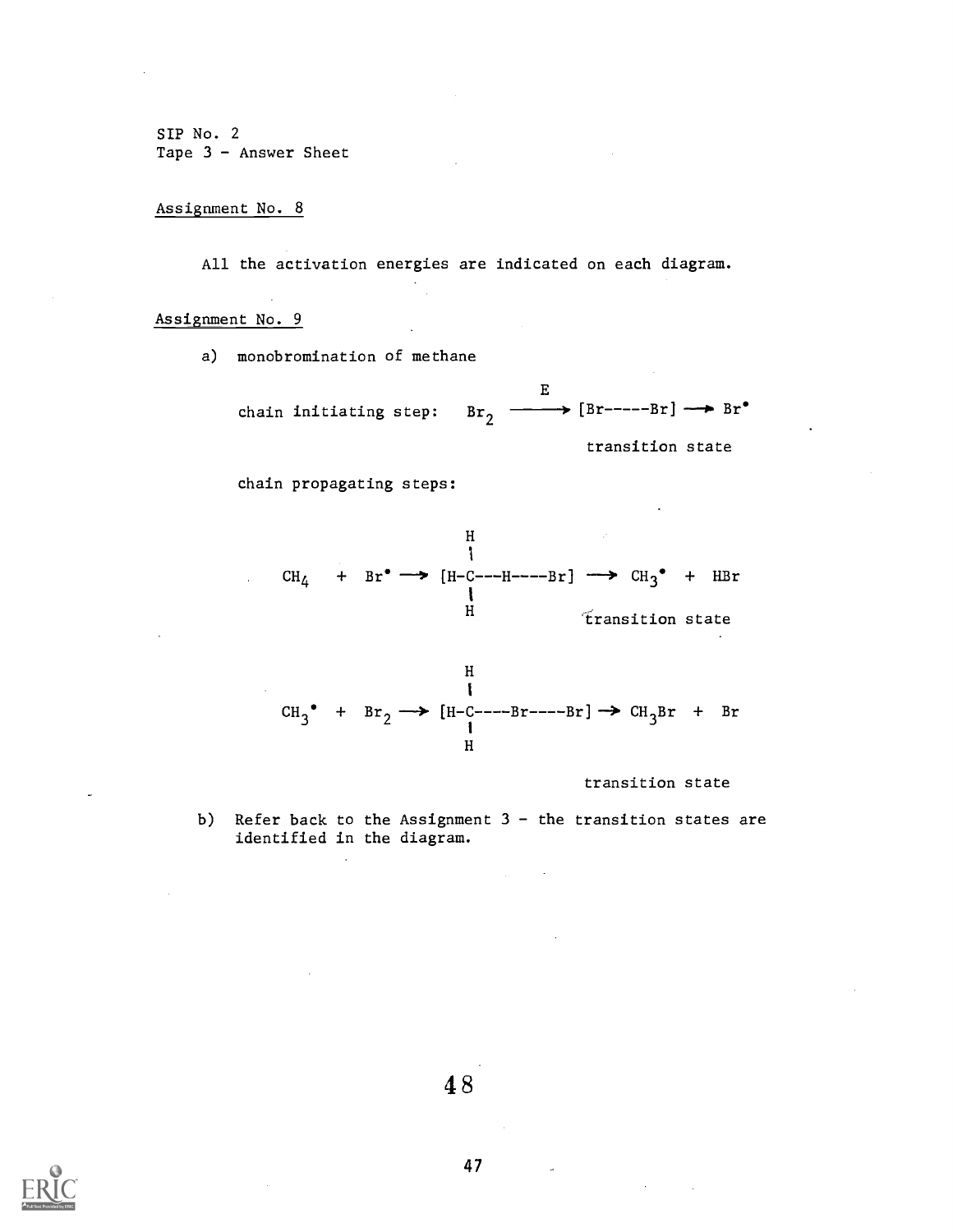Self Instructional Package No. 2 Form D - Progress Check Evaluation

#### METHANE

You will fill out this exercise by blacking in the appropriate squares on an answer sheet. There may be more than one correct answer for each question.

- 1. Correct statements pertaining to methane are:
	- a) The angles in methane are 109°.
	- b) C in methane has  $sp^3$  hybrid orbitals, consequently methane is pyramidal.
	- c) C in methane has  $sp^2$  hybrid orbitals, consequently methane is tetrahedral.
	- d) The hybridization on the C atom in methane is  $sp3$ .

2. Methane is a gas at room temperature due to:

- a) the weak intermolecular forces between methane molecules.
- b) the fairly strong Van der Waals forces between methane molecules.
- c) the tetrahedral shape of methane.
- d) the fact that methane is a nonpolar molecule.
- 3. Correct statements pertaining to methyl free radical are:
	- a) C atom in the methyl free radical has sp<sup>2</sup> hybridization, consequently methyl free radical is flat trigonal.
	- b) The angles in the methyl free radical are  $120^{\circ}$  because of the sp<sup>3</sup> hybridization on the C atom.
	- c) The angles in the methyl free radical are 109°.
	- d) The unpaired electron in the methyl free radical is located in the p atomic orbital.
- 4. From the compounds given below identify the trihalomethane.

a)  $CH_2I_2$ c) CH<sub>3</sub>Cl

b)  $CHBr<sub>3</sub>$ d)  $CF_A$ 

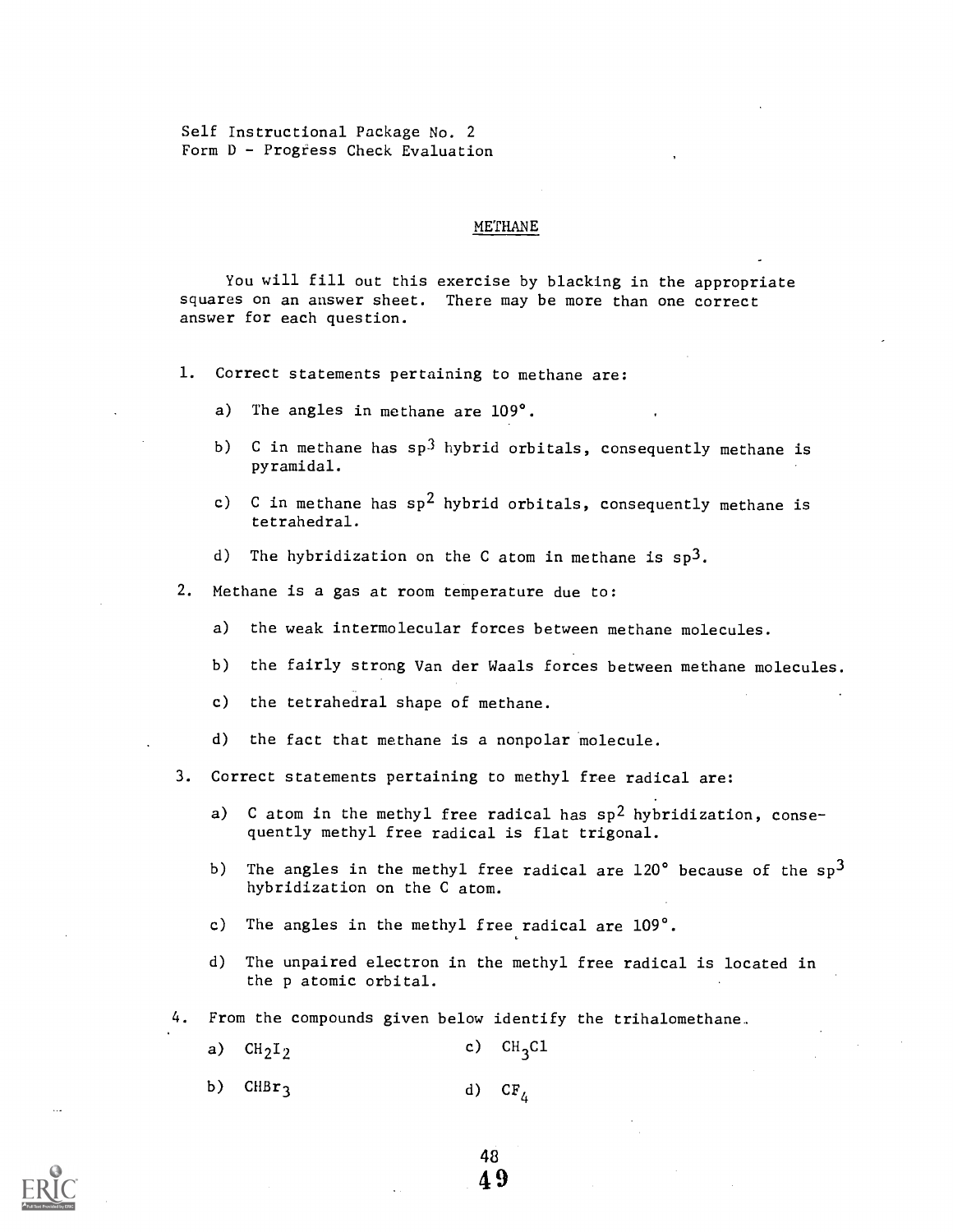- 5. A typical substitution reaction of methane is a reaction:
	- a) which results in the formation of monohalomethane.
	- b) in which a hydrogen atom is substituted by any other atom.
	- c) in which methane is converted into carbon dioxide and water.
	- d) which is highly exothermic.
- 6. In order to minimize the formation of the di, tri and tetrasubstituted halogen derivatives of methane and obtain the highest percent of the monohalo derivative, the following should be done:
	- a) Low concentration of halogen should be used.
	- b) Excessive amount of methane should be used.
	- c) Monohalomethane should be removed from the mixture.
	- d) Limited amount of energy should be applied.

7. The correct statements about the rate of reaction are:

- a) It is independent of the concentration of the reactants.
- b) It is independent of the concentration of the products.
- c) It is directly proportional to the concentration of the reactants.
- d) It is dependent on the heat of the reaction.
- 8. Which one of the following is/are free radicals?
	- a) Na<sup>\*</sup> b) : $S_2$ : c)  $K^+$  d)  $C_2H_S^*$
- 9. Reaction of halogen atom with methyl free radical is:
	- a) a chain terminating step
	- b) a chain propagating step
	- c) a chain initiating step
	- d) the rate determining step

5 0

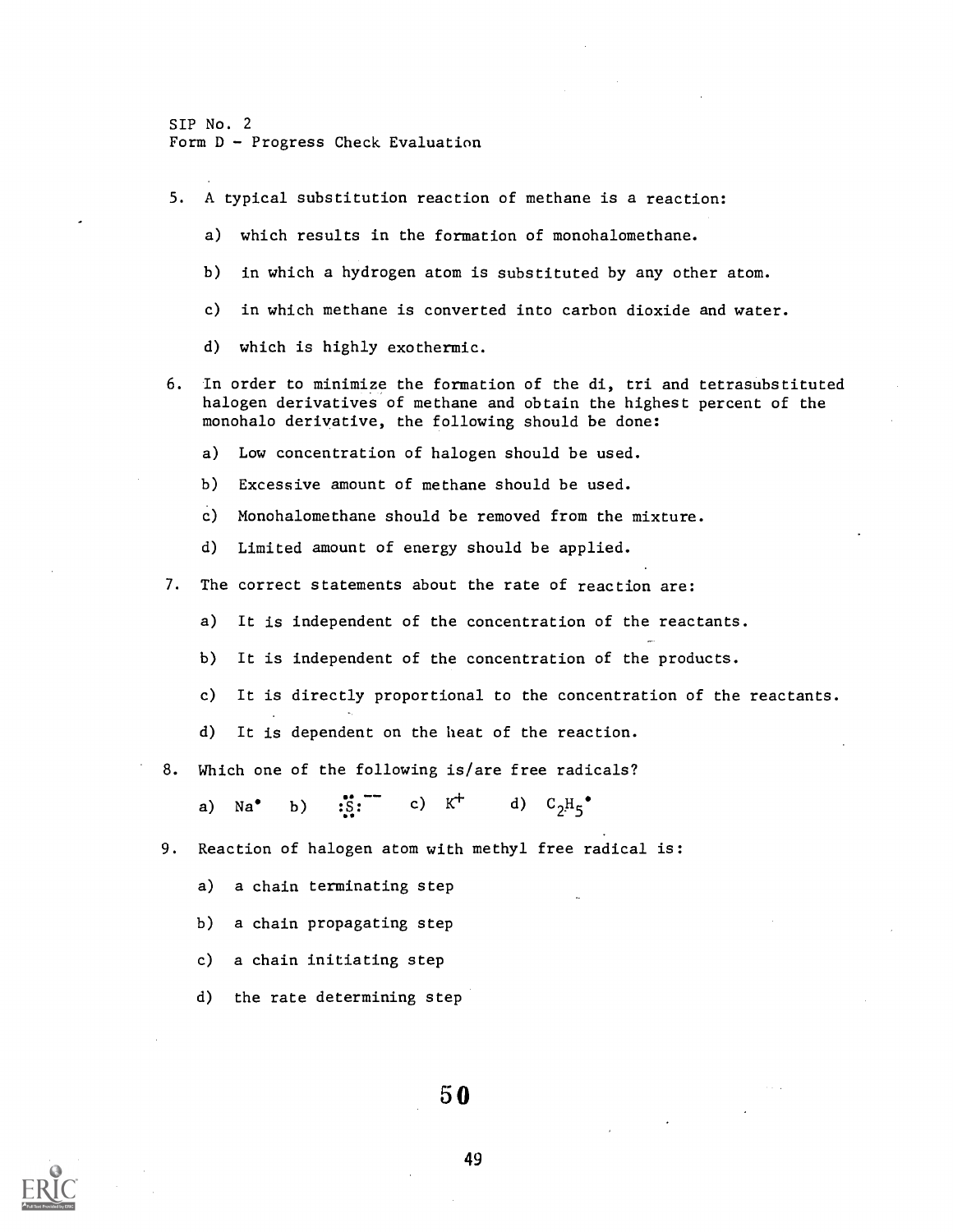10. Chlorine atom reacts with methane to produce:

- a) Methyl chloride and hydrogen chloride
- b) Methyl chloride and chlorine atom
- c) Methyl free radical and chlorine atom
- d) Methyl free radical and hydrogen chloride

11. Methyl free radical reacts in the chain propagating step with:

- a) chlorine atom to produce methyl chloride.
- b) chlorine molecule to produce methyl chloride and hydrogen chloride.
- c) chlorine molecule to produce methyl chloride and chlorine atom.
- d) hydrogen chloride to produce methyl chloride and hydrogen atom.
- 12. The rate determining step in the monohalogenation of methane reaction is:
	- a) dissociation of halogen molecule to produce halogen atoms.
	- b) reaction of methyl free radical with halogen atom.
	- c) reaction of methyl free radical with halogen molecule.
	- d) reaction of methane with halogen atom.
- 13. In the rate determining step of the monohalogenation of methane reaction, the products are:
	- a) two halogen atoms.
	- b) halogen atom and methyl halide.
	- ) hydrogen halide and methyl free radical.
	- d) halogen atom and methyl free radical.
- 14. Dissociation of halogen molecule to produce two halogen atoms is:
	- a) a chain terminating step
	- b) a chain propagating step
	- c) a chain initiating step
	- d) the rate determining step



50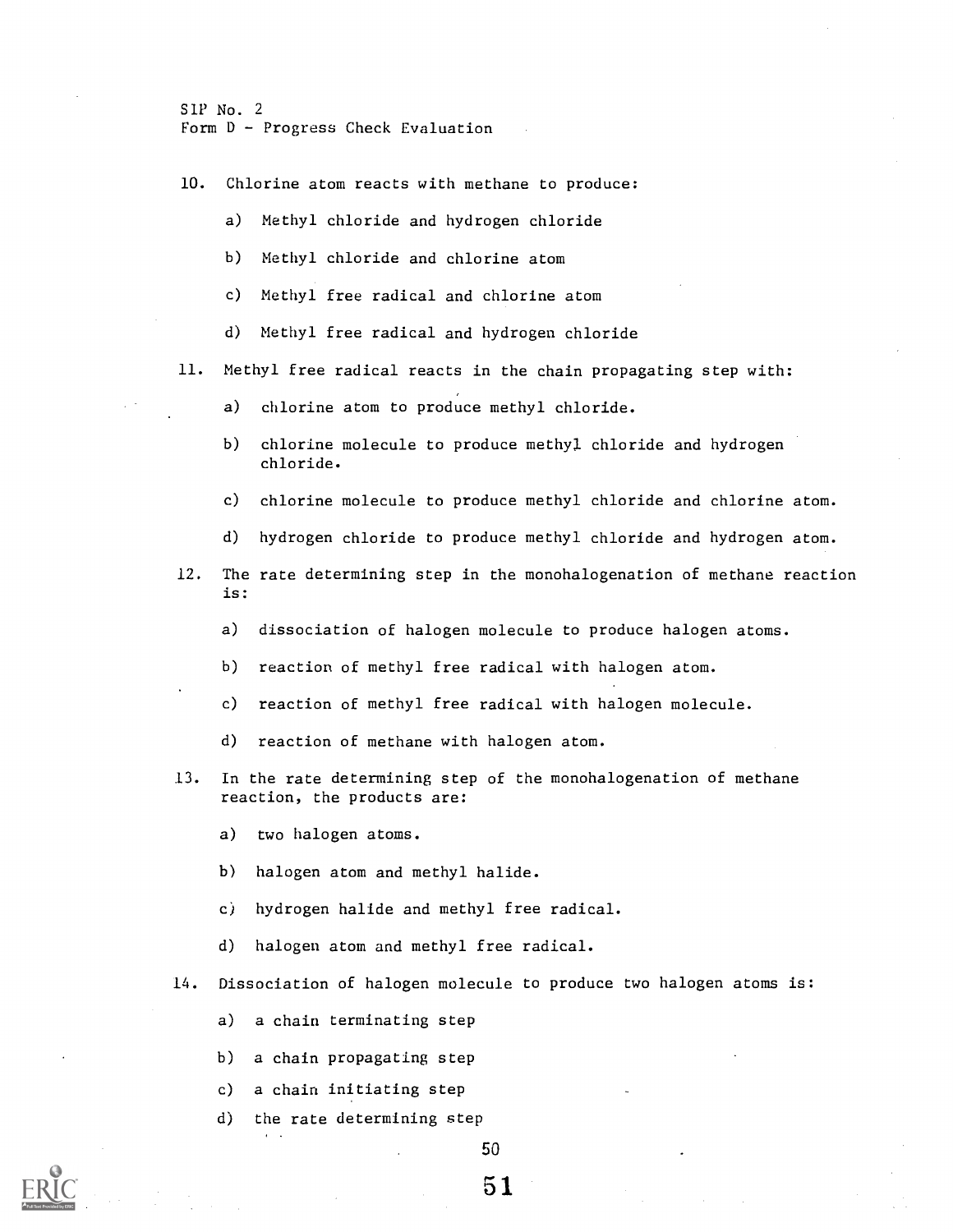15. A reaction of methane with halogen atom is:

- a) a chain terminating step
- b) a chain propagating step
- c) a chain initiating step
- d) the rate determining step
- 16. A reaction of halogen atom with methane to produce methyl halide and hydrogen halide is:
	- a) a chain terminating step
	- b) a chain propagating step
	- c) incorrect
	- d) the rate determining step
- 17. The function of the heat or light in the halogenation of methane reaction is:
	- a) to initiate the reaction
	- b) to catalyze the reaction
	- e) to inhibit the reaction
	- d) to keep the reaction going
- 18. Oxygen if present in the halogenation of methane will:
	- a) speed up the reaction
	- b) slow down the reaction
	- c) catalyze the reaction
	- d) inhibit the reaction
- 19. The activation energy can be defined or described as:
	- a) the difference in the energy content of reactants and the products.
	- b) the difference in the energy content of reactants and the transition state.
	- c) the minimum amount of energy required for a productive collision.
	- d) the energy required for the reaction to take place.



51

5 2

 $\mathcal{C}$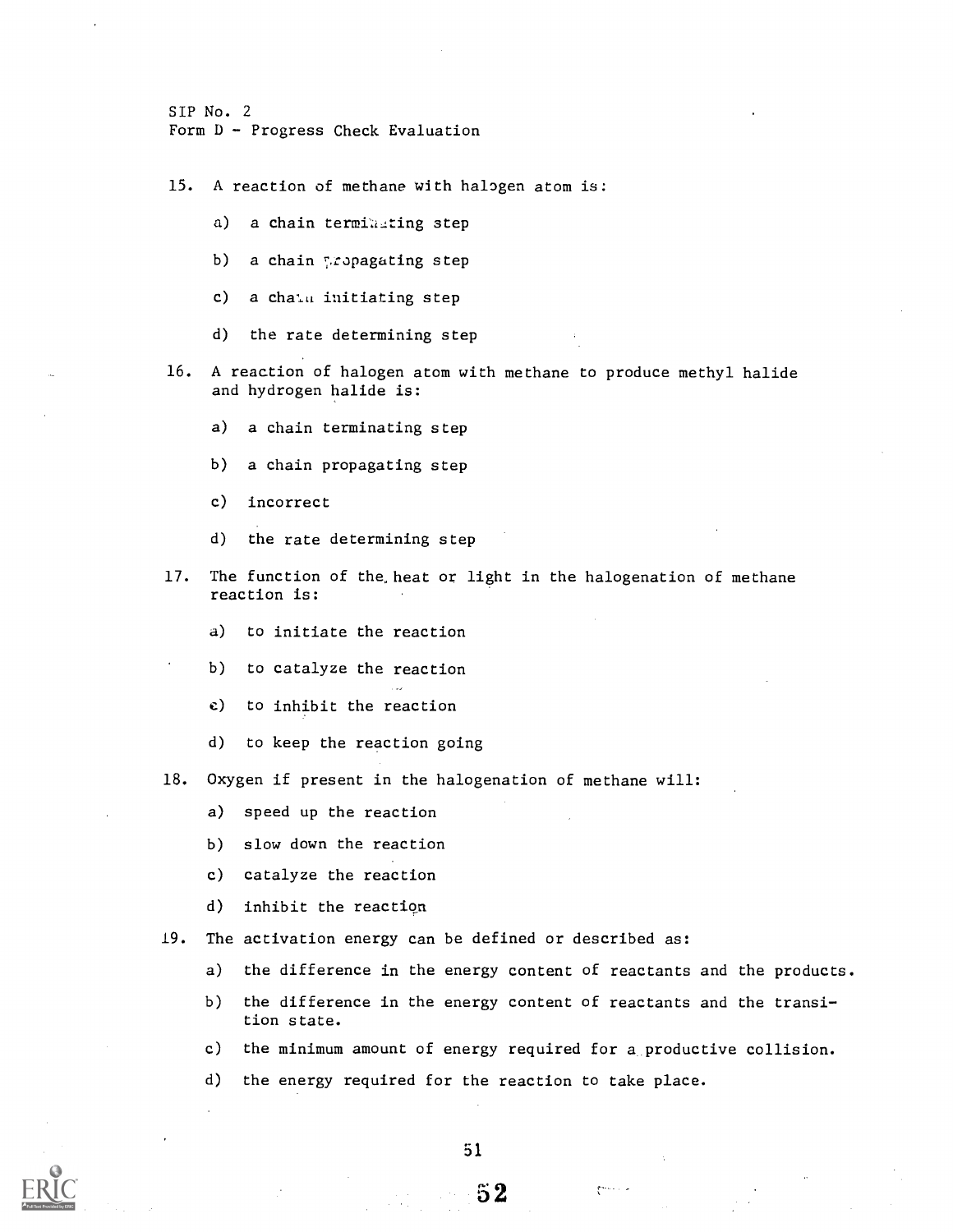> Step 1 A Step 2  $\, {\bf B}$  $\mathbf D$  $\mathsf{C}$

The following four questions refer to the diagram below:

Progress of the reaction

- 20. The energy difference A on the diagram is the:
	- a)  $\Delta H$  or heat of the overall reaction.
	- b) activation energy of the first step.
	- c) activation energy of the overall reaction.
	- d) AH or heat of the first step.
- 21. The heat of the overall reaction depicted by the diagram above is the energy difference:
	- a) A

 $\mathbf{E}% _{t}\left( t\right)$ 

- b) B
- c) C
- d) D

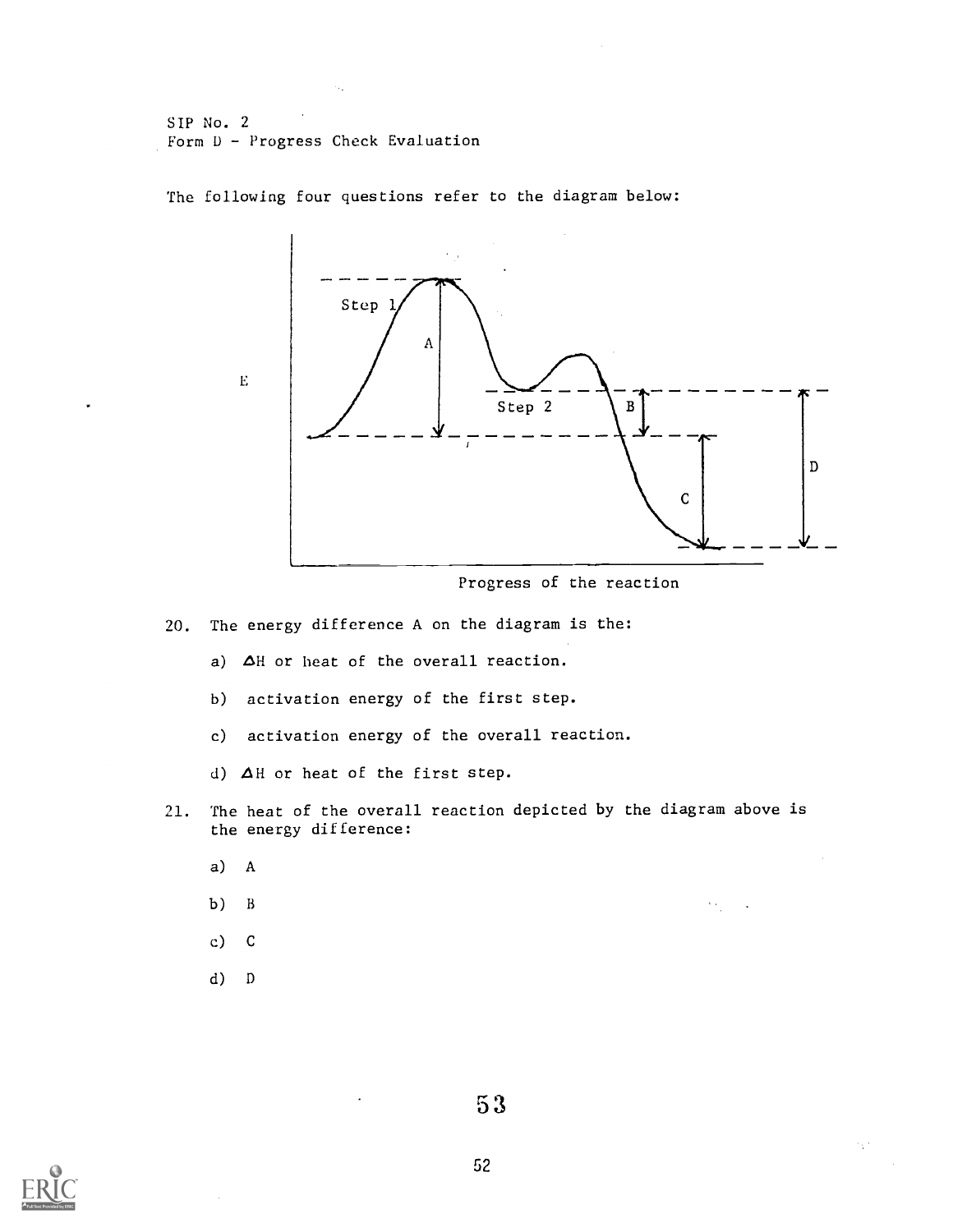22. The correct statements about the reaction depicted by the diagram above are:

- a) The rate determining step in this reaction is Step 1.
- b) The overall reaction is an endothermic reaction.
- c)  $\blacktriangle$  H for the overall reaction will have a negative sign.
- d) Step 2 of the mechanism is exothermic.
- 23. The energy difference D is:
	- a) the difference in the energy content of the reactants and the products.
	- b) the  $\Delta$ H or the heat for Step 1.
	- c) the  $\Delta$ H or the heat for Step 2.
	- d) the value which may be obtained by subtracting B from C.

Use the bond energy card in order to correctly answer the following three questions.

- 24.  $\Delta$ H or heat for the rate determining step of the monobromination of methane reaction is:
	- a) +46 kcal/mole
	- b) +16 kcal/mole
	- c)  $-24$  kcal/mole
	- d) -8 kcal/mole
- 25.  $\triangle$ H or heat for the iodination reaction is:
	- a) +36 kcal/mole
	- b) +13 kcal/mole
	- c)  $\Delta H_1$  +  $\Delta H_2$  +  $\Delta H_3$  or +36 + 33 20
	- d)  $\Delta H_2$  +  $\Delta H_3$  or +33 20

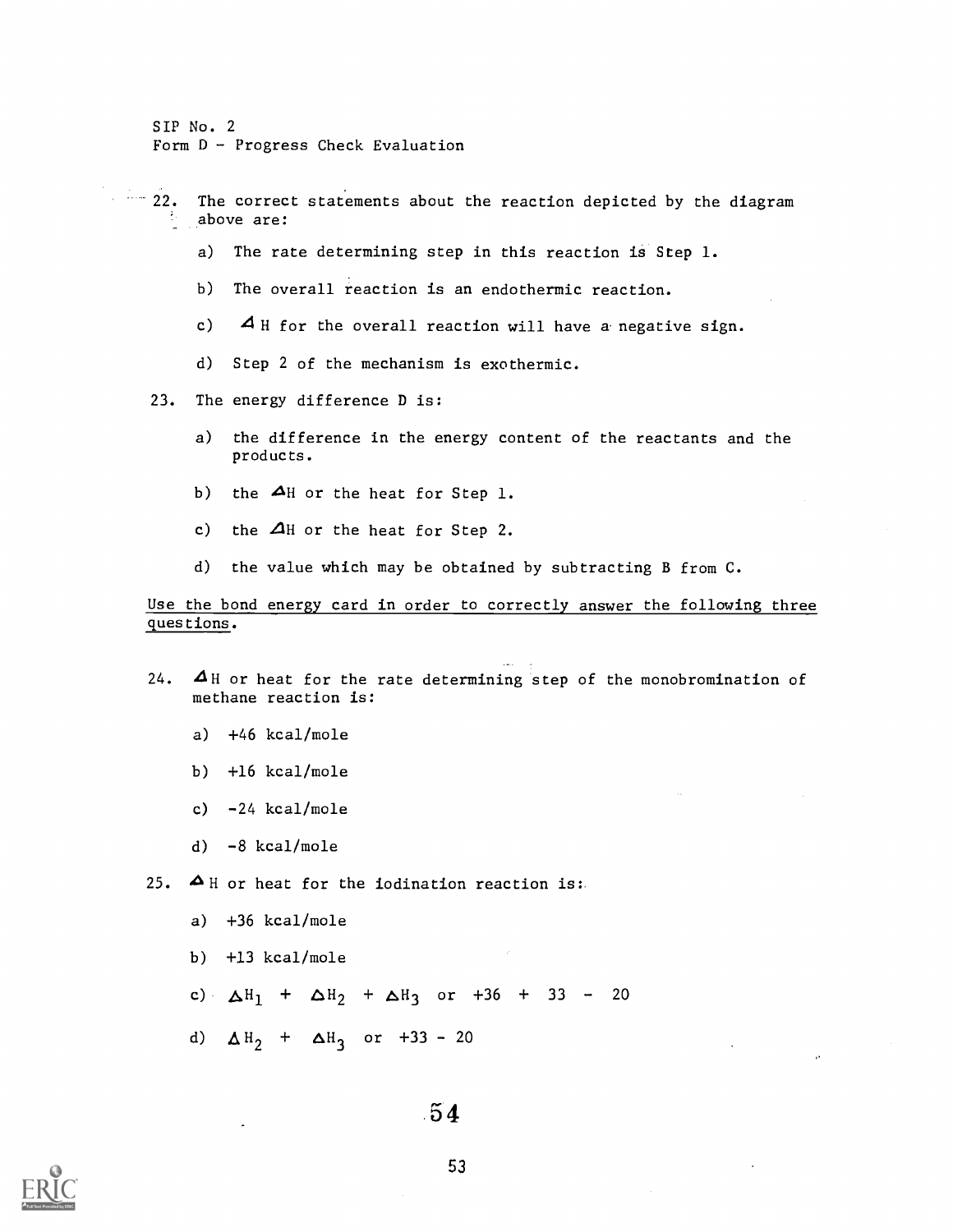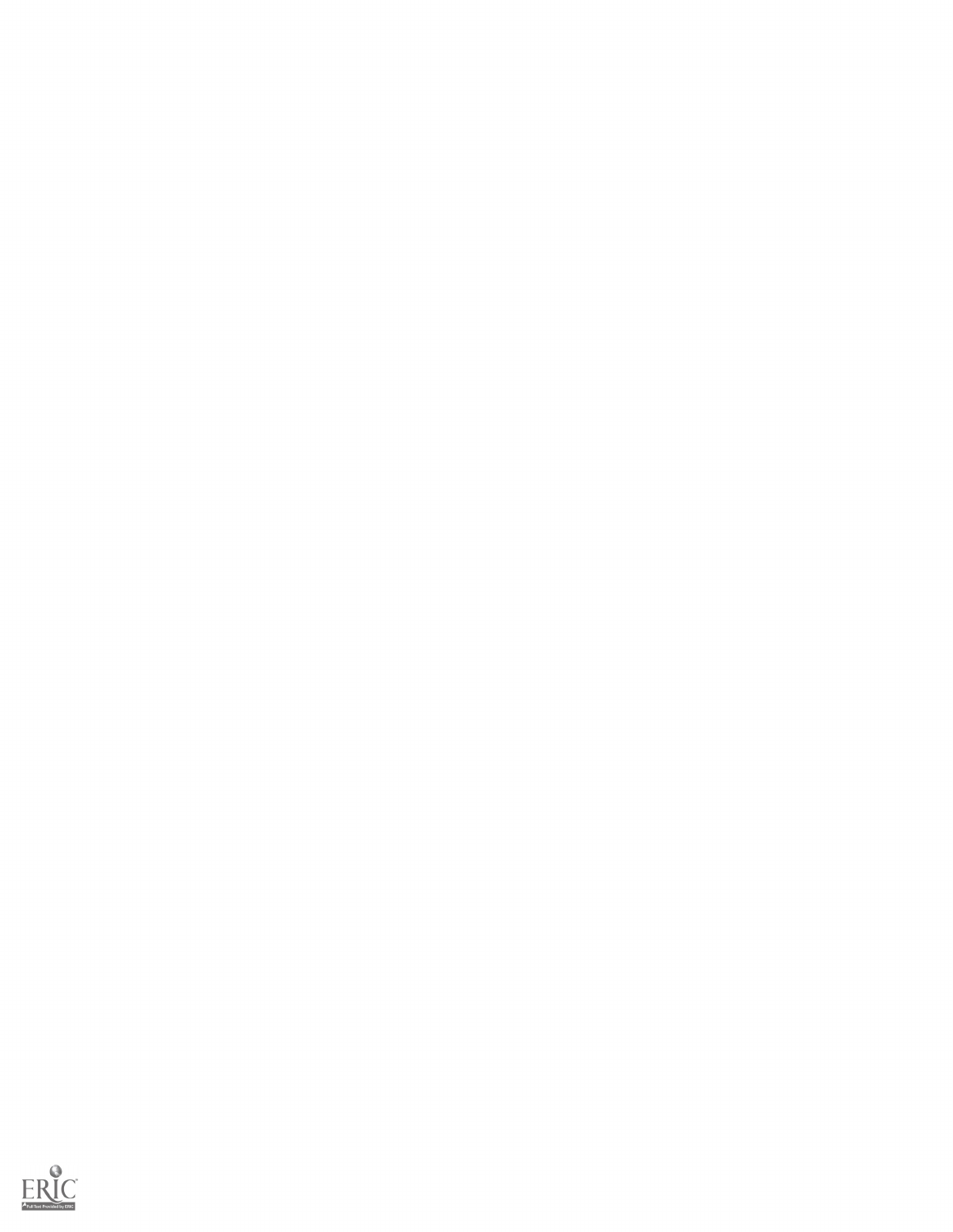- 26.  $-108$  kcal/mole in the monofluorination reaction is the  $\Delta$ H or heat for the following step of the mechanism.
	- $F_2 \xrightarrow{\Delta \text{ or } \text{hv}} 2F^{\bullet}$
	- b)  $CH_4$  +  $F^{\bullet}$   $\longrightarrow$   $CH_3^{\bullet}$  +  $HF$
	- c)  $CH_3^{\bullet}$  +  $F_2 \longrightarrow CH_3F$  +  $F^{\bullet}$
	- d)  $CH_3^{\bullet}$  +  $F^{\bullet}$   $\longrightarrow CH_3F$
- 27. From the values for the activation energy for the rate determining step of the monohalogenation reaction, which are:  $F_2 + 1$  kcal/mole Cl<sub>2</sub> + 4 kcal/mole; Br<sub>2</sub> + 18 kcal/mole; I<sub>2</sub> + 35 kcal/mole; the reactivity of these halogens is expected to be:
	- a)  $F_2 > Br_2 > Cl_2 > I_2$
	- b)  $I_2 > Br_2 > Cl_2 > F_2$
	- c)  $F_2 > C1_2 > Br_2 > I_2$
	- d)  $CI_2 > Br_2 > F_2 > I_2$
- 28. Transition state for the rate determining step of the monobromination reaction can be written as:



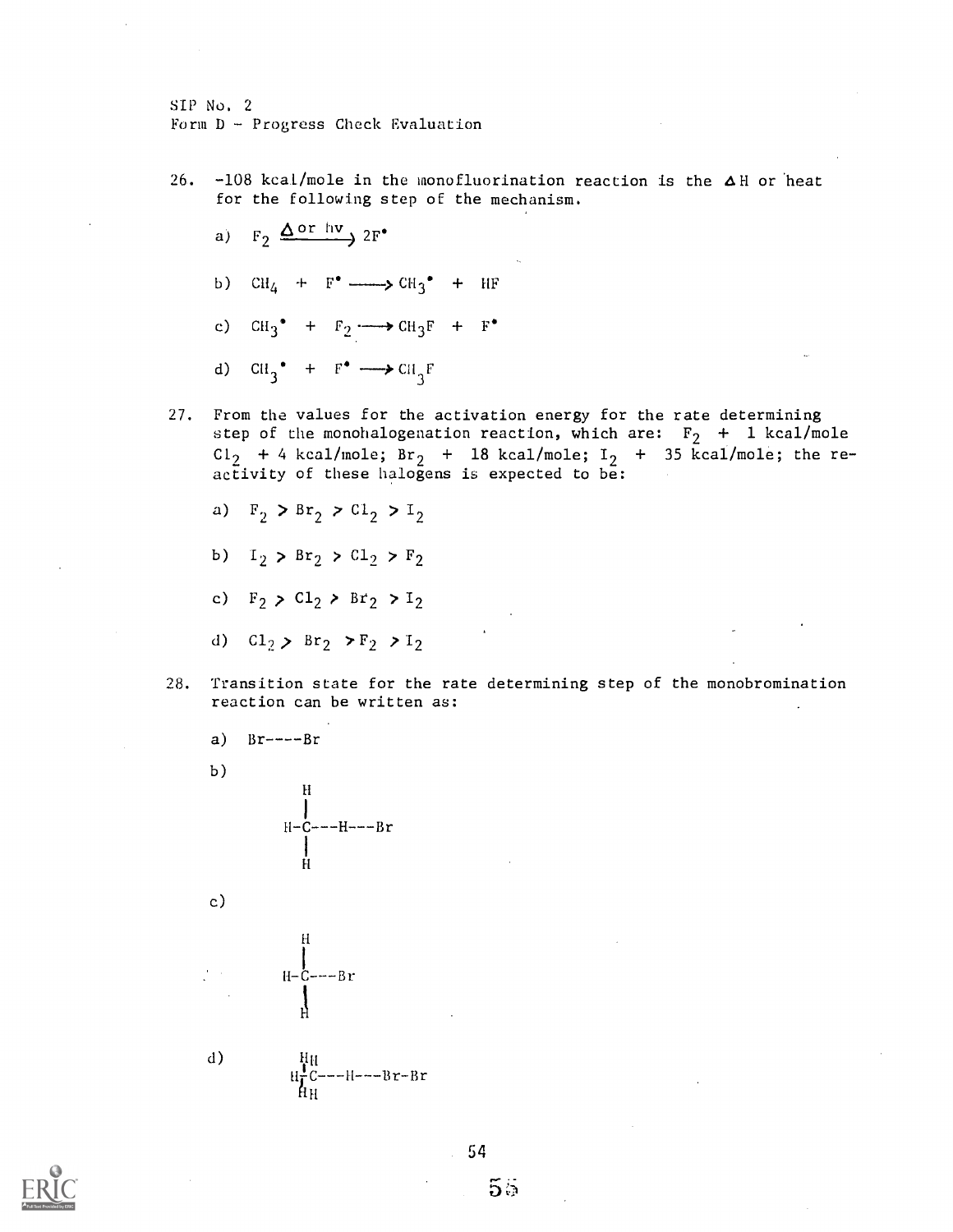Self Instructional Package No. 2 Form  $B^+$  - Self Evaluation Exercise - Answer Sheet

# METHANE

|        | 1. d         |       | 13. $a, c, d$ |
|--------|--------------|-------|---------------|
| 2. $d$ |              |       | 14. a, b      |
| 3. d   |              | 15. b |               |
| 4. b   |              | 16. b |               |
| 5. b   |              | 17. b |               |
| 6. c   | $\,$ $\,$    |       | 18. b, d      |
|        | 7. b, d      | 19. d |               |
|        | 8. c, d      | 20. b |               |
|        | 9. $a, c, d$ |       | $2i.$ b, d    |
|        | 10. a, b, d  | 22. c |               |
| 11. a  |              | 23. a |               |
| 12. d  |              |       |               |



 $56$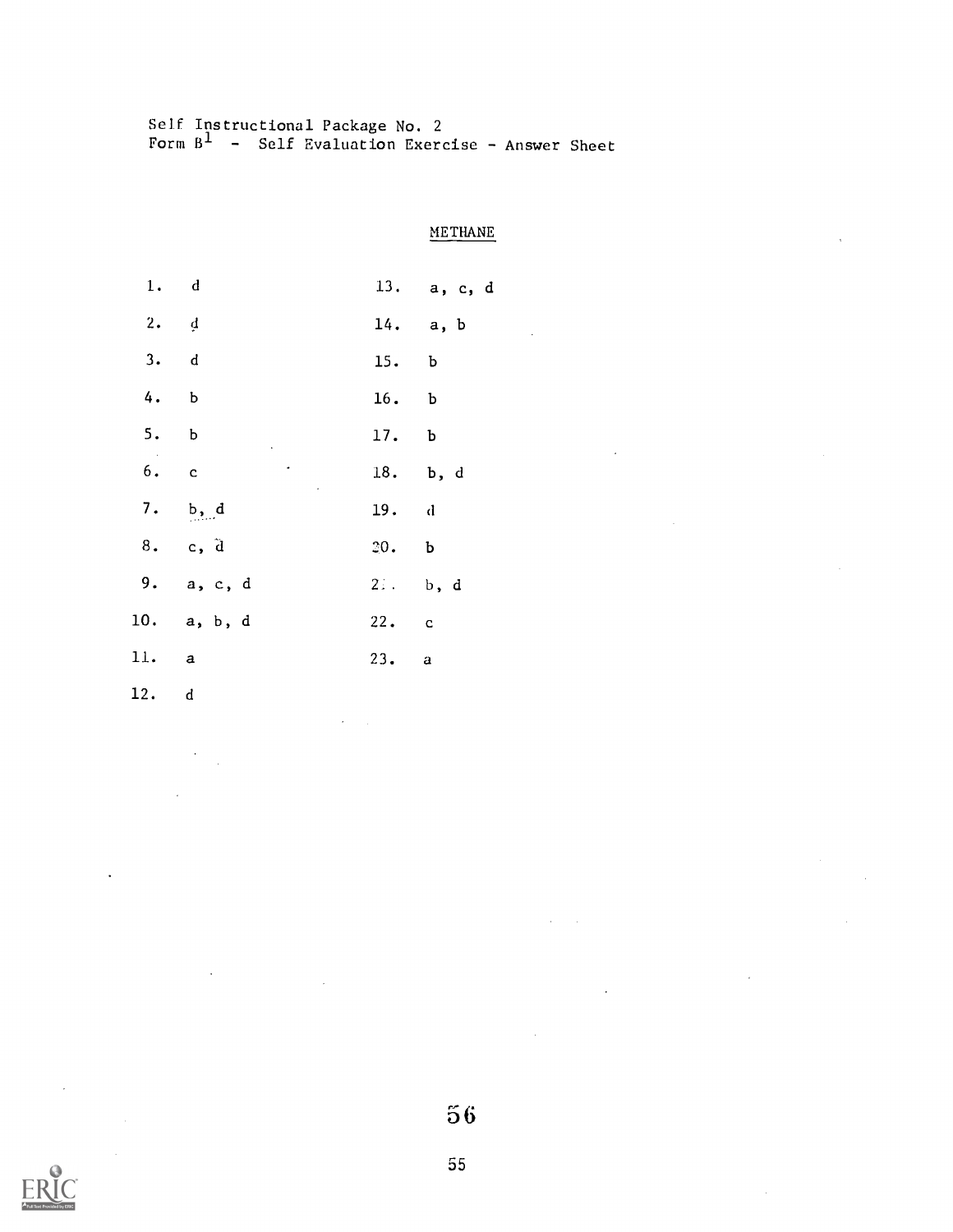Self instructional Package No. 2 Form D' — Progress Check Evaluation — Answer Sheet

# METHANE

 $\sim$ 

 $\sim$ 

 $\mathcal{L}^{\text{max}}_{\text{max}}$  , where  $\mathcal{L}^{\text{max}}_{\text{max}}$ 

 $\bar{\mathcal{A}}$ 

 $\sim 10^{-1}$ 

 $\bar{\mathbf{r}}$ 

 $\mathcal{L}_{\mathbf{a}}$ 

 $\hat{\boldsymbol{r}}$ 

|                          | 1. a, d                                           |       | $15.$ b, d    |
|--------------------------|---------------------------------------------------|-------|---------------|
| 2. a                     |                                                   |       | $16.$ c       |
|                          | 3. a, d                                           | 17. a |               |
| $4$ .                    | $\mathbf{b}$                                      |       | 18. b, d      |
|                          | 5. b                                              |       | 19. b, c      |
|                          | 6. a, b, c                                        | 20. b |               |
|                          | $\mathcal{O}(10^{10} \, \mathrm{Mpc})$<br>7. b, c | 21. c |               |
|                          | 8. a, d                                           |       | 22. $a, c, d$ |
| 9. a                     |                                                   | 23. c |               |
| 10. d                    |                                                   | 24. b |               |
| 11. c                    |                                                   |       | 25. b, d      |
| 12. d                    |                                                   | 26. d |               |
| $\sim 10^{-10}$<br>13. c |                                                   | 27. a |               |
| 14.                      | $\sim$ 0                                          | 28. d |               |
|                          |                                                   |       |               |

 $\ddot{\phantom{a}}$ 

 $\mathcal{A}^{\mathcal{A}}$ 

 $\sim$  10 km s  $\sim$  10 km s  $^{-1}$ 

 $57$ 



 $\hat{\mathcal{A}}$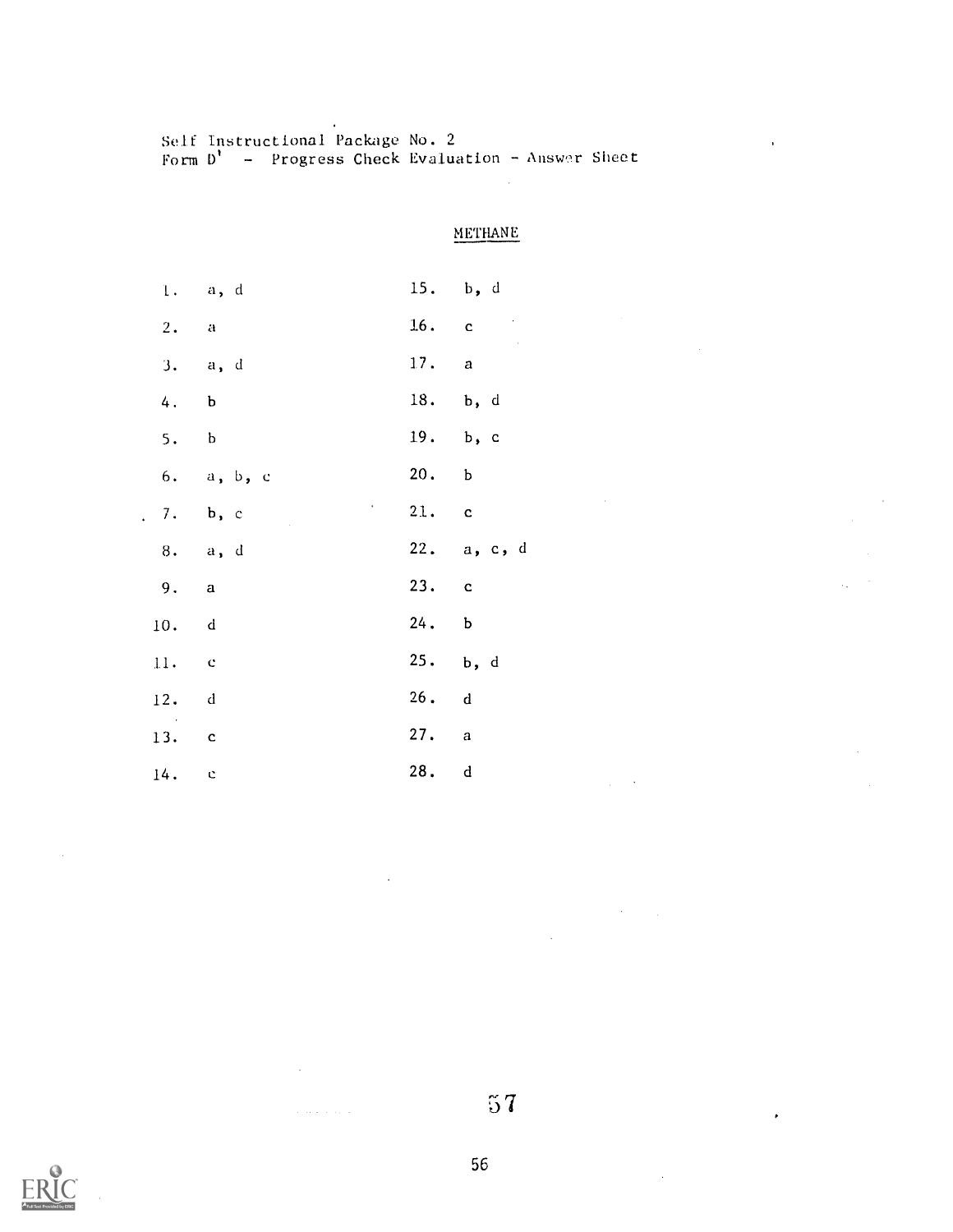CHEM 201

# $S.I.P$   $#2$  - ERRATA

# CORRECT STATEMENTS AND ANSWERS

FORM B 18 d <sup>'</sup>In an endothermic reaction products possess a higher amount of potential energy or "they have a potential energy valley" than the reactants.

- $FORM B<sup>1</sup>$  Answer Sheet<br>1. d, b 1. d, b 5. a, b 22. b
- FORM  $D^1$  Answer Sheet<br>5. a, b 5. a, b 27. c

28. b

TAPE 3 - Answer Sheet

Assignment  $#4$ . Monoidonitation of methane:  $\Delta H_1$  is missing on the.diagram.

 $\Delta H_1$  = +33 kcal/mole -- the line should be drawn from the first valley of the products to the reactants at the beginning of the reaction. (it should connect the two . dotted lines.)

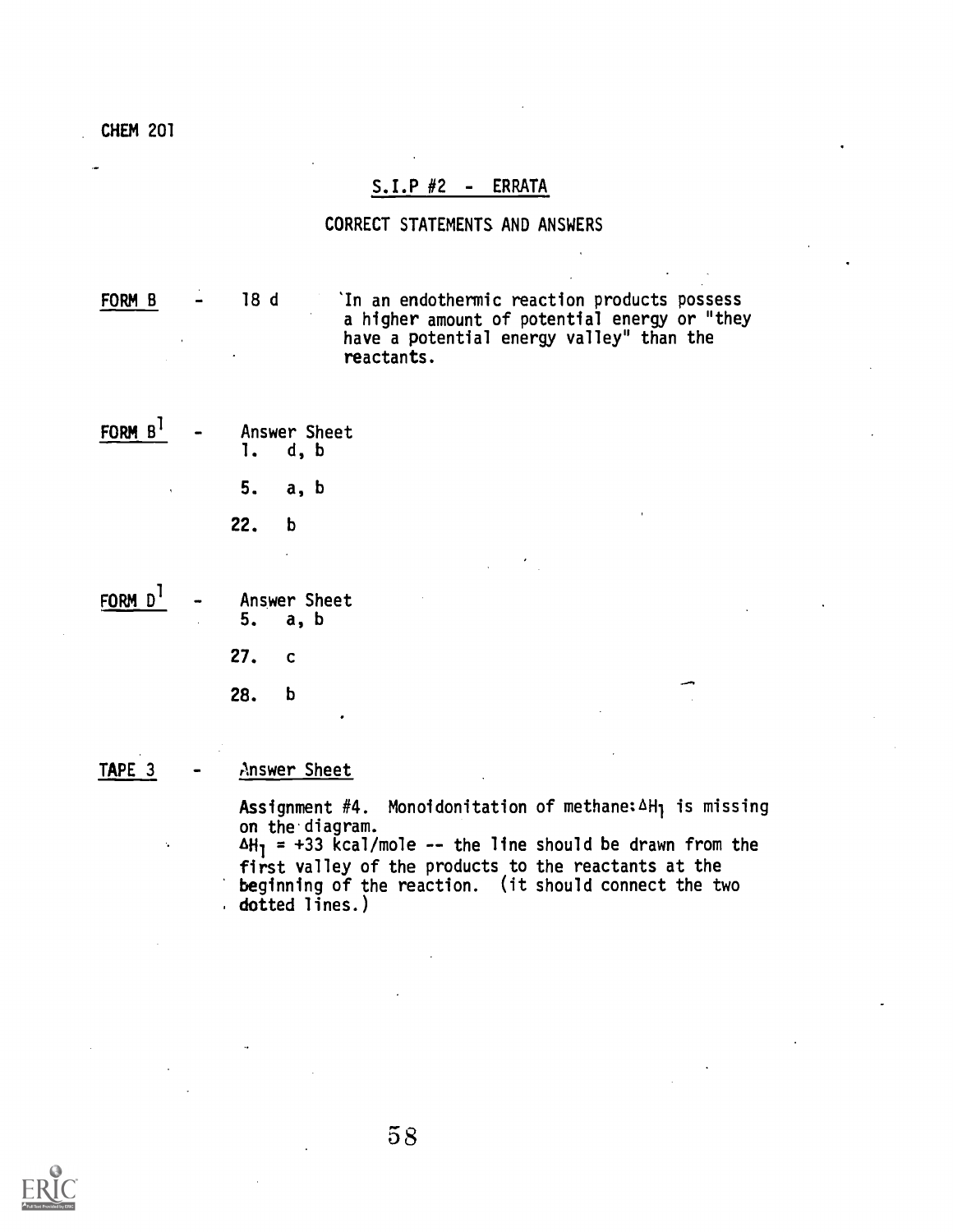